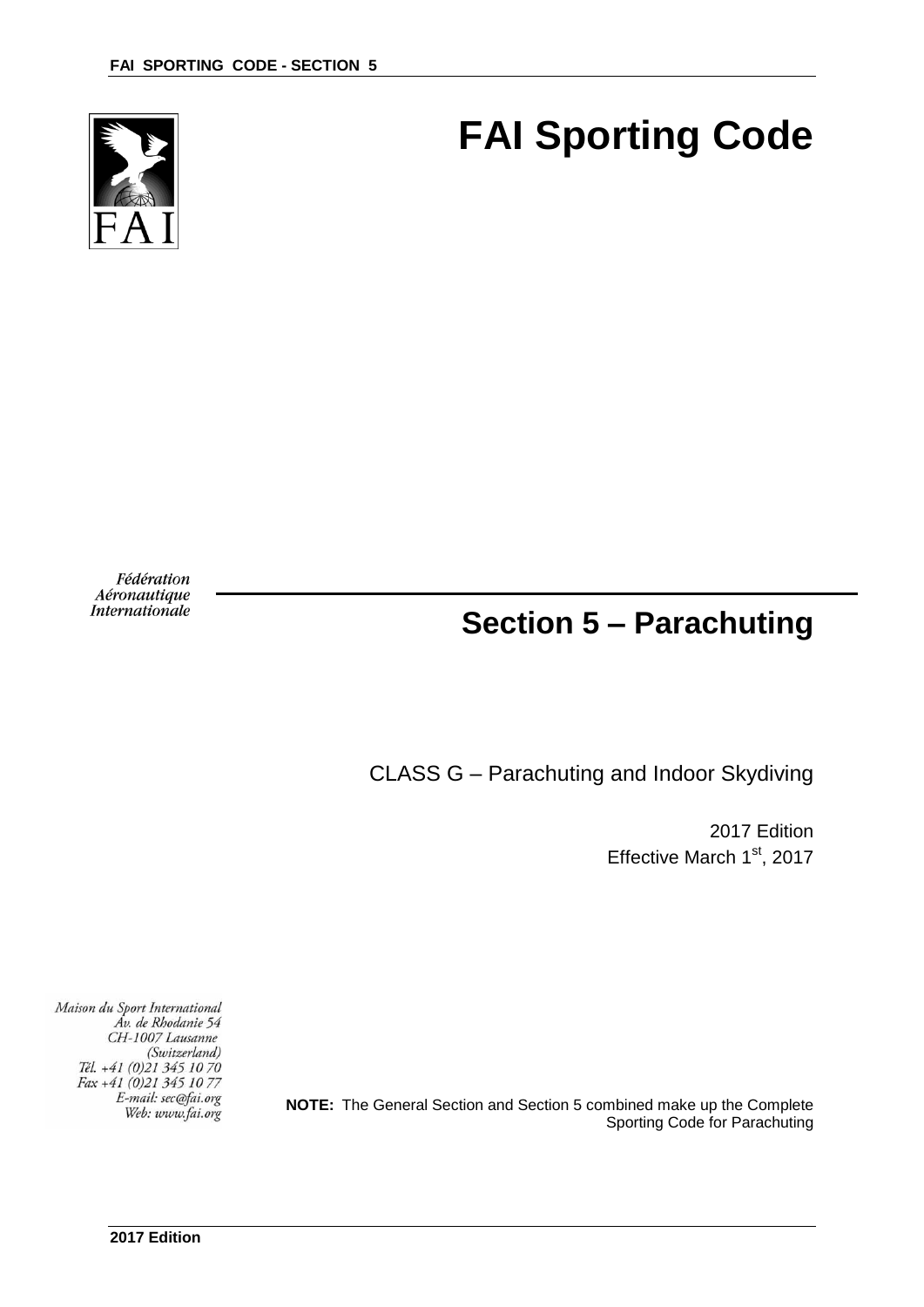## **FEDERATION AERONAUTIQUE INTERNATIONALE MSI - Avenue de Rhodanie 54 – CH-1007 Lausanne – Switzerland**

Copyright 2017

All rights reserved. Copyright in this document is owned by the Fédération Aéronautique Internationale (FAI). Any person acting on behalf of the FAI or one of its Members is hereby authorised to copy, print, and distribute this document, subject to the following conditions:

- **1. The document may be used for information only and may not be exploited for commercial purposes.**
- **2. Any copy of this document or portion thereof must include this copyright notice.**
- **3. Regulations applicable to air law, air traffic and control in the respective countries are reserved in any event. They must be observed and, where applicable, take precedence over any sport regulations**

Note that any product, process or technology described in the document may be the subject of other Intellectual Property rights reserved by the Fédération Aéronautique Internationale or other entities and is not licensed hereunder.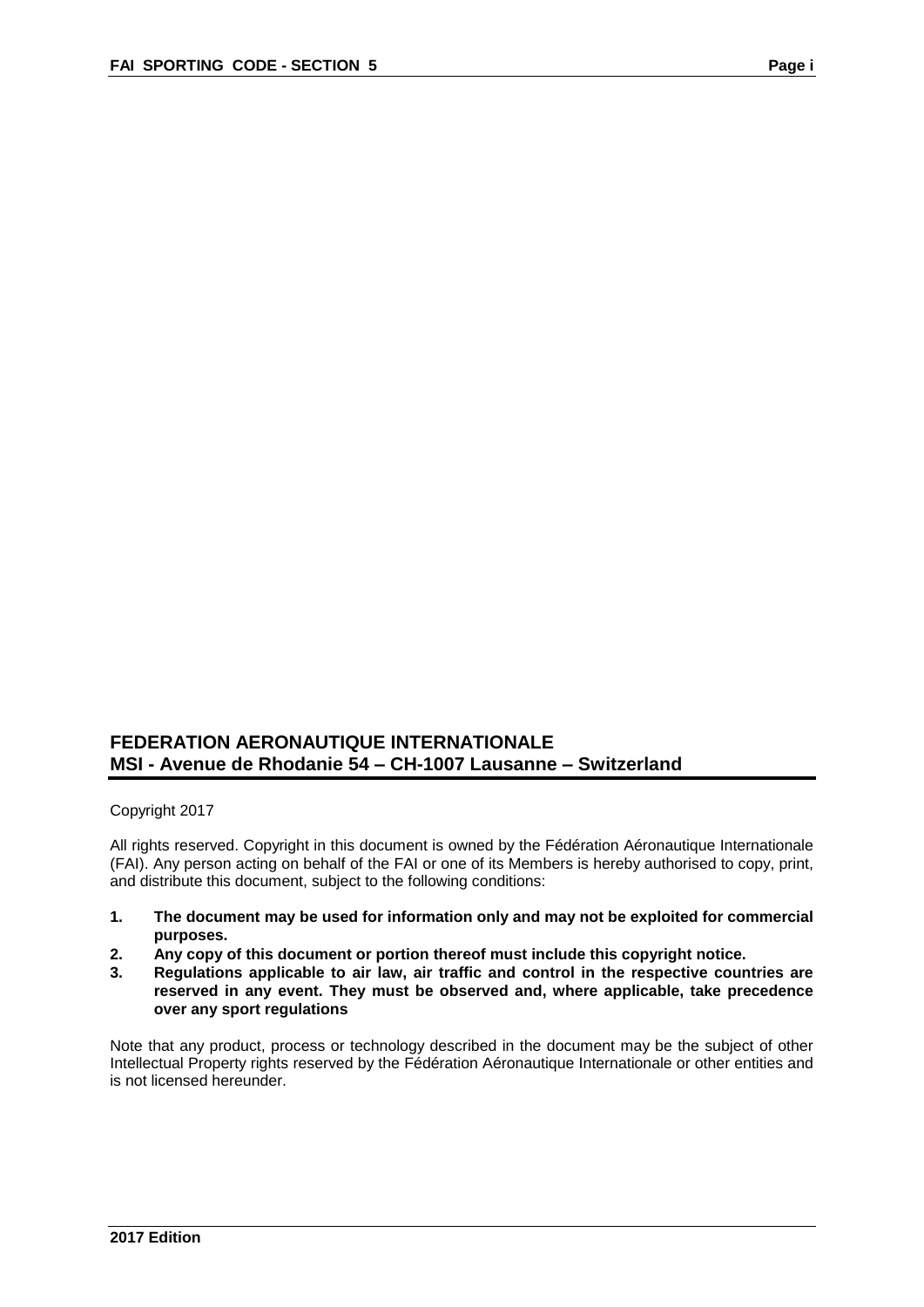## **RIGHTS TO FAI INTERNATIONAL SPORTING EVENTS**

All international sporting events organised wholly or partly under the rules of the Fédération Aéronautique Internationale (FAI) Sporting Code1 are termed *FAI International Sporting Events*2. Under the FAI Statutes<sup>3</sup>, FAI owns and controls all rights relating to FAI International Sporting Events. FAI Members<sup>4</sup> shall, within their national territories<sup>5</sup>, enforce FAI ownership of FAI International Sporting Events and require them to be registered in the FAI Sporting Calendar6.

An event organiser who wishes to exploit rights to any commercial activity at such events shall seek prior agreement with FAI. The rights owned by FAI which may, by agreement, be transferred to event organisers include, but are not limited to advertising at or for FAI events, use of the event name or logo for merchandising purposes and use of any sound, image, program and/or data, whether recorded electronically or otherwise or transmitted in real time. This includes specifically all rights to the use of any material, electronic or other, including software, that forms part of any method or system for judging, scoring, performance evaluation or information utilised in any FAI International Sporting Event<sup>7</sup>.

Each FAI Air Sport Commission<sup>8</sup> may negotiate agreements, with FAI Members or other entities authorised by the appropriate FAI Member, for the transfer of all or parts of the rights to any FAI International Sporting Event (except World Air Games events<sup>9</sup>) in the discipline<sup>10</sup>, for which it is responsible<sup>11</sup> or waive the rights. Any such agreement or waiver, after approval by the appropriate Air Sport Commission President, shall be signed by FAI Officers<sup>12</sup>.

Any person or legal entity that accepts responsibility for organising an FAI Sporting Event, whether or not by written agreement, in doing so also accepts the proprietary rights of FAI as stated above. Where no transfer of rights has been agreed in writing, FAI shall retain all rights to the event. Regardless of any agreement or transfer of rights, FAI shall have, free of charge for its own archival and/or promotional use, full access to any sound and/or visual images of any FAI Sporting Event. The FAI also reserves the right to arrange at its own expense for any and all parts of any event to be recorded

|--|--|--|

- 2 FAI Sporting Code, Gen. Section, ......... Chapter 4, ...... para 4.1.2
- 3 FAI Statutes, ......................................... Chapter 1, ...... para 1.8.1
- 4 FAI Statutes, ......................................... Chapter 2, ...... para 2.1.1; 2.4.2; 2.5.2 and 2.7.2
- 5 FAI By-Laws, ......................................... Chapter 1, ...... para 1.2.1
- 6 FAI Statutes, ......................................... Chapter 2, ...... para 2.4.2.2.5
- 7 FAI By-Laws, ......................................... Chapter 1, ...... paras 1.2.2 to 1.2.5
- 8 FAI Statutes, ......................................... Chapter 5, ...... paras 5.1.1, 5.2, 5.2.3 and 5.2.3.3
- 9 FAI Sporting Code, Gen. Section, ………Chapter <sub>4</sub>, ……para 4.1.5
- 10 FAI Sporting Code, Gen. Section, ......... Chapter <sub>2</sub>, ...... para 2.2.
- 11 FAI Statutes, ......................................... Chapter 5, ...... para 5.2.3.3.7
- 12 FAI Statutes, ......................................... Chapter 6, ...... para 6.1.2.1.3

-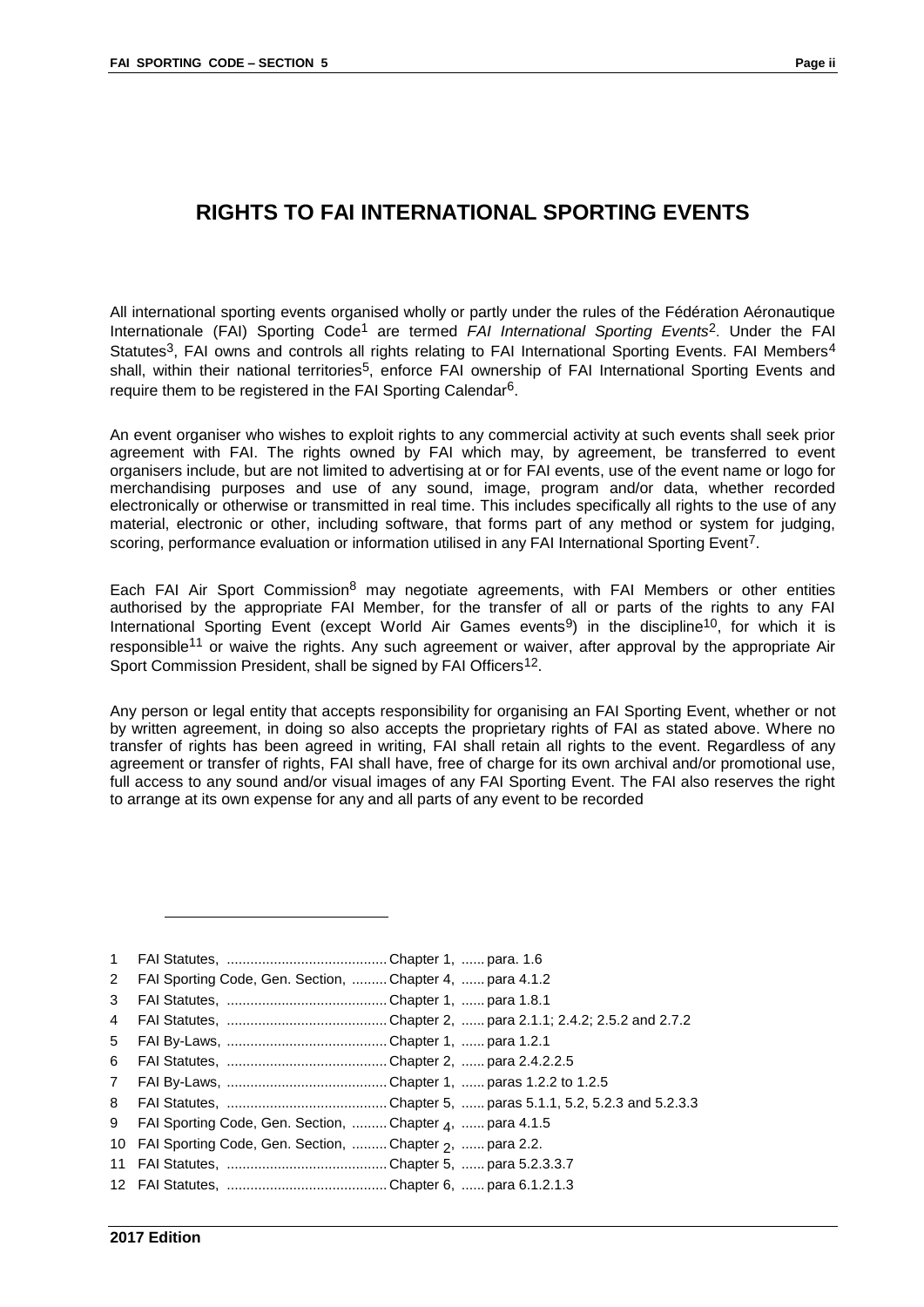This document, the SPORTING CODE - SECTION 5, 2017 Edition, takes effect on the 1<sup>st</sup> March 2017. The 2017 Edition differs from the 2016 Edition in those paragraphs with a vertical bar in the margin.

|      | <b>Table of Contents</b> | Page |
|------|--------------------------|------|
|      |                          |      |
| 1.1  |                          |      |
| 1.2  |                          |      |
| 1.3  |                          |      |
| 1.4  |                          |      |
| 1.5  |                          |      |
|      |                          |      |
| 2.1  |                          |      |
| 2.2  |                          |      |
| 2.3  |                          |      |
| 2.4  |                          |      |
|      |                          |      |
| 3.1  |                          |      |
| 3.2  |                          |      |
| 3.3  |                          |      |
| 3.4  |                          |      |
|      |                          |      |
| 4.1  |                          |      |
| 4.2  |                          |      |
| 4.3  |                          |      |
| 4.4  |                          |      |
| 4.5  |                          |      |
| 4.6  |                          |      |
| 4.7  |                          |      |
| 4.8  |                          |      |
| 4.9  |                          |      |
| 4.10 |                          |      |
|      |                          |      |
| 5.1  |                          |      |
| 5.2  |                          |      |
| 5.3  |                          |      |
| 5.4  |                          |      |
|      |                          |      |
| 6.1  |                          |      |
| 6.2  |                          |      |
| 6.3  |                          |      |
| 6.4  |                          |      |
| 6.5  |                          |      |
| 6.6. |                          |      |
| 6.7  |                          |      |
| 6.8  |                          |      |
| 6.9  |                          |      |
| 6.10 |                          |      |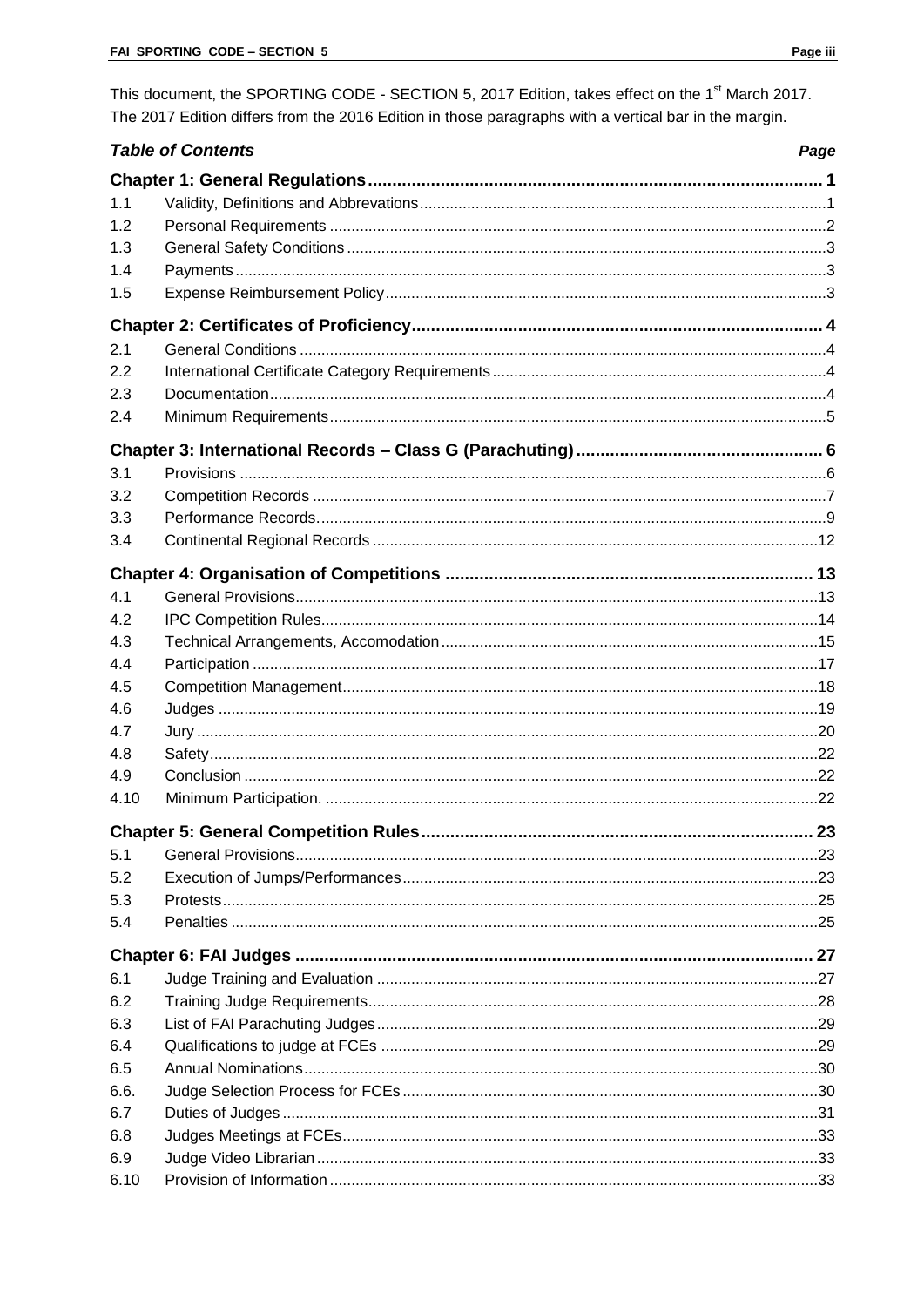## <span id="page-4-0"></span>**1 Chapter 1: General Regulations**

- <span id="page-4-1"></span>1.1 VALIDITY, DEFINITIONS AND ABBREVIATIONS
- *1.1.1 Principles, authority*
	- (1) In accordance with the General Section of the Sporting Code, this Section, together with any amendments and the Competition Rules, contains the Regulations that apply to all sport parachuting and indoor skydiving activity.
	- (2) Changes to the text of this Section of the Sporting Code from the previous year are indicated by a vertical bar in the margin.
	- (3) Only events that are held in accordance with these rules are recognised by the FAI. NACs should apply these rules to National Championships and other National Parachuting Competitions. For national competitions, this Section of the Sporting Code may need modification to conform to local Civil Aviation regulations and to allow for novice and other competitions.
	- (4) The competition parachuting disciplines are:
		- Accuracy Landing (AL)
		- Freefall Style (ST)
		- Formation Skydiving (FS and including Vertical Formation Skydiving VFS)
		- Canopy Formation (CF)
		- Para-Ski (PS)
		- Artistic Events (AE)
		- Canopy Piloting (CP)
		- Speed Skydiving (SP)
		- Wingsuit Flying (WS)

The Competition Rules for each parachuting discipline are the responsibility of the appropriate IPC Committee, which will, each year, prepare a current edition, which must receive IPC approval at each IPC Plenary Meeting.

- (5) The competition indoor skydiving disciplines are:
	- Formation Skydiving (IFS and including Vertical Formation Skydiving IVFS)
	- Artistic Events (IAE)

The Competition Rules for each indoor skydiving discipline are the responsibility of the appropriate IPC Committee, which will, each year, prepare a current edition, which must receive IPC approval at each IPC Plenary Meeting.

- (6) The changes to this Sporting Code and the IPC Competition Rules (other than for PS) are valid from the 1<sup>st</sup> of March following the IPC Meeting, where the changes were approved. Any decision to change this date must be made by the IPC Plenary at the time of approval. The Competition Rules for PS are valid from the  $1<sup>st</sup>$  of July following the IPC Meeting.
- (7) The IPC shall call an approved International Sporting Event (First Category Event, Sporting Code, GS, Section 4.4.1.3), a World Cup or by any other title, excluding the word "Championship", and where so designated, the relevant provisions of this Sporting Code, Section 5, shall apply.
- *1.1.2 Definitions*
	- (1) PARACHUTE JUMP: A parachute jump is a jump by a person from an aircraft, an aeroplane or a spacecraft with the intention of using a parachute for the whole or a part of the descent to the surface of the earth.
	- (2) INDOOR SKYDIVE: An indoor skydive is the activity of body flight and aerial manoeuvres performed by a person in a wind tunnel.
	- (3) COMPETITION PERFORMANCE: A parachute jump or indoor skydive performed with the intention of being scored; the score being used to determine the final competition placing. Competition performances include those where a score is officially discarded, as in a throwaway round.
	- (4) ROUND: A round is the completion, by all competitors, of one competition performance of the same kind, all having been scored. A round may extend over more than one day.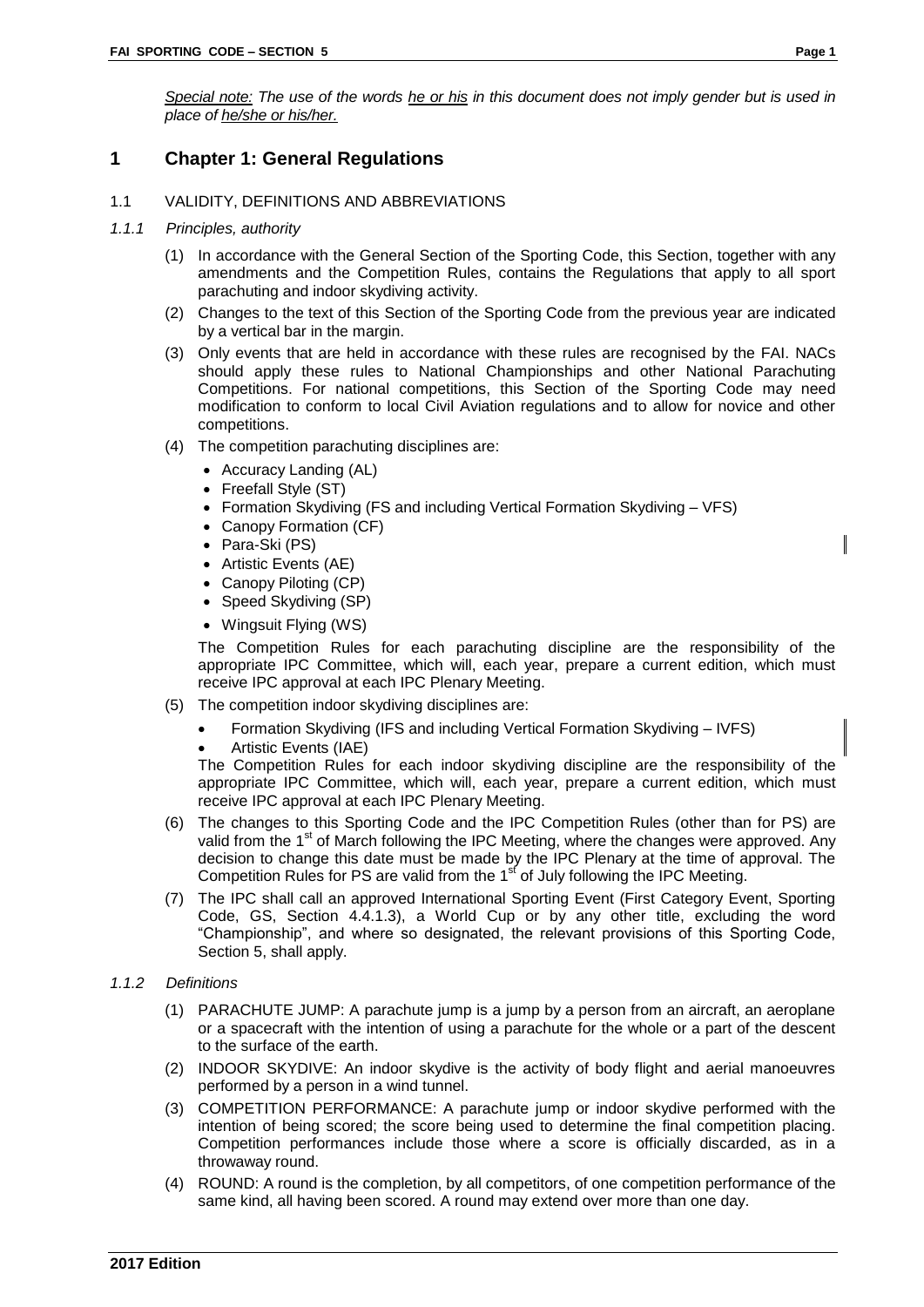- (5) Not used
- (6) EVENT: An event comprises all the rounds of a competition and solely for the purposes of registering a protest, includes any training rounds referred to in the Competition Rules.
- (7) TEAM: A number of parachutists jumping or indoor skydivers performing together in an event.
- (8) FAI PARACHUTING and INDOOR SKYDIVING JUDGE: A Judge fulfilling the relevant requirements of Chapter 6 of this Sporting Code.
- (9) NATIONAL JUDGE: A Judge fulfilling the requirements of a NAC but not yet designated as an FAI Parachuting or Indoor Skydiving Judge.
- (10) JUNIOR: For the purpose of all parachuting disciplines, a junior competitor is a person under the age of 24 or whose 24<sup>th</sup> birthday occurs during the calendar year in which the relevant competition takes place. For the purpose of all indoor skydiving disciplines, a junior competitor is a person over the age of 12 at the time of the competition or whose  $13<sup>th</sup>$ birthday occurs during the calendar year in which the relevant competition takes place and under the age of 18 at the time of the competition.
- (11) MONDIAL: An International Sporting Event, comprised of WPC's in all IPC competition disciplines (except IS, CP, SP, WS and PS, which may be included or excluded at the option of the Organiser), taking place concurrently in the same location.
- (12) PARACHUTIST: A person who makes a parachute jump.
- (13) INDOOR SKYDIVER: A person who performs an indoor skydive.
- (14) PARACHUTE: A collapsible fabric device designed to counteract the effects of gravity and intended to be used to return a suspended load or person safely to the surface of the earth.
- (15) WINGSUIT: A garment of flexible material forming wings between a parachutist's arms, legs and torso, creating an aerodynamic planform designed to generate forward movement through the air using only the force of gravity. The parachutist's limbs and extremities must serve as the primary frame for the wings.
- (16) DROGUE: a Drogue is a device used by an individual to aid deceleration, resist acceleration and/or to maintain stability.
- (17) IPC OFFICER: an Officer as defined in section 5 of the IPC Internal Regulations.
- *1.1.3 Abbreviations*
	- (1) FAI: Fédération Aéronautique Internationale
	- (2) IPC: International Parachuting Commission
	- (3) NAC: National Airsport Control
	- (4) WAG: World Air Games
	- (5) WPC: World Parachuting Championship
	- (6) FCE: First Category Event
	- (7) FCEAD: First Category Event Application Document
	- (8) CJ: Chief Judge
	- (9) EJ: Event Judge
	- (10) CJT: Chief of Judge Training
	- (11) MD Meet Director
	- (12) WISC: World Indoor Skydiving Championship
	- (13) IS: Indoor Skydiving
	- (14) GS: Sporting Code, General Section
- <span id="page-5-0"></span>1.2 PERSONAL REQUIREMENTS
	- (1) Documents

Every parachutist or indoor skydiver who wishes to make competition and/or record jumps or performances, which are covered by this Sporting Code, must have a valid FAI Sporting Licence (refer to Sporting Code, GS, Chapter 3).

(2) Parachutes

When making a jump every parachutist is required to wear two parachutes (one main and one reserve parachute) attached to a single harness. The two parachutes must be certified as being airworthy by competent authorities. At an FCE both parachutes must be ram-air.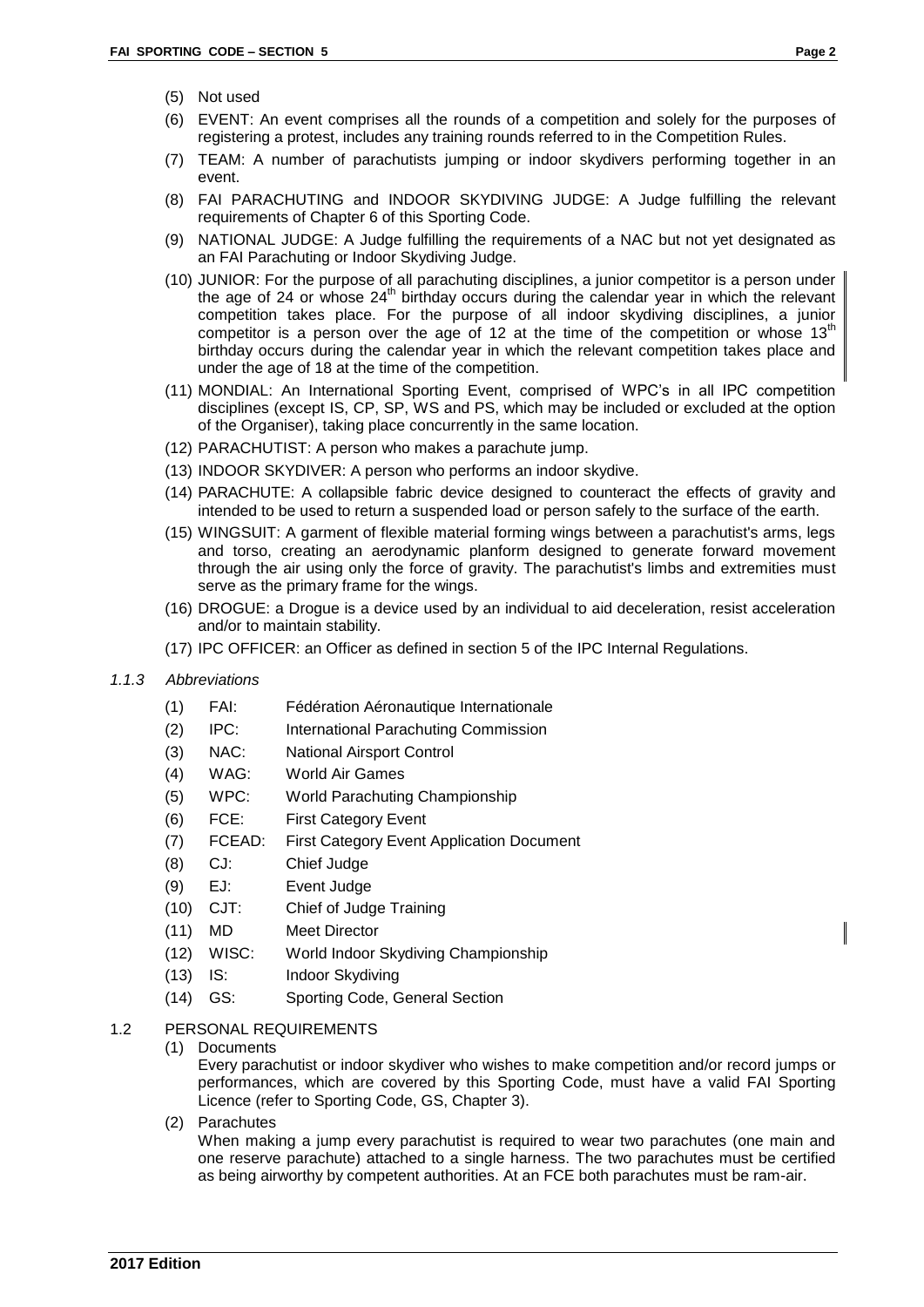- (3) Every parachutist, who wishes to make official training, competition and/or record jumps, which are covered by this Sporting Code, will observe the National Regulations of the country where the jumps take place, if such Regulations are stricter than this Sporting Code.
- (4) Suitable oxygen equipment must be provided for jumps to be made from an altitude in excess of 4,500 meters above sea level.
- (5) Age
	- The minimum age for participation
		- i) in a Parachuting FCE is 16 years and
		- ii) in an Indoor Skydiving FCE is 12 years.
- <span id="page-6-0"></span>1.3 GENERAL SAFETY CONDITIONS
	- (1) Parachutists must practise safe parachuting and obey national or local regulations. For general sport parachuting activities, parachute deployment should be initiated by 600 m above ground level or by a higher altitude set by that NAC.
	- (2) Failure to practice safe parachuting is considered to be a safety violation, which will be subject to the safety violation process described in 4.8. Any safety violation that is deemed by the Safety Panel to be dangerous or hazardous will be considered a Serious Infringement and will be subject to the Penalty provisions of 5.4.
	- (3) The maximum wind speed at ground level for parachuting is 11 m/sec.
	- (4) At FAI sanctioned events, the minimum jump altitude above ground level for freefall jumps must be 700 m for an individual jump and 900 m for a team jump.
	- (5) Indoor Skydivers must follow national and/or local regulations and safety practices.
- <span id="page-6-1"></span>1.4 PAYMENTS
	- (1) Payments made to the FAI to the credit of IPC or to a representative of the FAI and/or IPC (e.g. Application fee, Sanction fee, Deposit as per FCEAD 2.2.1, 2.2.2 and 2.2.3) may only be made by way of wire transfer, bank draft, money order or cash. Cheques will not be accepted.

#### <span id="page-6-2"></span>1.5 EXPENSE REIMBURSEMENT POLICY

(1) The reimbursement of expenses will be in accordance with the current IPC Expense Reimbursement Policy Document.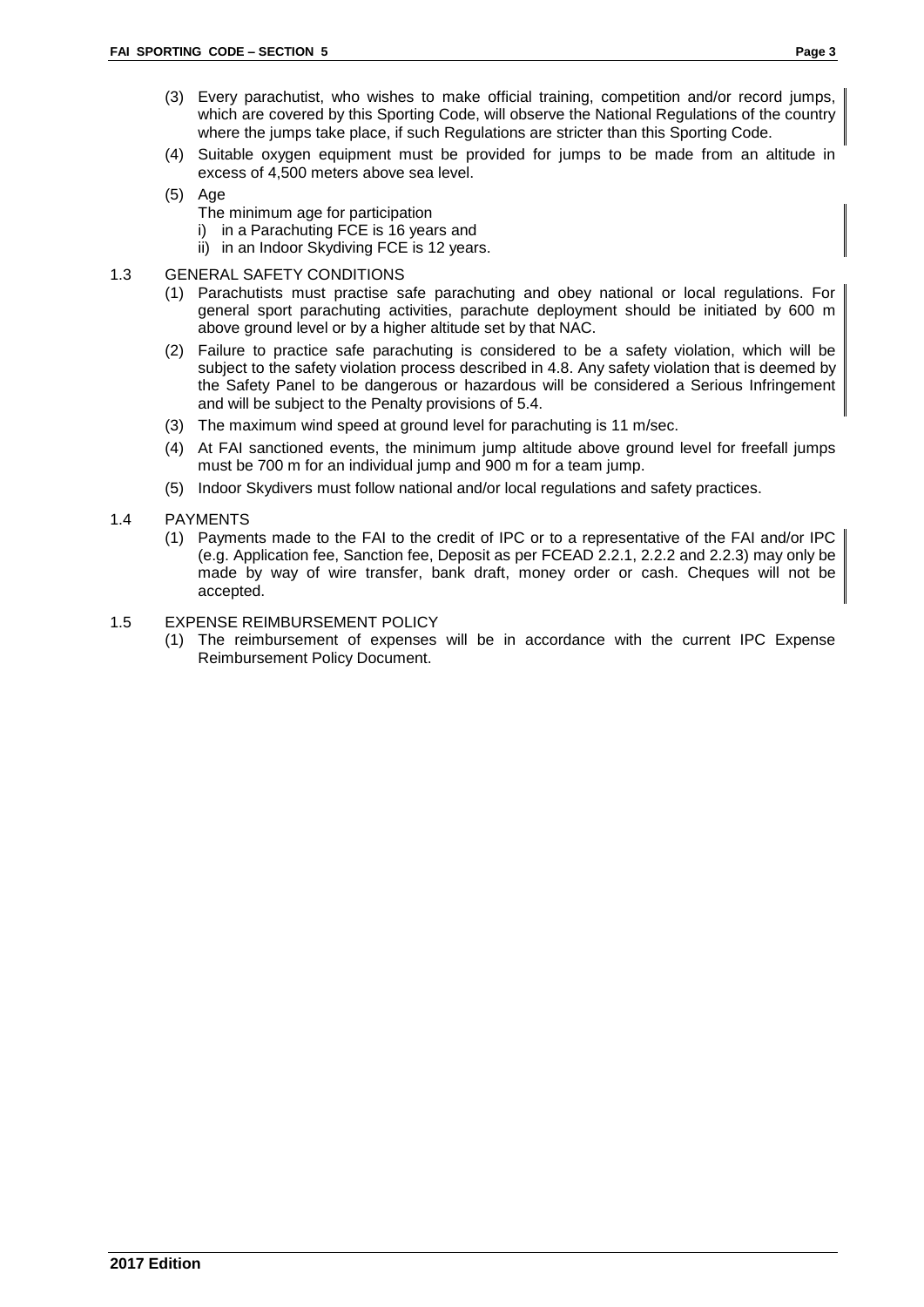## <span id="page-7-0"></span>**2 Chapter 2: Certificates of Proficiency**

#### <span id="page-7-1"></span>2.1 GENERAL CONDITIONS

- (1) International and National Parachutist Certificates of Proficiency (referred to in this Chapter as Certificates) of the FAI are granted by a NAC.
- (2) International Certificates are issued:
	- (a) To ensure that Certificates, based on an agreed standard*,* issued by different NACs are understood and accepted by all.
	- (b) To facilitate the freedom to practice parachuting around the world.
- (3) National Certificates, based on preferred standards of a NAC, may be issued to citizens, residents and others, if they are NAC members.
- (4) A NAC may issue National Certificates at a higher category level than the four International Certificates.
- (5) A Certificate of Proficiency is defined in the GS, 2.6 as "a document recognising the level of performance or qualifications of an individual".

## <span id="page-7-2"></span>2.2 INTERNATIONAL CERTIFICATE CATEGORY REQUIREMENTS

The International Certificate categories are defined as follows:

#### 'A' PARACHUTIST

The parachutist must have successfully completed both theoretical and practical parachute training under the supervision of a suitably qualified Parachute Instructor.

#### 'B' FREEFALL PARACHUTIST

The freefall parachutist must have successfully completed training in the performance of freefall jumps under the direct supervision of a suitably qualified Parachute Instructor and is qualified to jump independently from an instructor.

#### 'C' EXPERIENCED PARACHUTIST

The 'C' Category Parachutist is qualified to perform solo and group freefall formation parachute jumps under controlled conditions without the supervision of a qualified Parachute Instructor. 'D' SENIOR PARACHUTIST

The 'D' category parachutist is qualified to perform on his/her own responsibility in any area of sport parachuting as he/she so chooses.

#### <span id="page-7-3"></span>2.3 DOCUMENTATION

- *2.3.1 International Certificate*
	- (1) The International Certificate is issued by the NAC and must be printed in the official FAI languages (see FAI Statutes 1.9.1)
	- (2) A valid International Certificate is proof that the parachutist fulfils the requirements as stated in 2.2 and 2.4 of this Sporting Code.
	- (3) The Certificate must contain:
		- A The words 'Fédération Aéronautique Internationale'
		- B FAI Logo
		- C The words 'International Parachutist Certificate'
		- D Name of the Holder
		- E Date of Birth
		- F Nationality
		- G Signature of the Holder
		- H Photograph of the Holder
		- I Date of Issue
		- J Official Category Endorsement Stamp
		- K Reprint of the Minimum Requirements for an International Parachutist Certificate as outlined in Section 2.4 of this Sporting Code, in the official FAI languages.
	- (4) The Certificate may only be issued in the standard FAI booklet, using the Official Category Endorsement Stamp, both of which may be obtained from the FAI by the NAC for a fee.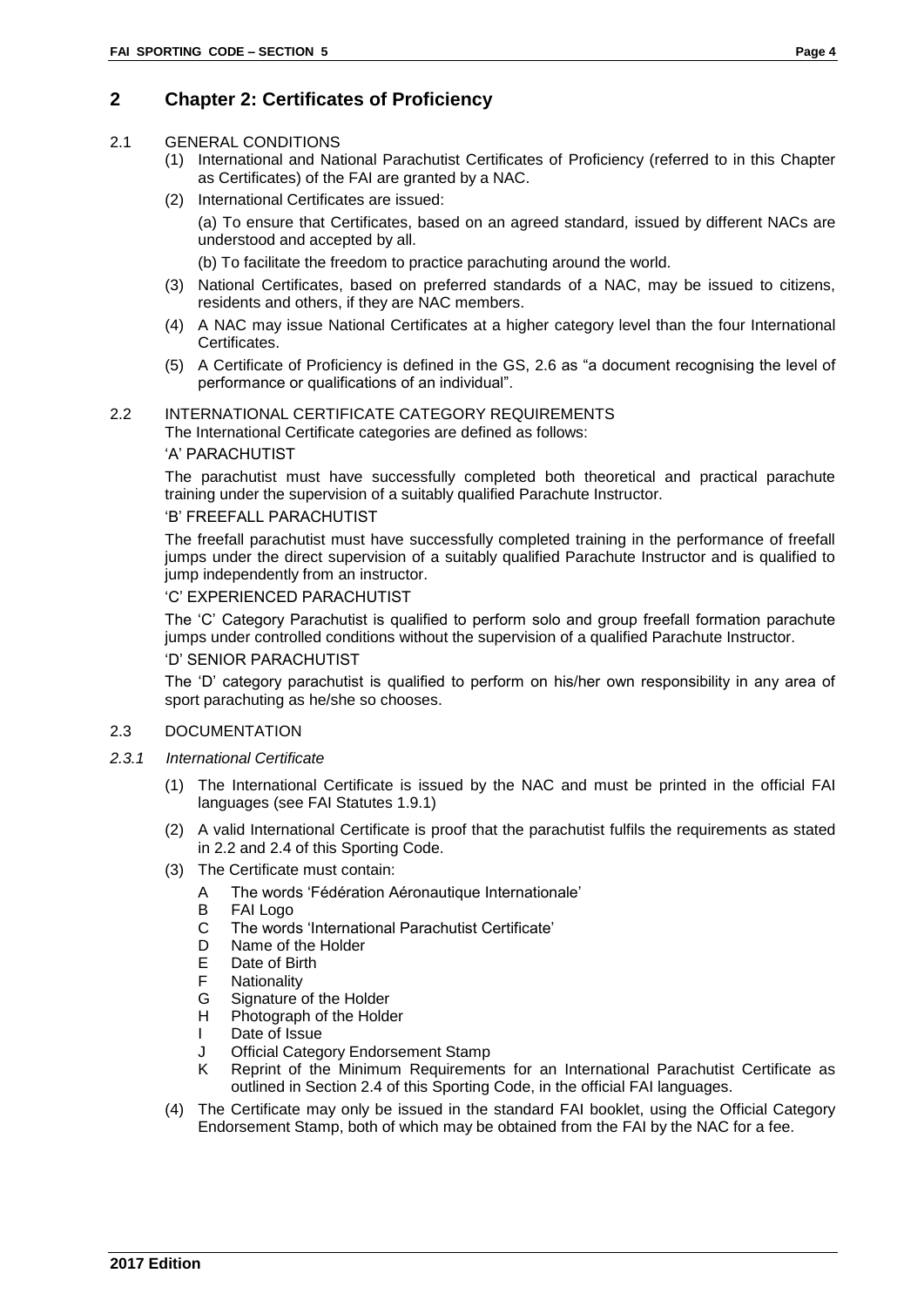#### <span id="page-8-0"></span>2.4 MINIMUM REQUIREMENTS

To obtain the International Certificates, the following minimum requirements shall be met by the parachutist:

- (1) All freefall jumps shall be stable, controlled jumps with stable openings, and may include controlled manoeuvres and formations.
- (2) To qualify for a higher certificate the candidate must have obtained any and all lower certificates.
- (3) Every jump made in obtaining a lower level certificate counts towards a certificate of higher category.
- (4) Minimum Requirements for an FAI International Certificate are:

| <b>CERTIFICATE</b><br><b>CATEGORY</b> | MIN.NO. OF<br><b>FREEFALLS</b> | MIN. FREEFALL<br>TIME (MINS.) | <b>OTHER REQUIREMENTS</b>                                                                                                           |
|---------------------------------------|--------------------------------|-------------------------------|-------------------------------------------------------------------------------------------------------------------------------------|
| A                                     | 25                             | 5                             | CONTROL OF BODY IN<br>FREEFALL, 5 FORMATION<br>JUMPS, ABILITY TO PACK,<br><b>LANDING WITHIN 50 METRES</b><br>ON 10 DESIGNATED JUMPS |
| B                                     | 50                             | 30                            | <b>COMPLETION OF 10</b><br><b>FORMATION JUMPS</b>                                                                                   |
| C                                     | 200                            | 60                            | <b>COMPLETION OF 50</b><br><b>FORMATION JUMPS</b>                                                                                   |
| D                                     | 500                            | 180                           |                                                                                                                                     |

- (5) A NAC may have different requirements for National Certificate Categories than those set out above, including specific proficiency tests.
- (6) A NAC may issue National Certificates at a higher category level than the four International Certificates.
- (7) A "formation jump" is defined as a jump by two or more parachutists making a formation, with or without grips
- (8) The "A" category formation jumps need only involve two participants
- (9) At least five of the 'B' category formation jumps must involve a minimum of three participants
- (10) At least ten of the 'C' category formation jumps must involve a minimum of four participants.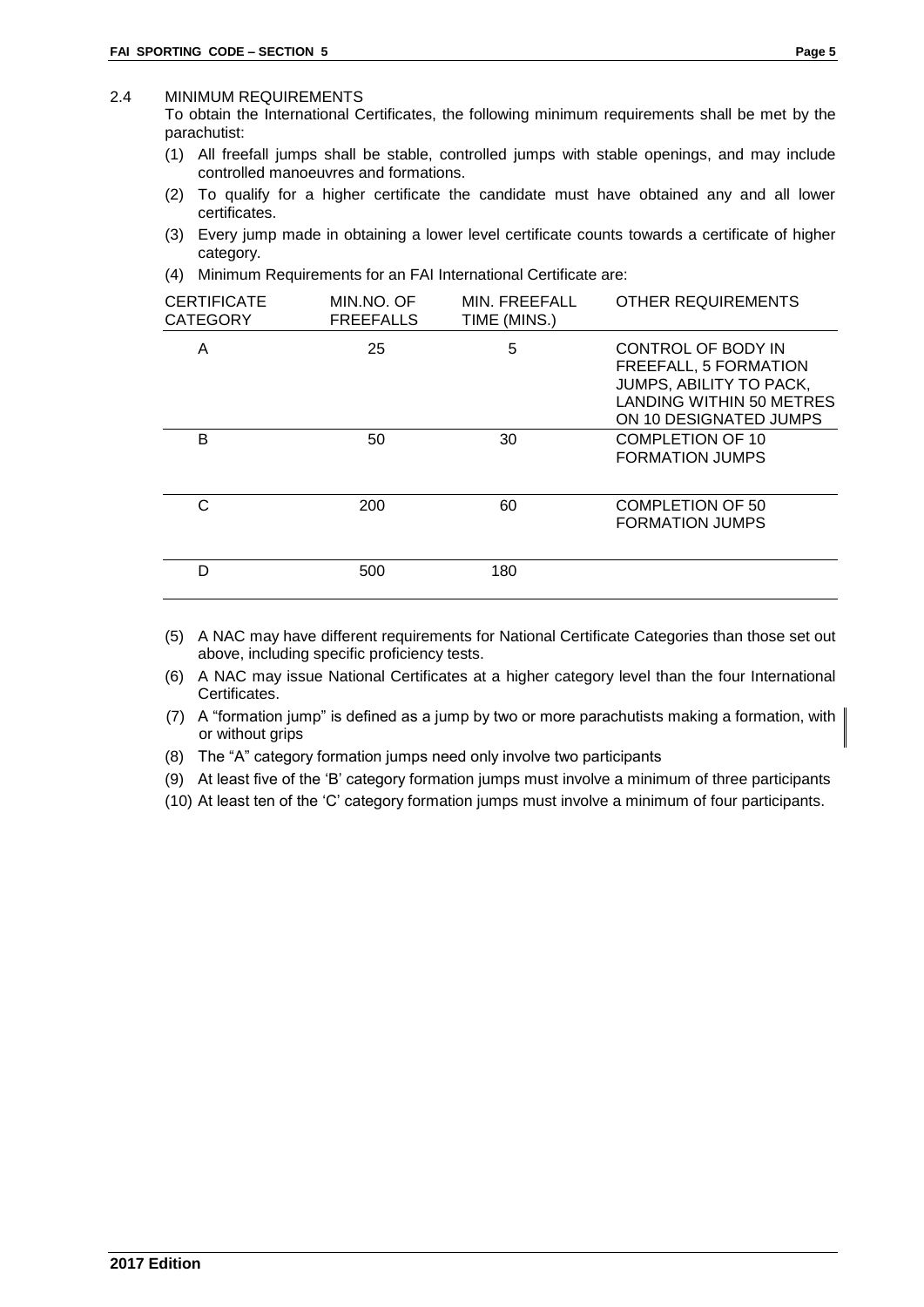## <span id="page-9-0"></span>**3 Chapter 3: International Records – Class G (Parachuting)**

- <span id="page-9-1"></span>3.1 PROVISIONS
- *3.1.1 Sub Classes of Records*

## **(1) Competition Records**

- AL Records
- ST Record
- FS Records
- IFS Records
- CF Records
- CP Records
- SP Record
- PS Record WS Records

## **(2) Performance Records**

- AL Record
- ST Record
- Altitude/Fall/Flight Records
- Largest Formation Records (FS, CF, VFS head down and head up orientation, WS no Grip)
- Large Formation Sequential Records (FS,CF,VFS head down and head up orientation)
- Vertical Speed Record

#### *3.1.2 General Conditions*

(1) All record attempts must be performed according to the IPC Competition Rules (SC5, 4.2), where appropriate. Team sizes for records must be as stated in the IPC Competition Rules, except for altitude/fall/flight, large formation and largest formation records. A change of the conditions in the IPC Competition Rules, for example the working time or size of the Dead Centre Disc, will allow for the creation of a new set of records. The old records will be retired and the Chair of the particular Competition Committee must notify the FAI, in writing, no later than 30 days after approval of the amended IPC Competition Rules (4.2.1), of the records to be retired and of the reason for the retirement.

For wingsuit records, all persons must wear a wingsuit, which complies with the definition in 1.1.2(15) and the use of a drogue is not allowed.

(2) (a) A competition record must be evaluated and certified by the number of Judges required by the particular IPC Competition Rules (SC5, 4.2) and such Judge must have a rating valid for the particular discipline.

(b) A performance record, other than an Altitude/Fall/Flight (3.3.3) and a Vertical Speed (3.3.7) Record, must be evaluated and certified by three judges, two of whom must be FAI Parachuting Judges and the third judge must be at least a valid National Judge.

AL, ST, CF, CP, FS and WS record performances must be evaluated and certified by Judges having a valid rating in the appropriate discipline (SC5, 6.1).

VFS orientation record performances must be evaluated and certified by either AE or FS Judges or a combination thereof, all having a valid rating in the appropriate discipline

For an Altitude/Fall/Flight and a Vertical Speed Record, the certification will be the responsibility of the Official Observers (GS 5.2.1) appointed and approved by the organising and/or controlling NAC (GS 7.4.2).

- (3) A copy of the recording media or photograph of the Largest Formation and the recording media of the Large Formation Sequential record must be included with the record claim documentation.
- (4) All team records, other than the Largest Formation (3.3.4) and Large Formation Sequential (3.3.5), may only be certified by FAI for participants, each of whom is a current holder of a valid FAI Sporting License issued by the same NAC. A Largest Formation or Large Formation Sequential record may be certified by FAI for participants, each of whom is a current holder of a valid FAI Sporting License, each of which need not be issued by the same NAC.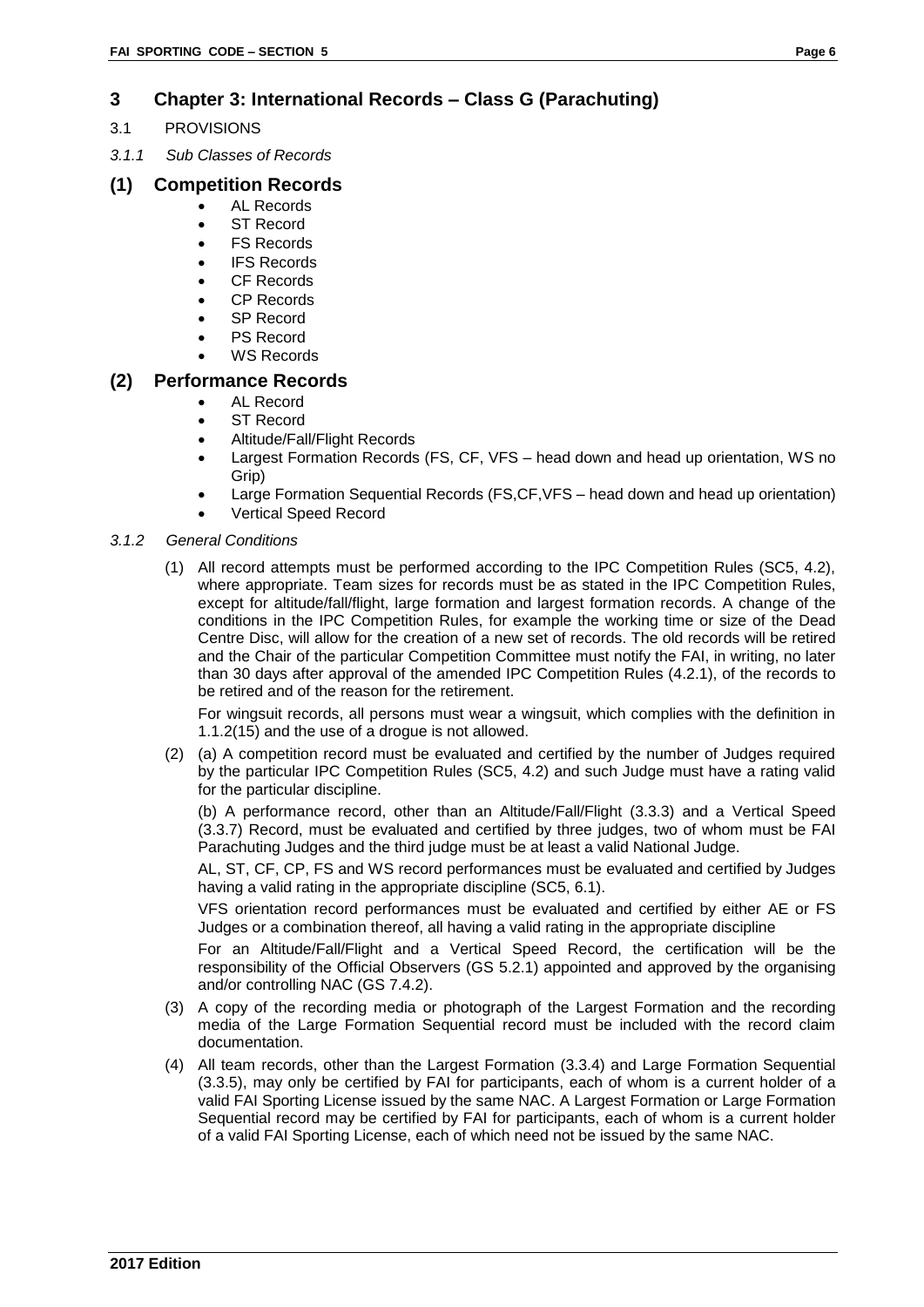- The claim for the record performance will be sent electronically directly to FAI by the Jury President.
- The claim must include all information necessary to properly categorise the record claimed (as per GS 7.8.2) , including a copy of the official results for the jump/performance in which the record performance occurred.
- A copy of the claim will be sent to the record claimant's NAC, including information regarding the conditions (such as deadlines, payment by IPC, etc.) the NAC needs to meet in order to have the claim accepted.
- (6) All relevant paragraphs of this Sporting Code and its annexes apply to International Record attempts.
- (7) Except as provided in 3.3.3(5) and 3.3.7(3), a new record will be established by a better performance, without regard to the margin of improvement.
- (8) For all Competition records, the Official Observers (GS 5.2.1) appointed by the controlling NAC (GS 7.4.2) must be on the current approved list of FAI Parachuting Judges (6.3). The NAC organising an FCE will agree, as part of the Organiser Agreement (FCEAD) to appoint the Panel of Judges as the only Official Observers for the purpose of competition record certification. A NAC organising a Second Category Event or a National Championships which is not open to participation by any other NAC, also agrees to appoint the Panel of Judges (all of whom must be on site and must be FAI Judges for the particular discipline) as the only Official Observers for the same reason.

#### *3.1.3 International Record*

- (1) An International Record is a World Record and/or a Continental Regional Record.
- (2) A performance may meet the certification criteria for a World Record and/or a Continental Regional record. The certification claim must state whether certification is requested as a World Record, a Continental Regional Record or both. The administration fee charged by FAI for certification of each international record will be charged only once, even if both World and Continental Regional Records are claimed.

#### <span id="page-10-0"></span>3.2 COMPETITION RECORDS

Competition Records may only be established during the scheduled competition rounds at an International Sporting Event, which has been registered in the FAI Sporting Calendar, or at a National Championships, which is not open to participation by NACs other than the organising NAC.

For the purposes of this provision, unless a specific invitation is issued by the organising NAC to another NAC, teams or competitors from a country other than the organising NAC and permitted to participate in a National Championships are considered to represent the organising NAC.

#### *3.2.1 Training Jumps*

Training jumps as defined in the Competition Rules are not to be considered as scheduled competition jumps.

#### *3.2.2 AL Records*

- (1) The record performance of an individual is the final score after a completed competition program of ten rounds as defined in the current Competition Rules.
- (2) The record performance of a team is the final score of the team after a completed competition program of eight rounds. The program and method of determining the team score is stated in the current Competition Rules.
- (3) If two or more competitors or teams achieve the same performance after the same completed competition program and thereby break an existing record, the new record shall be registered in the names of all the competitors or teams involved.

#### *3.2.3 ST Record*

The record performance of an individual is the final score after a completed competition program of five rounds as defined in the current Competition Rules. If two or more competitors achieve the same performance after the same completed competition program and thereby break an existing record, the new record shall be registered in the names of all the competitors involved.

- *3.2.4 FS and IFS Records*
- 3.2.4.1 Longest sequence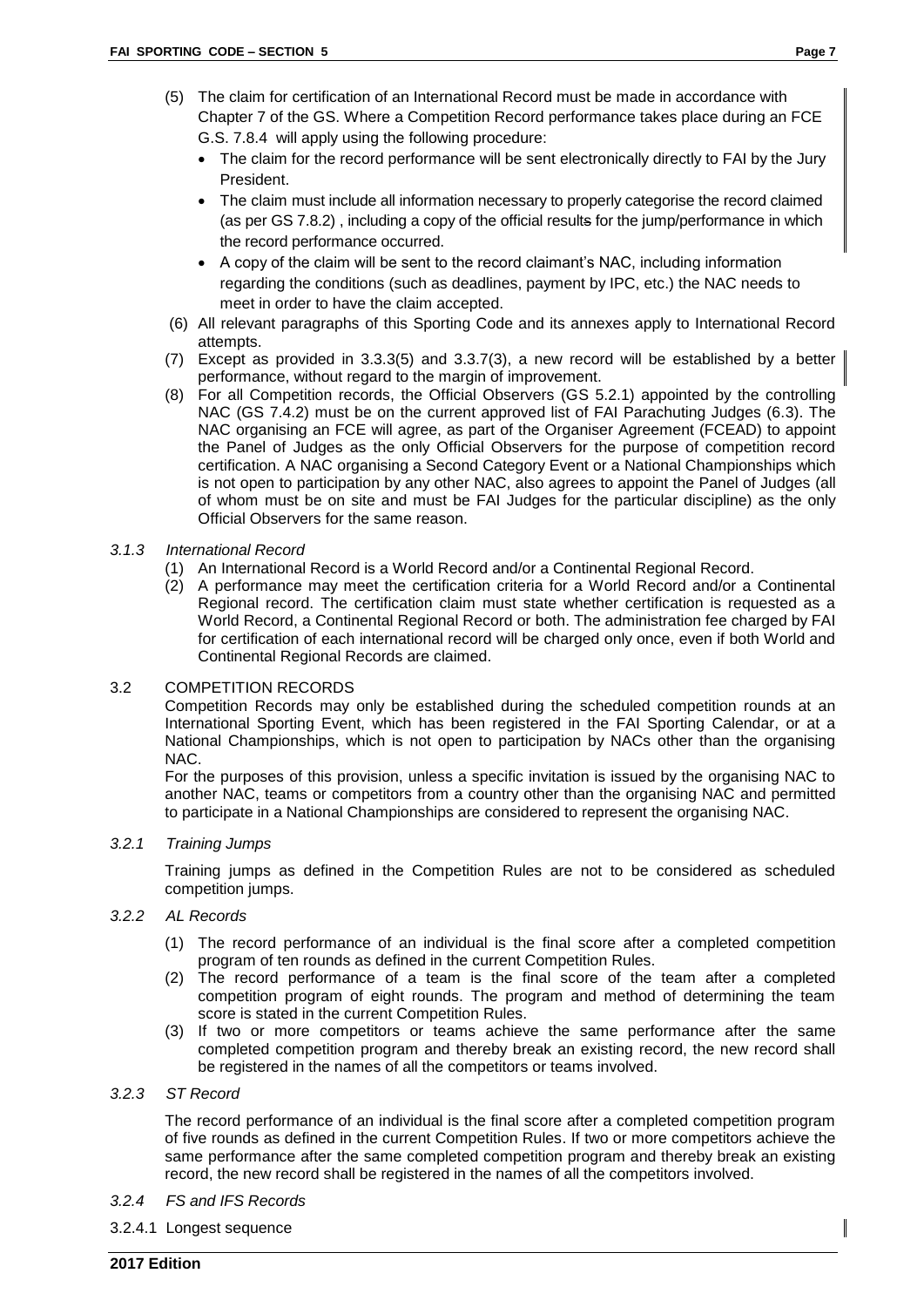The record performance for the longest sequence is the number of formations completed in any round in accordance with the current Competition Rules.

#### 3.2.4.2 Highest Average

The record performance for the highest average is the average number of formations after a completed competition program of 10 rounds as defined in the current competition rules. The average number of formations is calculated by dividing the final 10 round score (excluding any tie break jumps) by 10.

#### *3.2.5 CF Records*

(1) 4-Way Rotation

The record performance for a 4-way rotation is the number of stacks/planes made by rotation in accordance with the current Competition Rules.

(2) Longest Sequence

 The record performance for the longest sequence is the number of formations completed in accordance with the current Competition Rules.

#### *3.2.6 CP Records*

(1) CP Distance

1.1 CP Drag Distance 50m: The record performance is the greatest distance achieved in any round of the CP Drag Distance 50m Event in accordance with the current Competition Rules

1.2 CP Max Distance: The record performance is the greatest distance achieved in any round of the CP Max Distance Event in accordance with the current Competition Rules.

(2) CP Speed

2.1 CP Carved Speed 70m: The record performance is the lowest time achieved in any round of the CP Carved Speed 70m Event in accordance with the current Competition Rules.

2.2 CP Drag Speed 50m: The record performance is the lowest time achieved in any round of the CP Drag Speed 50m Event in accordance with the current Competition Rules.

2.3 CP Max Speed 50m: The record performance is the lowest time achieved in any round of the CP Max Speed 50m Event in accordance with the current Competition Rules.

#### *3.2.7 SP Record*

The record performance is the highest average speed achieved in any round of the Event in accordance with the current Competition Rules.

*3.2.8 PS Record*

The record performance of an individual is the final score (lowest total points) after a completed competition program as defined in the current Competition Rules. (2 giant slalom runs and 6 accuracy landing rounds without the final round). If two or more competitors achieve the same performance after the same completed competition program and thereby break an existing record, the new record shall be registered in the names of all the competitors involved.

#### *3.2.9 WS Records*

(1) Distance

The record performance is the greatest horizontal distance achieved in any round of the Distance Task in accordance with the current Competition Rules.

(2) Speed

The record performance is the fastest speed achieved in any round of the Speed Task in accordance with the current Competition Rules.

(3) Time

The record performance is the longest time achieved in any round of the Time Task in accordance with the current Competition Rules.

#### *3.2.10 Categories of Competition Records*

The categories of Competition Records shall be:

(1) AL

General Category – best performance achieved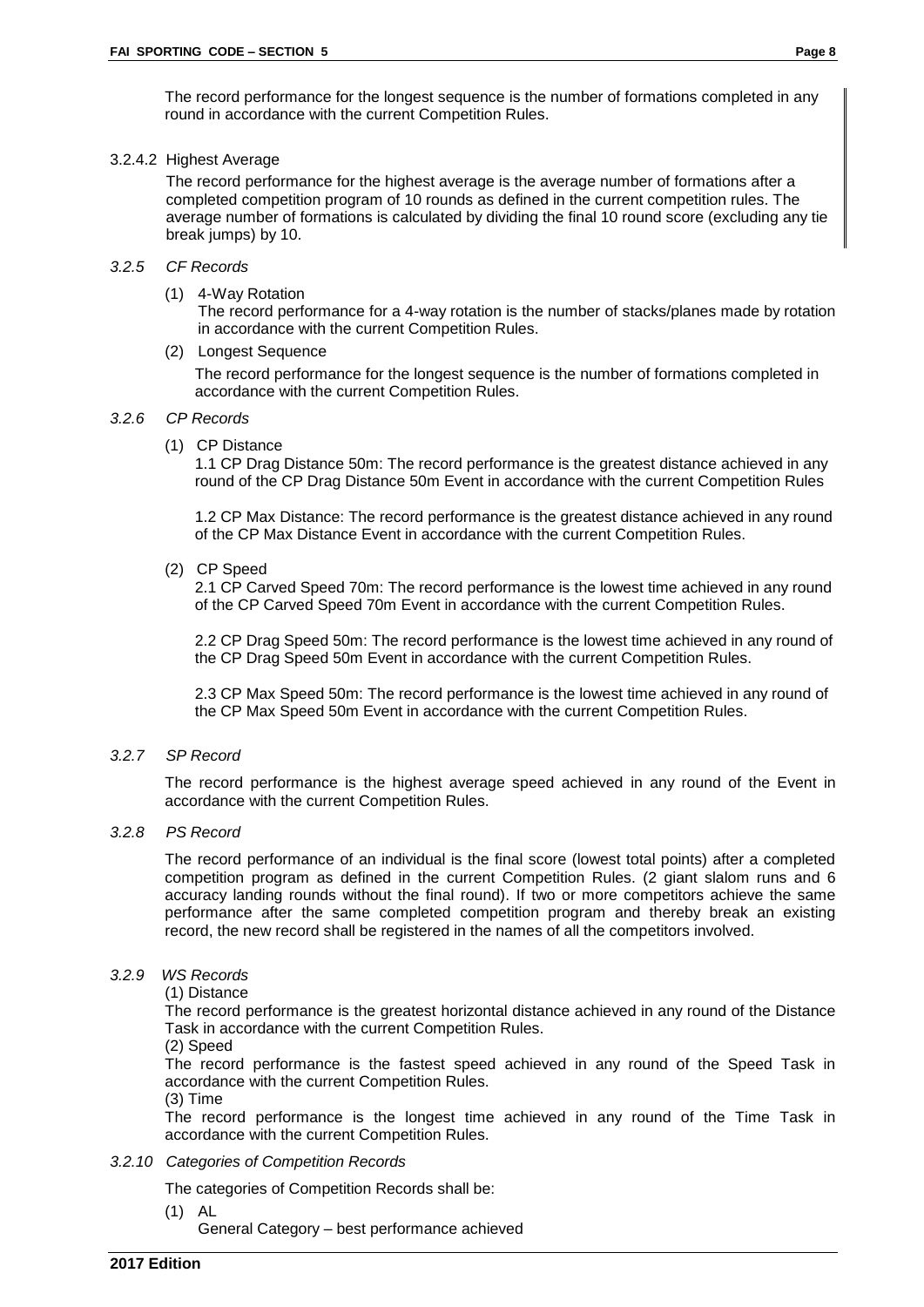Female Category – best performance achieved by a woman or a woman's team

- (2) ST, CP, PS, SP and WS General Category – best performance achieved Female Category – best performance achieved by a woman
- (3) FS and IFS General Category – best performance achieved Female Category – best performance achieved by a women's team
- (4) CF General Category – best performance achieved Female Category – best performance achieved by a women's team
- (5) AL, ST and PS Junior Category – best performance achieved by a Junior (see 1.1.2.10)
- (6) SP

Junior Male Category– best performance achieved by a Junior Male (see 1.1.2.10) Junior Female Category – best performance achieved by a Junior Female (see 1.1.2.10)

(7) IFS Junior Category **-** best performance achieved by a Junior team (see 1.1.2.10)

#### *3.2.11 Joint Record holders in FS, IFS, CF, CP, SP and WS*

- (1) If two or more competitors or teams achieve the same record performance during the same round and thereby break an existing record, the new record shall be registered in the names of all the competitors or teams involved.
- (2) If a competitor or team achieves a performance during a later round in the same event, which is equal to a new record performance achieved during an earlier round in that event, no recognition will be given to the performance in the later round as being a record performance.

#### <span id="page-12-0"></span>3.3 PERFORMANCE RECORDS

- *3.3.1 AL Record*
	- (1) The record performance of accuracy jumps is the number of consecutive landings on the dead centre disc, giving a score of zero, plus the next score made.
	- (2) In a team jump, the performance is the number of consecutive landings of the whole team on the dead centre disc, giving an aggregate score of zero, plus the next score made. The record must be made by a team of the same four individuals for the whole record.
	- (3) The jumps must be made within a period of 14 consecutive days.
	- (4) The record jump series may not be interrupted by other jumps except that, when some or all of the jumps are made during an International Sporting Event or a National Championship, the jump series may be interrupted by competition jumps made in another officially scheduled event.

#### *3.3.2 ST Record*

The record performance of a style jump is the score for one series of manoeuvres as described in the current Competition Rules.

#### *3.3.3 Altitude/Fall/Flight Records – Individual*

(1) Exit Altitude Record

The record performance for the exit altitude is the altitude, measured in metres, above mean sea level at which the individual leaves or jettisons the device (aircraft, aeroplane or spacecraft) in or by which he/it is being carried.

(2) Distance of Fall Record

The record performance for the distance of fall is either

- (a) The vertical distance of fall, measured in metres, without a drogue, from exit altitude to the altitude at which the fall is terminated as measured by the required equipment, as per paragraph (7) below.
- (b) The vertical distance of fall, measured in metres, with a drogue, from exit altitude to the altitude at which the fall is terminated as measured by the required equipment, as per paragraph (7) below.
- (3) WS Time of Fall Record

The record performance is the time of fall, measured in seconds, while wearing a wingsuit, from exit altitude to the altitude at which the fall is terminated as measured by the required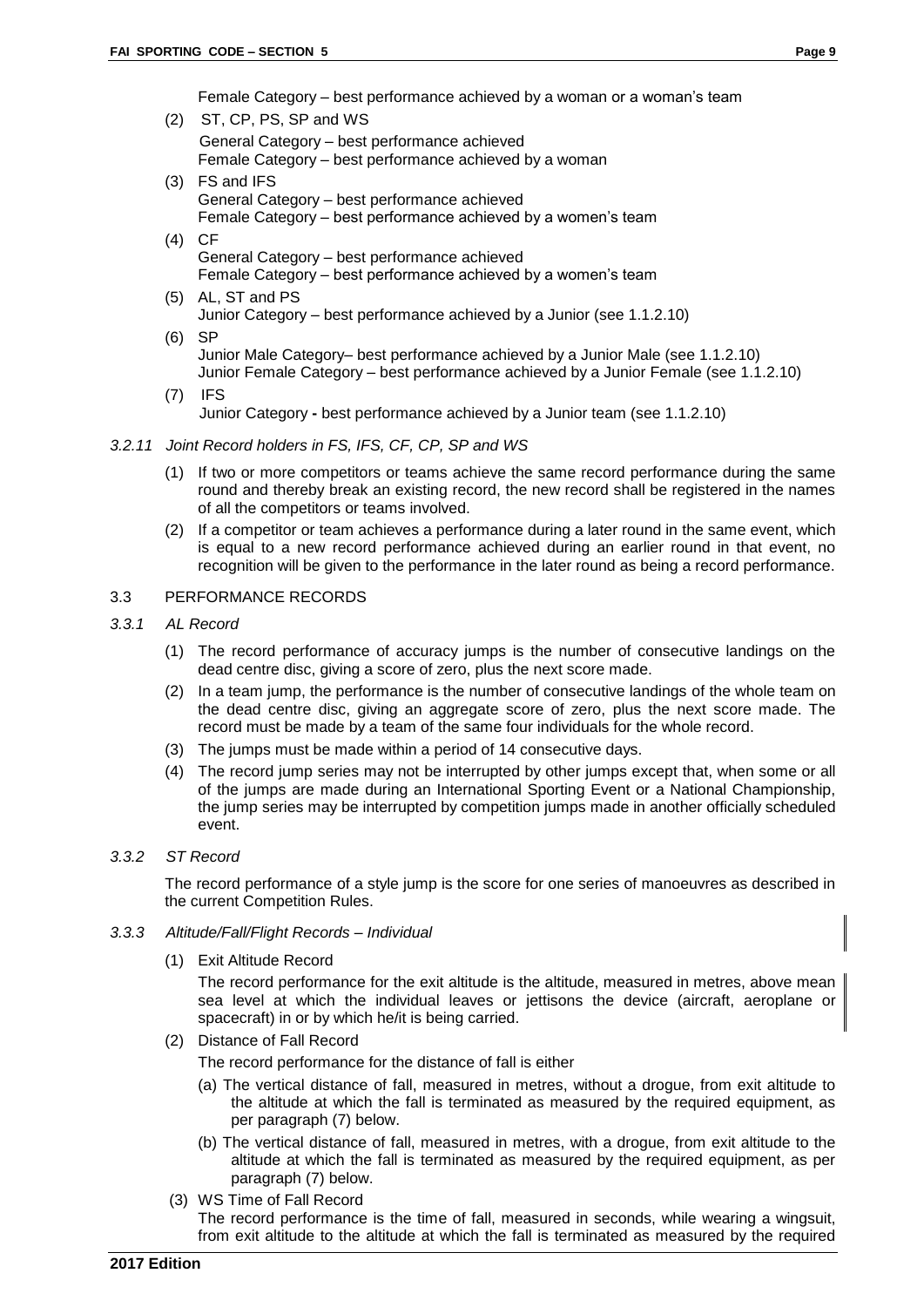- (4) WS Distance of Flight Record The record performance is the straight-line distance of flight, measured in kilometres, to three decimal places, while wearing a wingsuit, from exit altitude to the altitude at which the fall is terminated as measured by the required equipment as per paragraph (7) below.
- (5) A new altitude, distance of fall or wingsuit time of fall/distance of flight record is set only if the lower limit of the error range of the record performance is greater than the upper limit of the current record error range by at least 2%. No means of propulsion may be used after leaving or jettisoning the device by which the individual has been carried to the exit altitude.
- (6) The exit altitude and the vertical distance of fall with or without a drogue and the wingsuit time of fall/distance of flight record are to be determined using an appropriate flight recorder, calibrated barograph or other reliable and appropriate method.

The record file submitted must contain:

- (a) Calibration data to substantiate the accuracy of the data submitted, including the margin of error.
- (b) Evidence that the data cannot be and has not been tampered with between the time it is recorded and the time it is handed over to an Official Observer.
- (c) Evidence that the instrument registers and provides the type and accuracy of data required to determine the record performance.
- (7) The performance shall, if possible, be determined with an overall margin of error of +/- 1%. If the overall margin of error in the determination of the performance is no more than +/- 1%, the value of the record shall be equal to the figure determined rounded down to the nearest whole number together with the margin of error.

If the overall margin of error in the determination of the performance is greater than +/- 1%, the value of the record shall be equal to the lower limit of the actual error range, rounded down to a whole number.

#### *3.3.4 Largest Formation Records*

(1) Largest Formation

The record performance for the largest formation is the number of persons in one formation. One written plan describing the formation to be attempted and the personnel involved must be submitted in advance to the judges. The formation must be complete as described with all named personnel in the formation.

All persons in the completed formations must be connected by at least one grip either taken by the person or taken on the person.

A grip is a handhold on an arm or leg (both as defined in the relevant Competition Rules) of another person.

For VFS

Head-Up Orientation – the torso is vertical with the head up, towards the sky. Head-Down Orientation – the torso is vertical with the head down, towards the ground.

(2) Largest Formation WS No Grip

The record performance is the number of persons (not less than sixteen) in close formation without grips that is performed and evaluated in accordance with the current WS Largest Formation Performance Record Rules

#### *3.3.5 Large Formation Sequential Record*

The record performance for the large formation sequential record is the number of persons (not less than 25% (rounded up) of the size of the largest formation record (World or Continental Regional, General or Female, as appropriate) at the time the sequential record is performed. VFS is also subject to a minimum number of 24) to complete a sequence of two or more formations, giving a separate record performance for each number of formations completed.

One written plan describing the formations and the transitions to be attempted and the personnel involved must be submitted in advance to the judges. The formations and the transitions must be completed as described with all named personnel in the formations.

All persons in the completed formations must be connected by at least one grip either taken by the person or taken on the person.

A grip is a handhold on an arm or leg (both as defined in the relevant Competition Rules) of another person.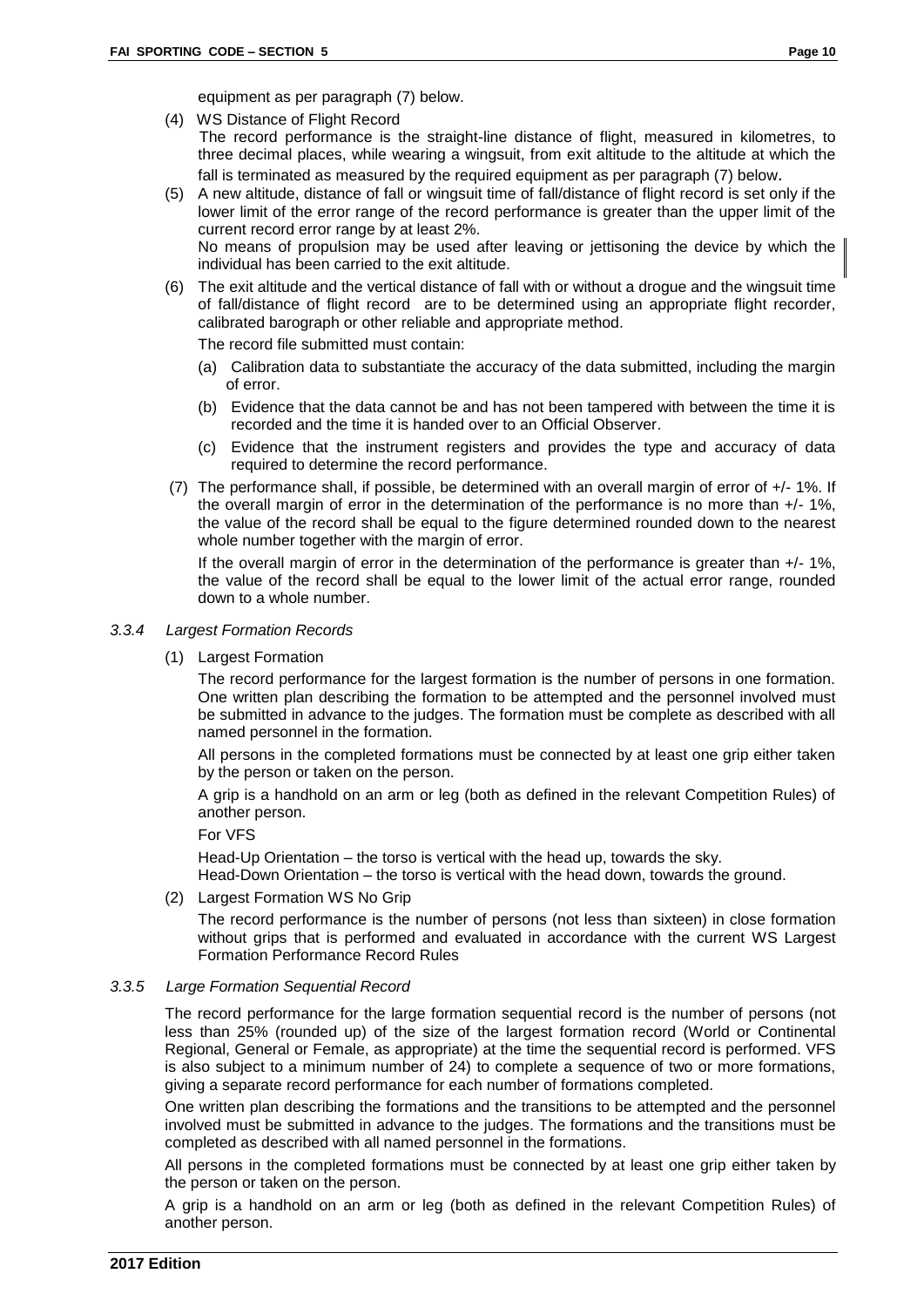None of the released grips included in this 35% may be retaken in the next formation.

Each subgroup must be clearly presented and remain intact as a subgroup from the grip release until the correct completion of the next formation. Simultaneous separation during the transition is not required but total separation must be shown at some point in time during the transition as shown in the written plan

- *3.3.6. Vertical Speed Record – Individual*
	- (1) The record performance of a vertical speed jump is one of the following:
		- (a) The maximum vertical speed attained, measured in km/h, without a drogue during the time from exit to the altitude at which the fall is terminated as measured by the required equipment, as per paragraph (2) below.
		- (b) The maximum vertical speed attained, measured in km/h, with a drogue during the time from exit to the altitude at which the fall is terminated as measured by the required equipment, as per paragraph (2) below.
	- (2) The vertical speed in freefall or in drogue fall is to be determined using an appropriate flight recorder, calibrated barograph or other reliable and appropriate method.

The record file submitted must contain:

- (a) Calibration data to substantiate the accuracy of the data submitted, including the margin of error.
- (b) Evidence that the data cannot be and has not been tampered with between the time it is recorded and the time it is handed over to an Official Observer.
- (c) Evidence that the instrument registers and provides the type and accuracy of data required to determine the record performance.
- (3) A new vertical speed jump record is set only if the lower limit of the error range of the record performance is greater than the upper limit of the current record error range by at least 2%.

Exit means the point in time at which the individual leaves or jettisons the device in or by which he is being carried.

No means of propulsion may be used after leaving or jettisoning the device by which the individual has been carried to the exit point.

(4) The performance shall, if possible, be determined with an overall margin of error of +/- 1%. If the overall margin of error in the determination of the performance is no more than +/- 1%, the value of the record shall be equal to the figure determined rounded down to the nearest whole number together with the margin of error.

If the overall margin of error in the determination of the performance is greater than +/- 1%, the value of the record shall be equal to the lower limit of the actual error range, rounded down to a whole number.

#### *3.3.7 Categories of Performance Records*

The categories of Performance Records shall be:

General Category – best performance achieved

Female Category – best performance achieved by a woman or women's team or group.

AL only;

Junior Category – best performance achieved by a Junior (see 1.1.2.10).

Largest Formation FS and CF only;

General Category - best performance achieved at night.

For this purpose, night is defined as the time period between the end of evening civil twilight and the beginning of morning civil twilight as prescribed by the appropriate authority for the geographic location of the record performance.

*3.3.8 Joint Record Holders in AL*

If two or more individuals or teams complete an identical record performance on the same calendar day and thereby break an existing record, the new record shall be registered in the names of all the individuals or teams involved.

*3.3.9 Joint Record Holders in ST, Altitude/Fall/Flight, Largest Formation, Largest Formation Sequential and Vertical Speed*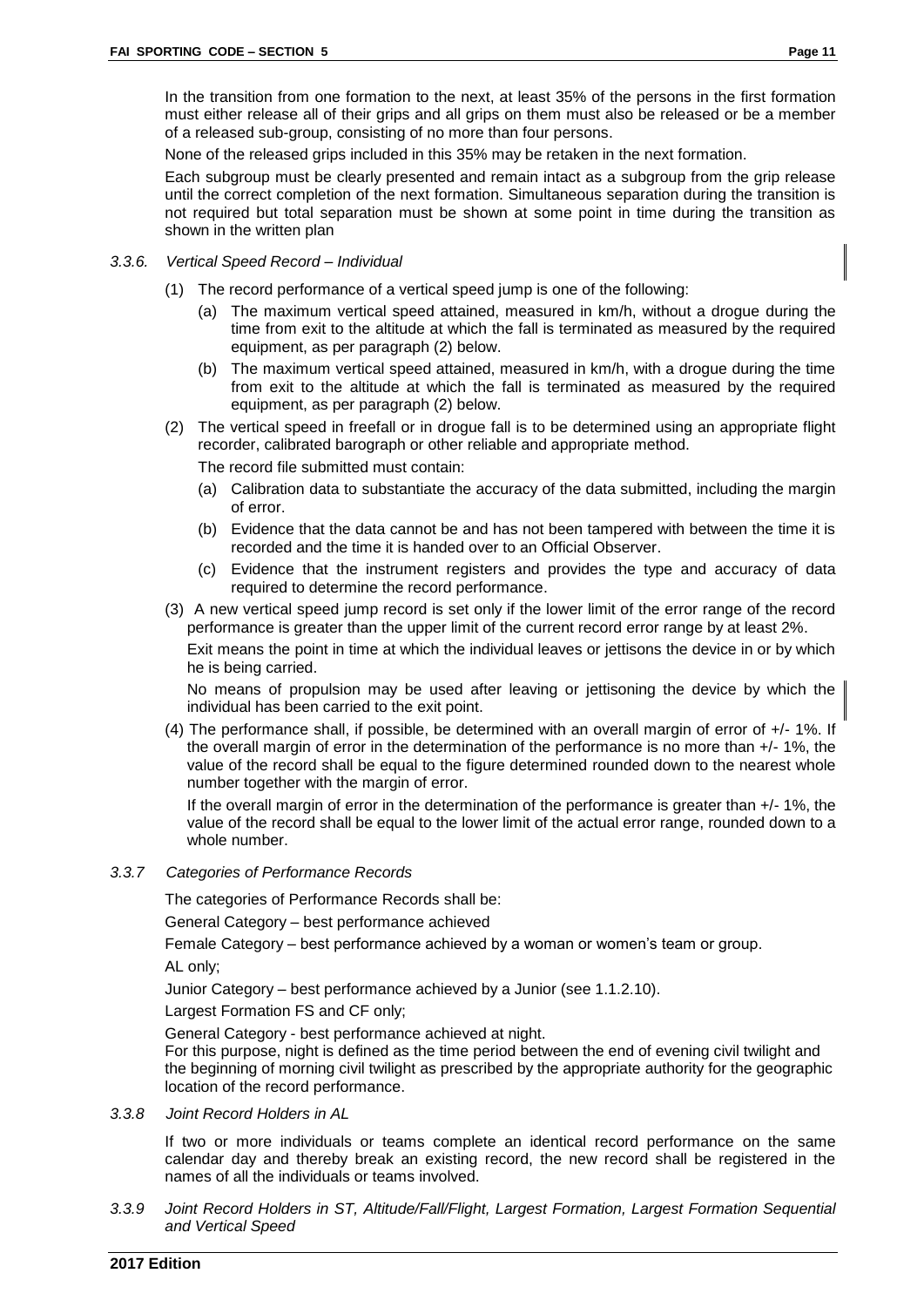If two or more individuals or teams achieve an identical record performance on the same calendar day and thereby break an existing record, the new record shall be registered in the name of all the individuals or teams involved.

- *3.3.10* AL and ST Performance records may be established during a CISM Championships.
- <span id="page-15-0"></span>3.4 CONTINENTAL REGIONAL RECORDS
	- (1) Continental Regions shall be as defined in the General Section of the Sporting Code.
	- (2) In order to qualify as a Continental Regional record, other than a Largest Formation and Large Formation Sequential record, all participants in the record performance must, at the time of the performance, be current holders of a valid FAI Sporting License issued by the same NAC, whose territory lies within the Continental Region. All participants in a Continental Region Largest Formation and Large Formation Sequential record must, at the time of the performance, be current holders of a valid FAI Sporting License issued by any NAC, whose territory lies within that Continental Region.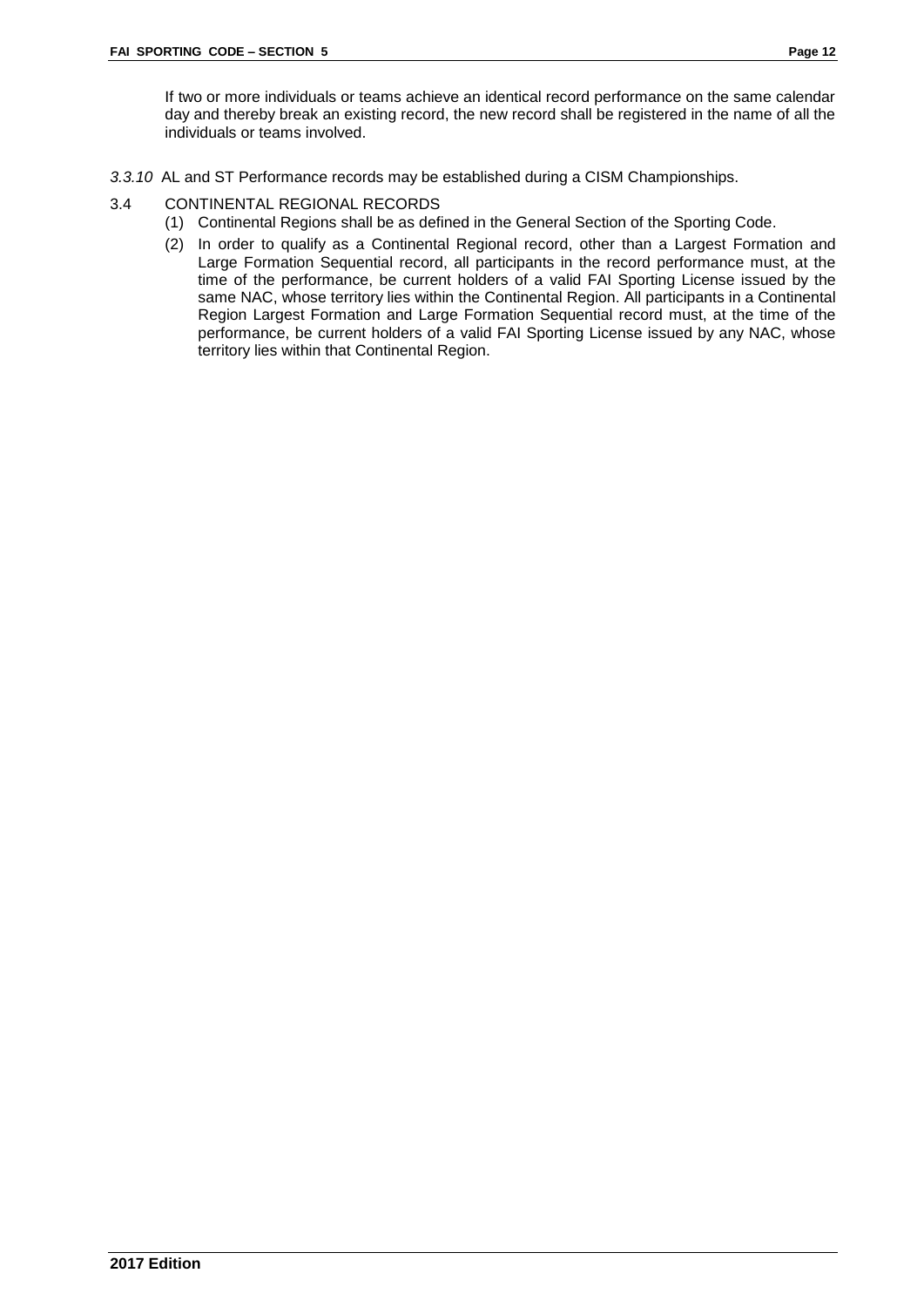## <span id="page-16-0"></span>**4 Chapter 4: Organisation of Competitions**

#### <span id="page-16-1"></span>4.1 GENERAL PROVISIONS

- *4.1.1 Selection of Site and IPC Control* 
	- (1) Applications to host an FCE (GS 4.4.1) must be made by a NAC or IPC recognised National Parachuting Authority or a potential Organiser in accordance with the FCEAD available via the internet on the FAI/IPC website.
	- (2) The organisation of the FCE shall be controlled by a person appointed by the IPC (FAI Controller). This person may not be from the Organiser's country. The relevant IPC Competition Committee(s) will recommend (an) FAI Controller(s) to the IPC Bureau. The IPC Bureau will consider the recommendation(s) and then nominate an FAI Controller for approval by the IPC Plenary. This approval will be given at the same time the FCE receives approval**.** The FAI Controller's duties, which commence upon appointment, are listed in detail in the FAI Controller Handbook.

The FAI Controller will not report to the IPC, unless issues have arisen that require consideration or a decision by the IPC at its next Plenary Meeting. If no report is required, the FAI Controller need only report, if considered necessary, to the Chair of the relevant Competition Committee.

#### *4.1.2 Schedule of Organisation*

- (1) World Championships in PS will be organised in accordance with the schedule determined by the IPC PS Committee.
- (2) A World Championship of Juniors and a World Cup of Champions may be organised together or separately in any year.
- (3) The schedule for other competitions is:
	- 2017 World Cups and WISC
	- 2018 WPCs, World Cup of IS
	- 2019 World Cups and WISC
	- 2020 Mondial or WPCs, World Cup of IS
	- 2021 World Cups and WISC

No World Cup for a particular discipline may take place in the same year that a WPC/WISC takes place in that discipline.

Continental Championships for a particular discipline may be held in any year, in which no WPC/WISC takes place in that discipline. There may be only one such Championship per Continental Region for each discipline in any one year.

- (4) Where an Organiser makes an application (in accordance with the FCEAD) to host WPCs that together comprise a Mondial (1.1.2(11)), the IPC Plenary will act as follows;
	- (a) A vote will first be taken on whether to approve, as one complete package, all the WPCs comprising the Mondial.
	- (b) If the complete package approval in (a) is not given, each WPC hosting application, referred to in (a), if not withdrawn, will be considered separately, discipline by discipline (1.1.1(4)), together with any other valid WPC applications for each particular discipline.
- (5) Other World Cups and competitions not covered above may be organised at the discretion of the IPC.
- *4.1.3 Sanction Fee*

A Sanction fee will be paid to the IPC by the Organiser of each FCE in respect of all competitors, team videographers, Heads of Delegation, Team Managers and Team Coaches listed on an Official Entry Form. The amount per person is determined by the IPC Plenary in the year in which the FCE is held and will be indicated in the Minutes of the Plenary Meeting and in the current edition of the FCEAD. The payment procedure is outlined in the FCEAD and requires that the FAI Controller shall first establish a provisional estimate, which must be paid to the FAI at least seven days before the published start date of the competition. The FAI Controller shall then establish the actual number of participants to allow for a final settlement before the Jury may approve the competition results and declare the event to be valid.

This rule does not apply to Open National Championships.

Where a Head of Delegation, Team Manager or Team Coach serves as such at more than one FCE taking place at the same location, only one Sanction Fee will be paid in respect of that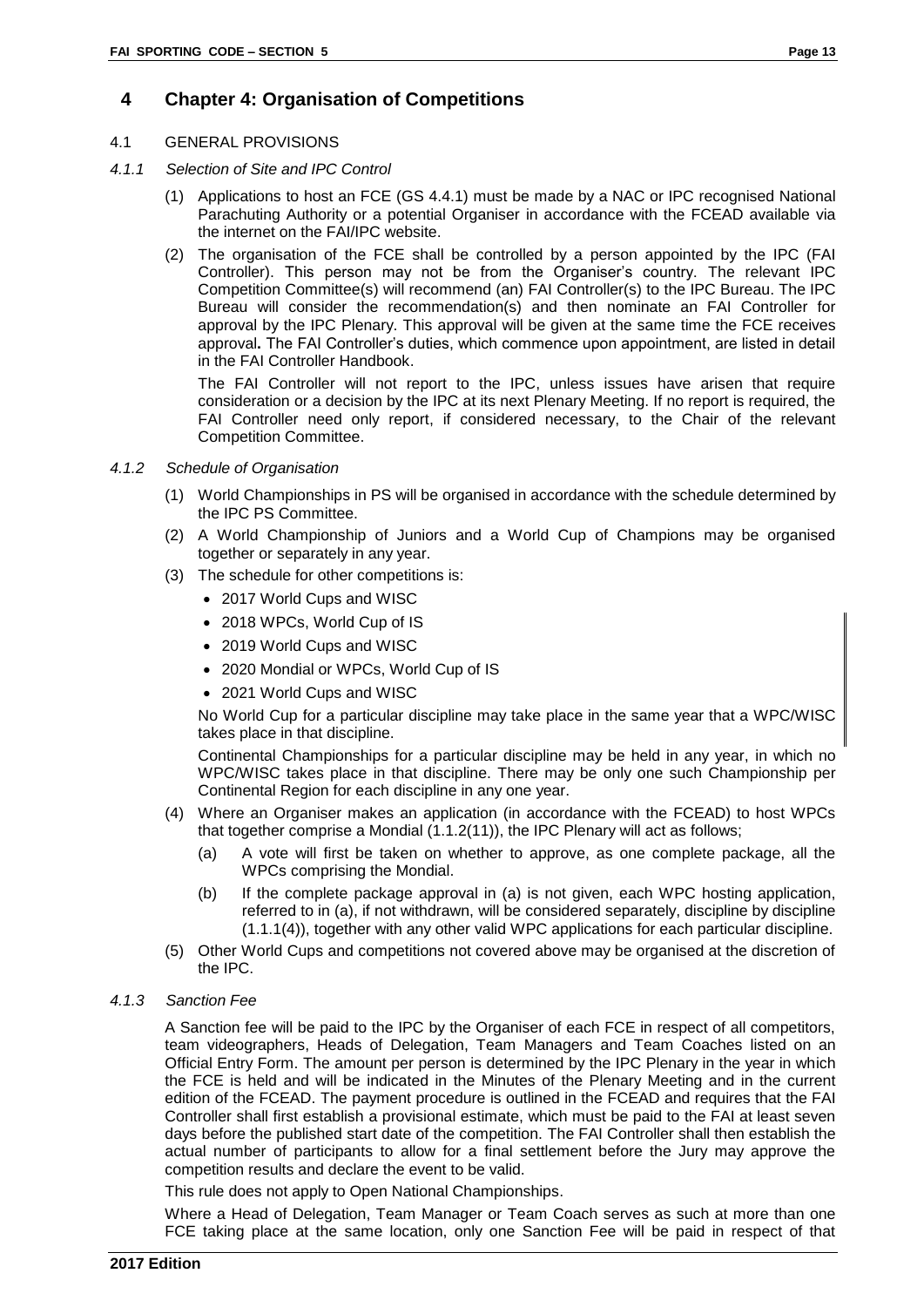person.

#### *4.1.4 Travel and Living Expenses*

- (1) The Organiser of an FCE will be required to pay travel, food, living costs and expenses connected with their duties for the following officials, starting no less than a specified number of days prior to the official arrival day for Delegations as per Official Bulletin, unless the competition rules state otherwise:
	- FAI Controller, SP scoring Technical Director, CP course Technical Director 2 days, or earlier, at the discretion of the Organiser
	- CJ, Assistant to the CJ, Electronic Scoring Operator 2 days
	- $\bullet$  EJ 1 day
- (2) The Organiser of an FCE will also pay food, living and local transport costs in accordance with the current edition of the IPC Expense Reimbursement Policy Document, for the other members of the panel of Judges selected in accordance with 4.6.1(2) by the CJ and for the CJT if a Judge Training Course is held at the same time. The CJT is to arrive on the same day as the CJ.
- (3) The IPC will reimburse any Visa cost and the travel expenses of the CJT and each member of the panel of Judges at an FCE, who are FAI Parachuting Judges (not covered by 4.1.4(1)) included in the selected list, in accordance with the current edition of the IPC Expense Reimbursement Policy Document.

#### <span id="page-17-0"></span>4.2 IPC COMPETITION RULES

*4.2.1 Approval*

The IPC FCE Competition Rules for each competition parachuting discipline (1.1.1.4) and indoor skydiving discipline (1.1.1.5) must be prepared by the appropriate IPC Committee and the current edition must receive IPC approval at each annual Plenary Meeting.

#### *4.2.2 Content*

All IPC FCE Competition Rules must be written in English and must contain the following basic information

- Statement acknowledging ultimate IPC/FAI authority.
- Definitions.
- Program of events.
- Duration of the Competition.
- Wind Tunnel specifications (where applicable)
- General event rules.
- Specific event rules.
- Number of jumps in each event; minimum number of jumps for a valid event.
- The work of the judges.
- Composition of Delegations and Teams.
- Determination of World or Continental Regional Champions or World Cup winners; Medals, Prizes (if any) and Diplomas to be awarded.

#### *4.2.3 Notification*

The current edition must then be posted on the FAI/IPC website no later than 30 days after the close of the IPC Plenary Meeting at which IPC approval was given.

#### *4.2.4 Other International Competitions*

The Competition Rules for any other International Competition (GS 4.1.2) that is not an FCE may be made and circulated directly by the Organiser and should follow the format of the IPC Competition Rules. All information that would be found in the Official Information Bulletins must also be provided. They need not be submitted for the approval of the IPC.

#### *4.2.5 Official Bulletins*

The Organiser of an FCE will prepare two Official Information Bulletins (see IPC FCEAD 3.1) in electronic format, both to be published on the FAI/IPC website by the stipulated dates.

The information in these Bulletins may not be at variance with anything in the Organiser's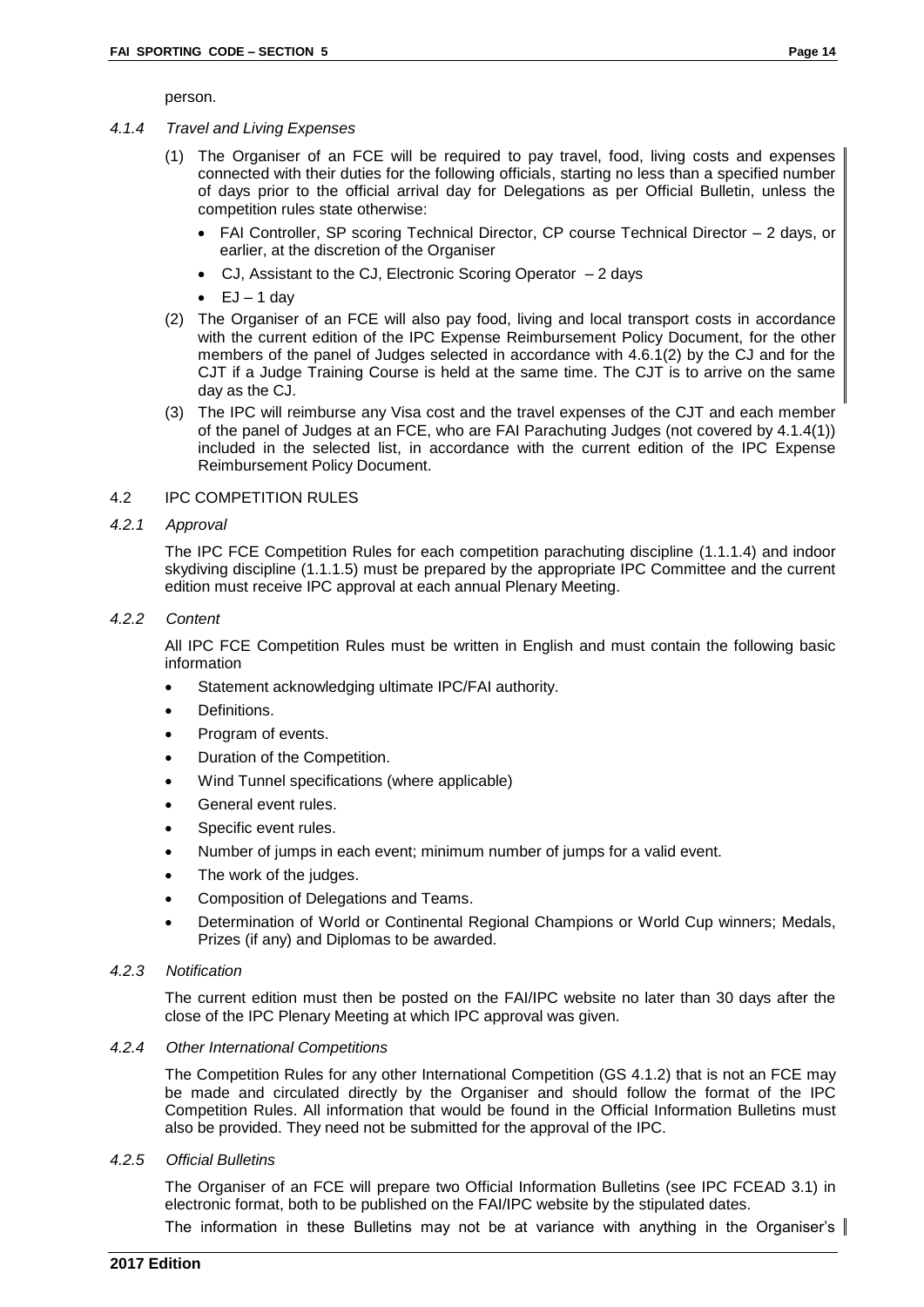accepted bid and the Organiser Agreement, unless IPC Bureau approval for such change has been given. Bulletin #1 must first be submitted, via the FAI Controller, at least 60 days before the publication date, to the IPC 1<sup>st</sup> Vice-President, who will ensure that the Bulletin is reviewed by the IPC Bureau, the FAI Controller, the CJ, the CJT (if appointed) and the relevant Committee Chairs, all of whom have the responsibility to clarify and correct any wrong or misleading information and ensure that any missing information is included. When this process is complete and the Bureau has given its final approval, the IPC  $1<sup>st</sup>$  Vice-President will ensure that Bulletin #1 is issued and posted on the FAI/IPC and the Organiser's websites. Bulletin #2 should first be submitted, via the FAI Controller, at least 20 days before the issue date to the  $1<sup>st</sup>$  Vice-President. Bulletin #2 should in principle only contain new, additional and/or changed information. The  $1<sup>st</sup>$  Vice-President may authorise publication, unless information already published in Bulletin #1 has been changed, in which case IPC Bureau approval is required for the change before publication.

#### <span id="page-18-0"></span>4.3 TECHNICAL ARRANGEMENTS, ACCOMMODATION

#### *4.3.1 Judging Equipment*

(1) In accordance with the Organiser Agreement, the Organiser must provide and pay for the judging equipment and scoring system(s) necessary to properly evaluate and score all jumps and performances made during the FCE and to properly conduct any course for Judges in Training. The judging equipment and scoring system(s), both hardware and software, to be used must be approved by the IPC Judges Committee and meet the requirements as stated on the list of accepted electronic scoring systems. An Organiser wishing to use equipment not yet approved must submit this equipment for approval to the Judges Committee and the relevant discipline(s) Committee(s) at his or the manufacturer's expense prior to the IPC Plenary Meeting at which the bid is accepted.

For IS, the equipment will include all the cameras used to record the performance, the position of which must be approved by the CJ.

- (2) The Organiser must also provide sufficient personnel to put in place and remove all equipment and scoring system(s) and the necessary number of secretaries and scorers for the Panel of Judges.
- (3) Any Automatic Measuring Device, which is used for judging must be acceptable to the CJ and needs the approval of the Jury. The Automatic Measuring Device and/or the Media Recording System must be connected to a constant power source so that there can be no voltage or current fluctuations, which would cause an erroneous reading or recording. The Media Recording System must have a dual station digital dubbing capability and must be approved by the CJ.
- (4) The recording, playback and all auxiliary equipment must be full High Definition input and full High Definition output other than for ST and CP and must provide viewing for the judges.
- (5) The Media Recording System must be able to provide copies of all jumps in compliance with 4.9.3.
- (6) For official training and/or competition jumps for FS, CF, AE, WS(A) each aircraft or all team videographers must be equipped with the means to write down information that is recorded as directed by the relevant Competition Rules.

#### *4.3.2 Judges' Conference*

- (1) A Judges' Conference, which may not exceed 3 days in length, will be held prior to the competition. The date and duration of the Judges' Conference will be included in the first Official Information Bulletin.
- (2) All selected judges must attend.
- (3) The personnel, facilities, equipment and supplies necessary to operate the equipment needed to observe and score the jumps must be on site and operational at the start of the scheduled Judges' Conference.
- (4) Any non compliance with 4.3.2(3) must have the agreement of the CJ and the FAI Controller.

#### *4.3.3 Judges' Training Course*

- (1) A Training Course, supervised by the CJT, shall (except in cases subject to 4.3.3 (4)) be held at every World Cup for disciplines other than CF, and may be held at other FCEs included as part of a Mondial or World Air Games. A Training Course for CF shall be held at every WPC, and may be held at other FCEs included as part of a Mondial or World Air Games. All potential FAI Parachuting Judges and FAI Parachuting Judges, wishing to undergo refresher or re-evaluation training, may attend any training course.
- (2) The dates and time of the Judges' Training Course will be listed in the first Official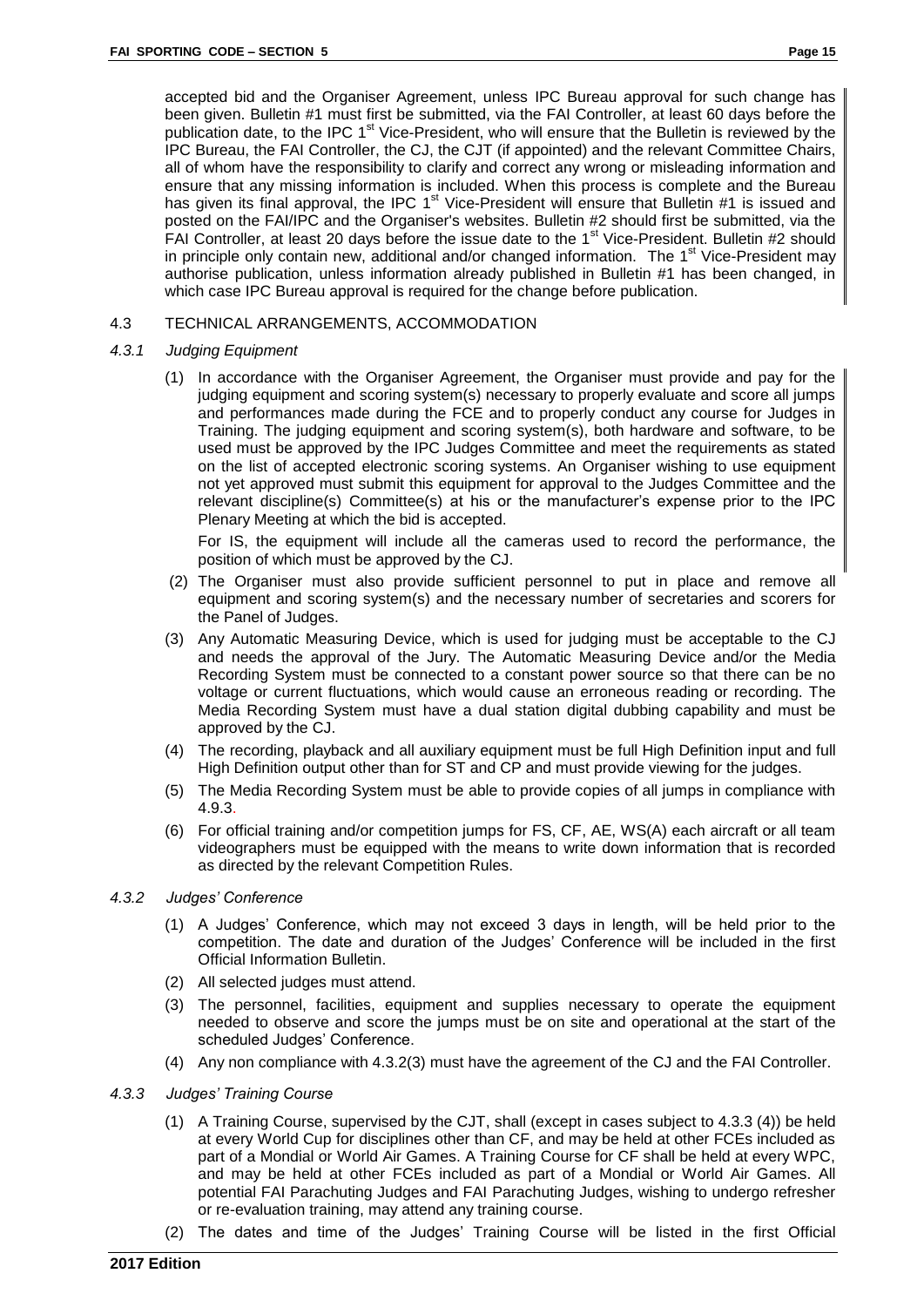Information Bulletin.

- (3) The facilities and equipment for the Judges in Training will be of the same standard as those for the panel of FAI Parachuting Judges.
- (4) In the event that the required minimum numbers of Judges in Training fail to register with the Organiser and the Chair of the IPC Judges Committee at least 45 days prior to the competition commencing, the Judges Committee, after consultation with the Organiser and with the agreement of the IPC Bureau, may decide to cancel the Training Course. The required minimum number of Judges in Training shall be decided by the Organiser in agreement with the Judges Committee, no later than the IPC Plenary Meeting held immediately before the competition.
- 5) The Training Course entry fee (which shall be the same amount for all Judges in Training, regardless of discipline, where an Organiser is organising two or more FCEs in the same location at the same time or with overlapping time periods) to be paid by a Judge in Training shall be included in the FCE Application and must receive approval from the Judges' Committee prior to the FCE Application receiving IPC approval.

#### *4.3.4 Aircraft and Pilots*

- (1) The Organiser must provide sufficient aircraft and qualified pilots for the events being conducted to be completed. The aircraft must be as specified in the approved and sanctioned bid document.
- (2) The pilots must ensure that the jump runs are made at the correct altitude and with the correct speed and power settings as stated in the Competition Rules. They must transmit these settings to the ground when requested or the settings may be monitored.
- (3) If FCEAD 2.5.4 has been invoked to approve changes to the competition program or bid document and an aircraft that is different from the one stated in the Competition Rules or from that specified in the approved and sanctioned bid document is used, the speed and power settings shall be determined by the relevant Committee or Competition Jury (as appropriate) after consultation with the Chief Pilot and the MD .

#### *4.3.5 Meteorological Service*

- (1) The Organiser must provide a meteorological measurement or forecasting service.
- (2) At every landing area the speed of the wind must be indicated by an anemometric system, which must function without interruption and must be installed in the most appropriate position. The location and height of the anemometer head is decided by the CJ, and must be at a minimum height of 6 m above ground level. The CJ must consider possible environmental influences. This decision is no grounds for a protest. The Organiser must provide evidence that the equipment has been calibrated by competent authorities.
- (3) At the AL and CP landing area, the system referred to above must record both wind speed and direction.
- (4) At every landing area the direction of the wind must be indicated by a windsock. It must be able to indicate the wind direction when the wind speed is 2 m/sec or more.

#### *4.3.6 Lodging, Food and Transport*

- (1) The Organiser will offer to all participants one of the following three alternatives:
	- (a) Suitable accommodation, food and local transport together with all the necessary competition infrastructure for all delegation members on the condition that they have paid their entry fees covering these services.
	- (b) Information and/or access to sources providing the services mentioned in (a). In this case an entry fees will cover the competition jumps/performances and the organisational costs for the competition.
	- (c) Any combination of parts or all of (a) and (b).
- (2) The Organiser is not responsible for the lodging; food and local transport of persons who are accompanying the team in addition to the number authorised by the Competition Rules, unless such persons are specifically accepted by the Organiser.

#### *4.3.7 Interpreters*

The Organiser must provide the services of interpreters between English and the local language. The interpreters should know the technical terms used in sport parachuting/indoor skydiving in both languages.

*4.3.8 Viewing equipment*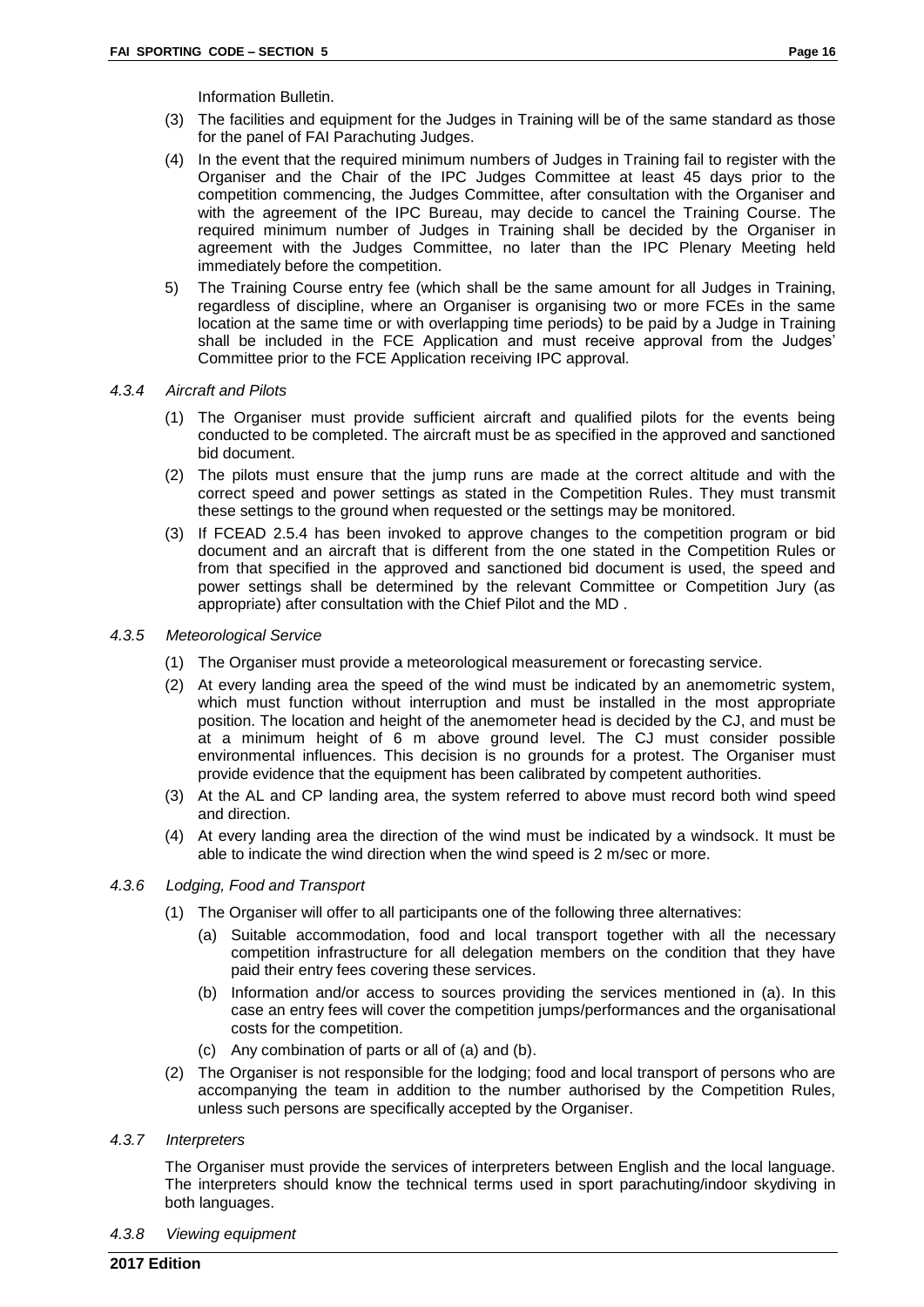#### *4.3.9 Wind Tunnels*

- (1) The Organiser must provide an adequate wind tunnel and supporting facility for the events being conducted to be completed. The wind tunnel must be as specified in the approved and sanctioned bid document and be in accordance with the specifications in the relevant Competition Rules.
- (2) The wind tunnel operator must ensure performances are made with the correct chamber size and airspeed as stated in the Competition Rules. These settings may be monitored.
- (3) If FCEAD 2.5.4 has been invoked to approve changes to the competition program or bid document and the tunnel specifications/diameter are different from those stated in the Competition Rules or as specified in the approved and sanctioned bid document, the event dive pool shall be determined by the relevant Committee or Competition Jury (as appropriate) after consultation with the MD.

#### *4.3.10 Current World Records and Rankings*

At WPCs, WISCs, World Cups and International Parachuting Competitions the current World Records and the International World Parachuting Ranking Lists in the disciplines concerned must be displayed.

#### <span id="page-20-0"></span>4.4 PARTICIPATION Entry into an FCE is restricted to National Delegations representing a NAC and to FAI Participants

- *4.4.1 Deadlines for Entries*
- *4.4.1 Deadlines for Entries*
	- (1) The provisional entry of a NAC for an FCE must reach the Organiser at least 75 days before the beginning of the competition. The Organiser must then circulate the provisional entry list to all those NACs that have made a provisional entry not more than one week after the provisional entry date. In the case of an International Competition, other than an FCE, this deadline is set by the Organiser.
	- (2) The Organiser must circulate the provisional entry list to all NACs not later than one week after the provisional entry date.
	- (3) The official entry of a NAC for an FCE must reach the Organiser at least 45 days before the beginning of the Competition. In the case of an International Competition, other than an FCE, this deadline is set by the Organiser.
	- (4) In the case of an International Competition, other than an FCE, this deadline is set by the Organiser.
	- (5) The list of entrants may be altered at any time until the earlier of: a) one hour after the take off of the aircraft carrying competitors making the the last official training jump and b) two hours before the start, as announced by the MD, of the official Team Managers meeting. No further alteration of the entrants list is permited after this time. (GS 4.13)

#### *4.4.2 Delegations*

- (1) The NAC of each Active or Associate Member of the FAI may enter one National Delegation for an FCE.
- (2) A National Delegation will be composed of:
	- Competitors as prescribed in the Competition Rules applicable to the event (i.e. the number of teams or individual competitors and their gender).
	- A Head of Delegation.
	- Team Managers (one per discipline).
	- Team Coaches.

All delegation members will be subject to payment of a Sanction Fee (4.1.3 above).

Qualified accompanying Medical staff and Media representatives will be accredited at the discretion of the Organiser.

(3) The IPC may set certain performance limits as a condition for participation in whole events or parts of it.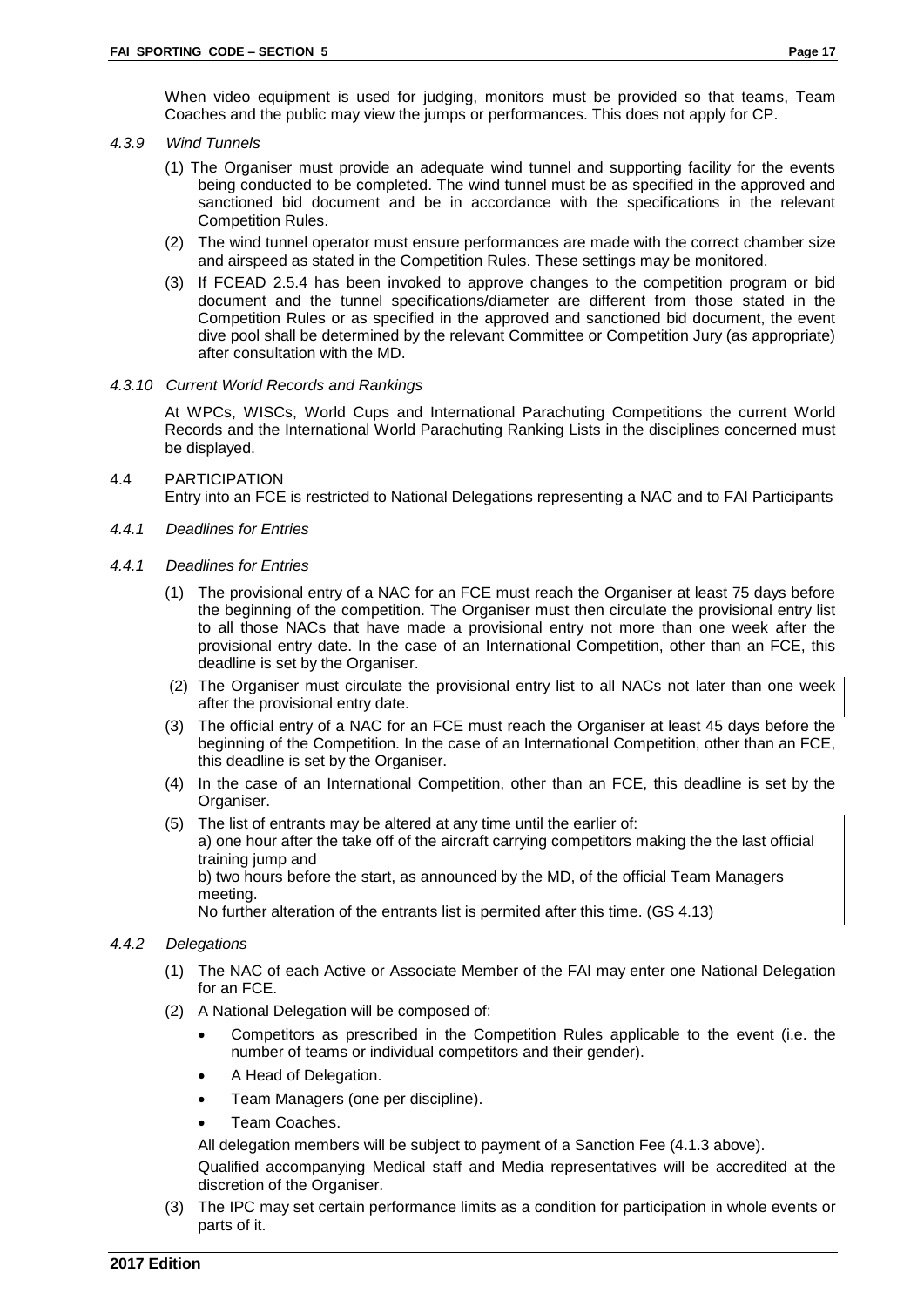(4) Each Delegation must bring its own National flag (approximately 100 cm x 150 cm) and its National anthem in a downloadable format (CD, MP3) to be used in ceremonies.

Where the Competition Rules provide that a Delegation may consist of more than one team or competitor for a particular event, each team or competitor shall compete on equal terms and conditions.

The NAC, by including a team or competitor in the Delegation, certifies that each team or competitor is qualified and competent to participate in the event(s) entered.

#### *4.4.3 Multiple FCEs*

A competitor or team videographer may enter more than one FCE taking place at the same time in the same location, but such participation will not be grounds for any protest against the application of 5.2.5(2) nor will the minimum time limits prescribed in 5.2.5(3) have any application in respect of jumps made in different FCEs.

#### *4.4.4 Refund of Entry Fees*

- (1) If an FCE does not take place, all entry fees that have been paid will be returned in full.
- (2) If an FCE does take place but is stopped by reason of a decision of the Jury or by reason of force majeure, as agreed to by the Jury, unused entry fees, excluding Sanction Fees, as determined by the IPC Bureau in consultation with the Organiser, will be returned.

#### *4.4.5 Withdrawal from an FCE*

A competitor who, or team which, withdraws before the official start date, from an FCE that does take place, having had their entry accepted, will be entitled to a refund of 50% of any entry fees paid (excluding Sanction Fees).

A competitor, who or team which, withdraws after the official start date, from an FCE that does take place, having had their entry accepted, will have no right to a refund of any entry fees paid. For this purpose, entry fees paid will exclude any fee levied for late submission of the entry or late payment of the entry fees.

#### <span id="page-21-0"></span>4.5 COMPETITION MANAGEMENT

#### *4.5.1 Start of Competition*

A competition may not begin before the Jury and the CJ have given their approval. The Jury may not give its approval until

- (1) It receives confirmation that the required Deposit has been paid or the required Guarantee has been provided (FCEAD 2.2.3),
- (2) the provisional estimate of the Sanction Fee (4.1.3) has been paid to the FAI and
- (3) the FAI Controller has reported that the state of organisation readiness is satisfactory.

#### *4.5.2 Meet Director*

The MD (named Event Director in the General Section) is appointed by the organising NAC and must have the ability to communicate in English, either directly or by using an interpreter.

#### *4.5.3 Organiser's Responsibility*

- (1) Priority: the Organiser must ensure that completion of the competition has priority over leisure, pleasure and publicity activities and other jumps/performances not being part of the competition.
- (2) Third party liability: the Organiser is responsible for compensation for damage caused to third parties arising out of flights, jumps or wind tunnel operation connected with the competition.
- (3) Risk assessment: the Organiser shall be responsible for providing adequate medical services during the event, including the days that official training jumps are scheduled.

The required medical services may vary according to the following factors: the size and nature of the competition, the category and number of competitors participating, the medical emergency facilities of the area where the competition takes place.

The Organiser will conduct a risk assessment and recommend the level of medical services required, in conjunction with the FAI controller. In case of disagreement, the IPC Bureau will make the final decision.

(4) Awards/medals/diplomas:

(a) The Organiser is responsible for providing the necessary medals and will pay for all costs associated with supplying such medals. In any valid FCE, medals will be awarded to individual competitors and to all team members eligible for medals as per relevant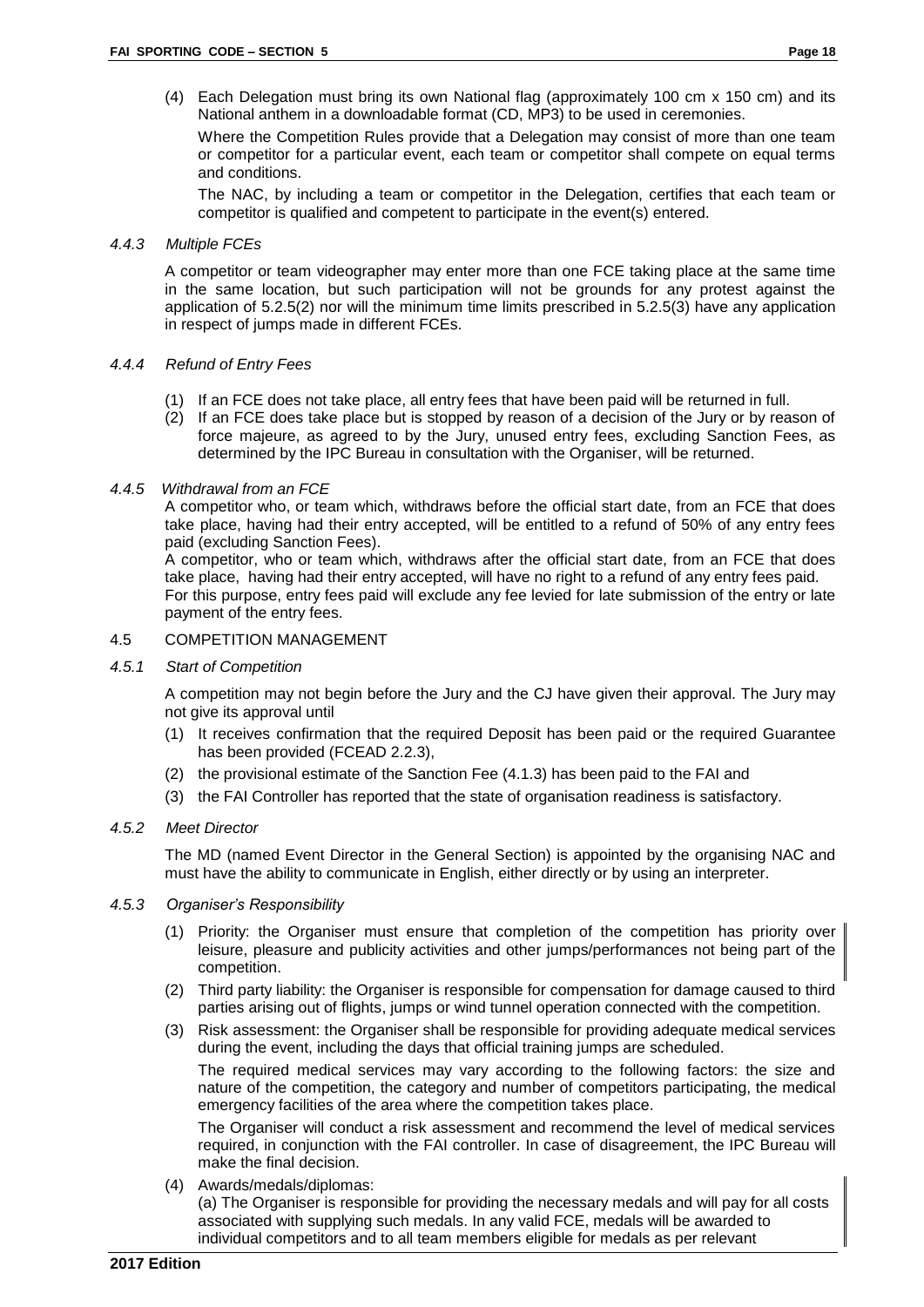competition rules, placed first, second and third.

(b) All medals must reflect the title, location and nature of the FCE in question.

(c) The Organiser has the option to purchase the medals from the FAI/IPC (FAI/IPC medals) or to supply the medals from another source.

(d) If the medals are not purchased from the FAI/IPC, those medals must conform to current FAI specifications. The organizer must obtain approval of the FAI controller for the quality and design of any medals that are not FAI/IPC medals.

(e) Awards are at the discretion of the Organiser.

(f) Diplomas will be awarded as per relevant Competition Rules.

(g) The number of medals and, if applicable, diplomas required will be determined by the

Chair of the relevant IPC Competition Committee who will inform FAI in a timely manner.

#### *4.5.4 Team Manager*

- (1) A Team Manager is the person referred to as "Team Leader" in the General Section (GS 6.1.2 and 6.3.2)
- (2) A Team Manager is responsible for communication between his competitors and the MD, the CJ, the Assistant to the CJ, the EJs and the Jury.
- (3) A Team Manager has the right to obtain information from the CJ, the Assistant to the CJ or the EJ, concerning decisions on re-jumps/re-performances etc. for his competitors.
- (4) A Team Manager may observe the anemometer at any time, but must not interfere with the work of the officials at the anemometer.
- (5) A Team Manager has the right to examine the collated score sheet of his team members.
- (6) A Team Manager may, on behalf of his Team or competitor, present a protest to the MD.

#### *4.5.5 Team Captain*

- (1) A Team Captain is responsible for communication between his team and the pilot of the aircraft.
- (2) A Team Captain must be a competitor and must be nominated by his team.
- (3) A Team Captain will sign score sheets when required by the Competition Rules
- (4) A Team Captain may act as Team Manager with all rights and obligations whenever the Team Manager is not present or if no Team Manager has been included in the delegation.

#### *4.5.6 Team Coach*

(1) A National Delegation (4.4.2) may include a Coach, who is responsible for any coaching duties undertaken on behalf of any Team or competitor that is member of that National Delegation.

#### <span id="page-22-0"></span>4.6 JUDGES

- *4.6.1 Attendance at FCEs*
	- (1) There must be a sufficient number of FAI Parachuting Judges available for all appropriate tasks provided in the Sporting Code and Competition Rules.
	- (2) The minimum number of FAI Parachuting Judges, including the CJ, required at an FCE is:

| ST&AL: | 15             | FS:  | 15        |
|--------|----------------|------|-----------|
| IFS:   | 12             | IAE: | 8         |
| AE:    | 9              | CF:  |           |
| PS:    | $\overline{7}$ | CP:  | 7         |
| SP:    | 3              | WS:  | P: 3 A: 6 |

The numbers above may be reduced by the Judges Committee depending on the number of entrants. Judges who are not required will be informed within a week of the provisional entry deadline.

FAI Parachuting Judges, additional to this number, must be agreed to by the CJ and the Organiser and must have been included in the nomination list (see 6.5) for that competition. The Organiser must supply sufficient personnel to assist the CJ in filling the technical and administrative positions, as specified in the relevant competition rules, which do not require FAI Parachuting Judges.

- (3) After the Judges´ Conference, the CJ and EJ(s) will assign the necessary number of FAI Parachuting Judges to each panel essential for each event.
- (4) The number of FAI Parachuting Judges required at other FCEs may be set at a number agreed to by the Organiser, Judges' Committee and the Committee for the relevant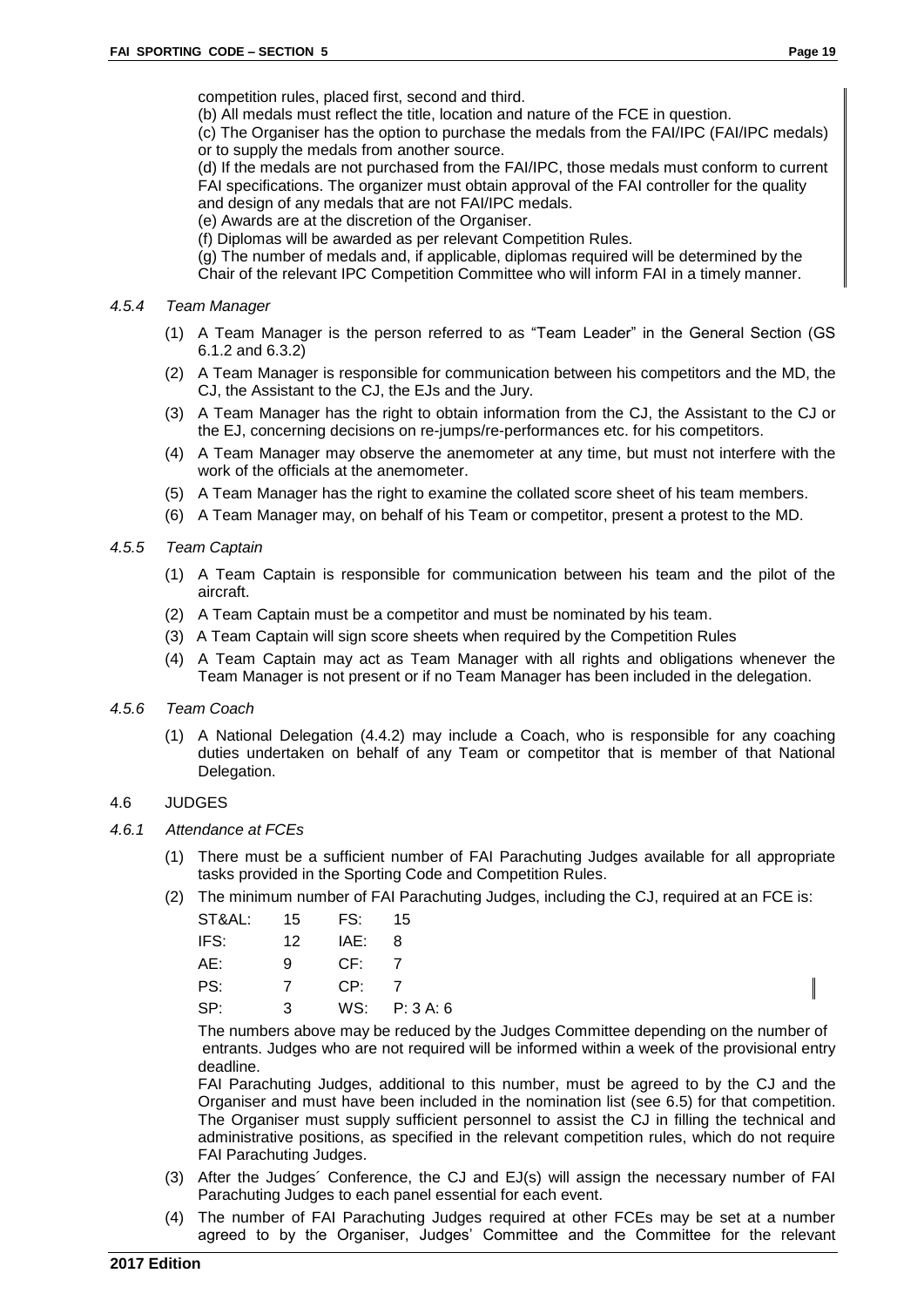discipline.

(5) The Organiser, in consultation with the CJ, may appoint Judging Assistants from among any additional FAI Parachuting Judges or FAI Member National Judges present at the competition site.

#### *4.6.2 Identification*

Each member of the Panel of Judges (see above 4.6) must wear identification (which shall carry no reference to their nationality, either by country name or flag) supplied by the Organiser to indicate their function.

#### <span id="page-23-0"></span>4.7 JURY

#### *4.7.1 Members*

(1) The Jury at an FCE is a Nominated Jury consisting of a Jury President and two Jury members. All Jury members must have the ability to communicate in English, so as to properly understand and fully participate in Jury meetings and discussions.

Unless exceptional circumstances prevail, each Jury member and eligible replacement must either have been present as a registered Delegate, Alternate Delegate, an Appointed Observer or as an IPC Officer at the IPC Plenary meeting held in the year of the FCE, or acted as Jury member in the year preceding the FCE and must represent and/or be resident in a different country than the other Jury members. The exceptional circumstances will be approved by the IPC Plenary upon recommendation from the IPC Bureau.

The Jury at a PS FCE is not subject to this paragraph nor to paragraph (2) and is governed by the provisions included in the PS Competition Rules.

- (2) A Jury member at an FCE may not be a competitor nor be an Operational Official (GS 5.5) nor hold any operational position in the FCE organisation structure nor may he act in any administrative or other capacity for any NAC or Delegation during the FCE
- (3) The President of the Jury, however is a member of a Video Review Panel (FS, AE, CF and WS(A)) where the Panel's decision is not subject to appeal or protest and may represent the IPC at official functions if no other more senior IPC Officer is present.
- (4) The members of the Jury must wear identification (which shall carry no reference to their nationality, either by country name or flag) supplied by the Organiser to indicate their function.
- (5) The Jury will work in accordance with the provisions of the Sporting Code, General Section and Section 5, the respective IPC Competition Rules and the IPC Jury Members Handbook.
- (6) (a) The President of the Jury, the two Jury members and an eligible replacement (selected, according to their qualifications, their experience, their availability and the number of Juries served on during the previous two years) will be appointed for each FCE by the IPC Plenary Meeting, from the list of approved and qualified IPC Jurors, upon recommendation by the IPC Bureau and the relevant Competition Committee Chairs. These appointments will be made no later than the IPC Plenary Meeting held in the year of the FCE. For the purposes of appointment, a Mondial or multiple FCEs at the same time and location shall be regarded as one FCE.
	- (b) If a Jury Member, an eligible replacement or the Jury President, appointed in accordance with (a), is unable to serve, the Bureau will appoint a replacement from the list of approved and qualified IPC Jurors
	- (c) The requirement in (1) above to have been present at the previous IPC Plenary meeting will apply to appointments made in accordance with 6 (b).
- (7) (a) Where an appointed Jury Member or the appointed eligible replacement is unable to serve at an FCE and no other replacement has been appointed by the Bureau in accordance with 6 (b) or where a Jury Member becomes unable to serve for part of an FCE, the Jury President may, in consultation with the IPC President (or the FAI Controller, if the IPC President is not available), appoint a replacement Jury Member(s) as required. The replacement, who must be present at the FCE, will be selected from the list of approved IPC Jurors but, if none are available, the replacement/s may be selected from amongst any other persons present at the FCE.
	- (b) Where an appointed Jury President is unable to serve at an FCE and no replacement has been made by the Bureau or where the Jury President becomes unable to serve for part of an FCE, the two other Jury Members, in consultation with the IPC President (or the FAI Controller, if the IPC President is not available), shall select one of themselves as the Jury President and then will select the appointed eligible replacement, if available, as the third Jury Member or, if not available, will apply clause (a) above for the selection of the required third Jury Member.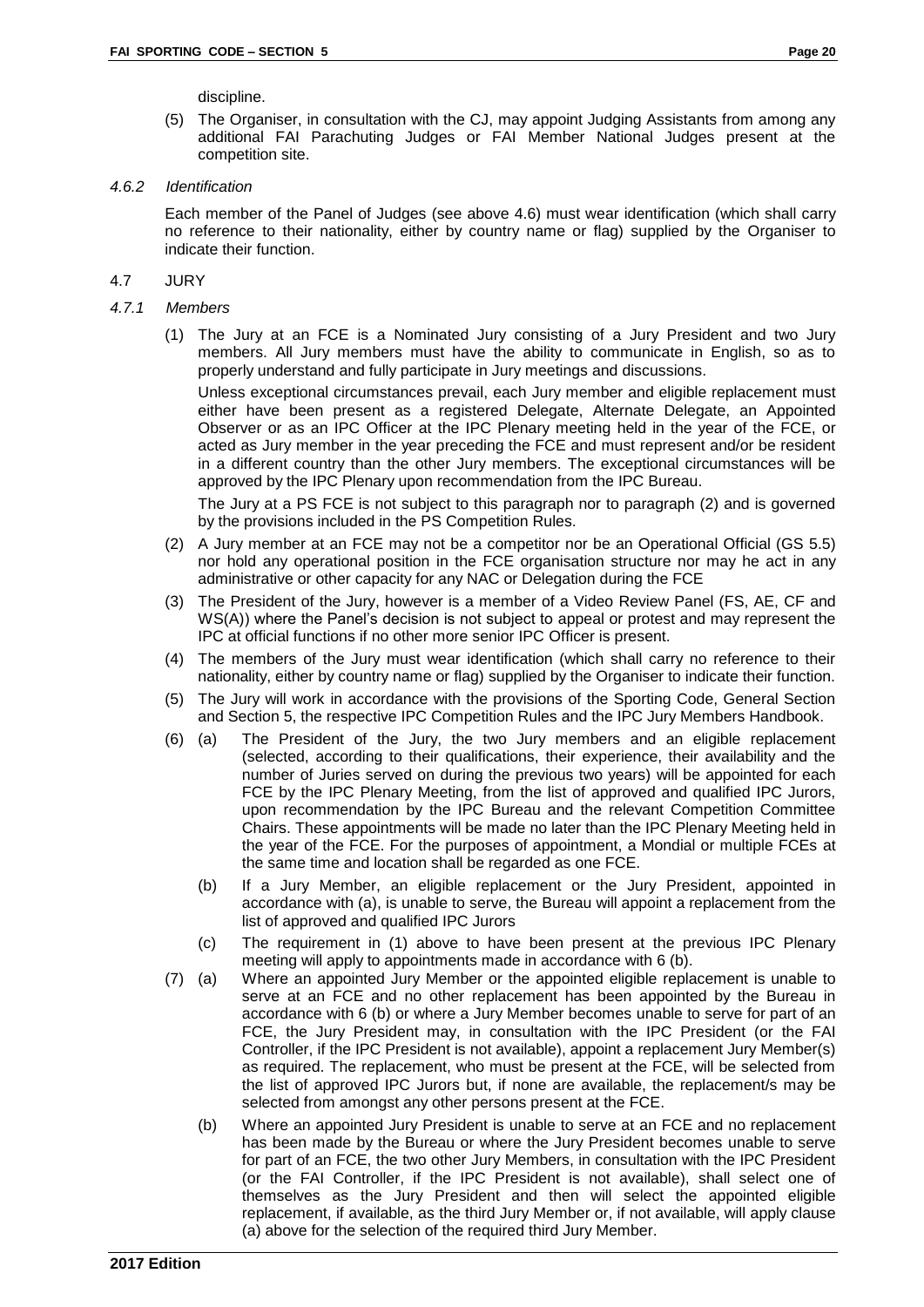- (c) The requirement in (1) above to have been present at the previous IPC Plenary meeting will not apply to appointments made in accordance with 7 (a) and 7 (b).
- (8) In order to fulfil their duties, all Jury personnel must be present on the Event site at all times during competition activity, except as permitted by the Jury President, who, if absent, must appoint one other Jury member as his temporary replacement.
- (9) No Juror may serve at more than three FCEs during one calendar year.
- (10) All travel (to and from the Jury Member's normal place of residence), accommodation, meal and other appropriate expenses connected with the duties of a Jury Member will be paid for by the IPC in accordance with the current edition of the IPC Expense Reimbursement Policy Document.
- (11) The list of approved and qualified IPC Jurors, who may be no less than twelve in number, will be maintained by the IPC First Vice President. Any individual wishing to be proposed for addition to the list must submit an application to the IPC First Vice President. The application must contain details of the individual's experience and suitability (for example, Competition Management, Judging Experience, etc.) and must also have the approval of the individual's NAC and/or IPC Delegate. The IPC Bureau, having reviewed all such applications, has the authority to propose qualified individuals for addition to the list, by majority decision of the IPC Plenary.
- (12) Individuals on the approved list may be removed from the list
	- (a) by written request from the particular individual or
	- (b) by decision of the IPC Bureau or
	- (c) by written request from the individual's NAC.

The decision in (b) must be approved by a majority decision of the IPC Plenary.

- (13) Individuals on the approved list will be automatically removed if they do not attend the IPC Plenary meeting either as a registered Delegate, an Alternate Delegate, an Appointed Observer or as an IPC Officer for three consecutive years.
- *4.7.2 Duties and Rights*
	- (1) It is the responsibility of the Jury to ensure that the provisions of the General Section and Section 5 of the FAI Sporting Code, the Competition Rules, the Official Information Bulletins and the Organiser Agreement are strictly observed.
	- (2) Any case or incident not provided for by these or other valid rules must be decided by the Jury.
	- (3) Jury members have the right to be present at any time in any location on the competition site, unless stated elsewhere in the rules, provided they do not interfere with or disturb the competitors, judges or operational staff.
	- (4) (a) The Jury is required to give its approval for the competition to begin (4.5.1). It may not do so until the three conditions provided for in 4.5.1 are satisfied.
		- (b) The Jury is required to verify and approve the competition results and declare the FCE to be valid. (GS 5.4.2.7.2). It may not do so until the actual final amount of the Sanction Fee has been determined by the FAI Controller and has been paid to the FAI or to the FAI Controller. If the Sanction Fee has not been paid in full, the Jury may not declare the FCE to be valid and will include the fact that the FCE has not been declared valid by reason of non payment of the full amount of the Sanction Fee in its report to the IPC Bureau (4.7.2.6).
	- (5) The Jury shall ensure that the officially accepted entry list and results are sent to the FAI Secretariat in accordance with G.S. 4.16.2.1 and all information and documents relating to protests are sent to the FAI in accordance with GS 4.16.2.3.
	- (6) Within eight days of the conclusion of an FCE, the Jury will prepare and send a report to the IPC Bureau as to whether any of the provisions of the FAI Sporting Code GS 5.4.2.4 were invoked and whether or not all the Organiser's contractual commitments have been satisfactorily completed. This report will be used by the Bureau to decide whether to refund the Deposit or to apply the provisions of Schedule 1, paragraphs 1.3 and 1.4 and Appendix 1 of the Organiser Agreement. This report will also be sent to the Organiser at the same time as to the IPC Bureau.
- *4.7.3 Treatment of Protests*

In addition to the provisions of the General Section:

(1) The President of the Jury must ensure that, during the protest hearings/evidence taking, no member of the Jury expresses, orally or otherwise, a personal opinion and shall permit no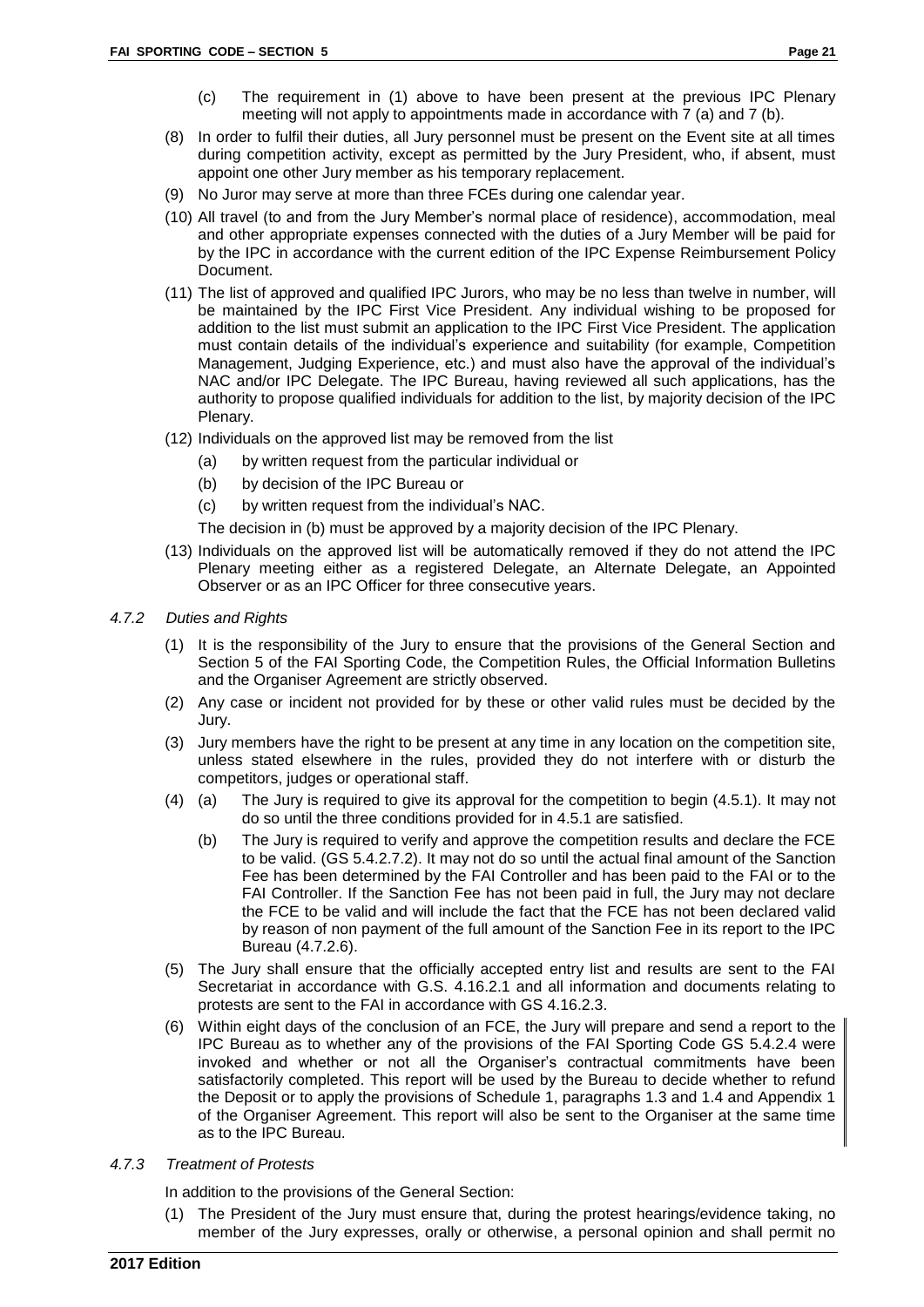discussion between Jury members to take place in the presence of the person(s) presenting the protest and in the presence of those giving evidence.

(2) Decisions shall be reached by simple majority vote. A secret ballot shall be held, if requested by any Jury member (GS, 5.4.2.6.4).

#### *4.7.4 Finality of Decision*

Decisions made by the Jury are final, without prejudice to the provisions of Chapter 6 of the General Section of the Sporting Code.

- <span id="page-25-0"></span>4.8 SAFETY
	- (1) Any person, including the Judges, may report matters of safety during the running of the competition to the FAI Controller.
	- (2) A Safety Panel, consisting of the FAI Controller, the MD and the CJ for the particular discipline, will be formed. The FAI Controller is the President of the Safety Panel
	- (3) The FAI Controller, when aware of any alleged safety violation by an individual competitor or a team (either by direct knowledge or being informed as per (1)) will report the circumstances to the Safety Panel.
	- (4) The Safety Panel will investigate the allegation and, if it is found by majority decision to be justified, will issue in writing to the competitor or team either:
		- (a) a "first level safety violation notice" or
		- (b) a "second level safety violation notice" or
		- (c) a "third level safety violation notice"

A "first level safety violation notice" will incur no penalty.

A "second level safety violation notice" will result in the maximum or minimum score (as appropriate) for the jump during or after which the safety violation occurred.

A "third level safety violation notice" will result in the disqualification of the competitor or team from the event during which the safety violation occurred. In the case of a competitor or team having entered in more than one event, the disqualification will apply to all those events.

- (5) Any penalties imposed in accordance with this section must be recorded in writing and the competitor or team must also be advised of the penalty in writing.
- (6) If a "first level safety violation notice" has been issued, a second safety violation must result in a "second or third level safety violation notice".
- (7) If a "second level safety violation notice" has been issued, another safety violation must result in a "third level safety violation notice".
- (8) These provisions are in addition to any safety or penalty provisions in the Competition Rules.
- <span id="page-25-1"></span>(9) A decision of the Safety Panel is not subject to protest or appeal to the Jury.

#### 4.9 Conclusion

#### *4.9.1 Completion of the Competition*

The competition must be declared finished at the time shown in the Official Information Bulletin for the end of competition jumping. Champions/Winners (as appropriate) may be declared only for those events in which at least the minimum number of rounds, as stated in the IPC Competition Rules, has been completed.

#### *4.9.2 Official Results*

The Organiser will ensure that each Delegation, on request, receives one copy of the official results and must forward the official results to the FAI, in accordance with GS 4.16.2.1, for posting on the FAI/IPC website.

#### *4.9.3 Recording Media*

- (1) The Scoring System operator at an FCE (other than for CP) must give a copy of the recording media of the competition in an MKV format, together with the summary score sheets and other pertinent documentation, to the FAI Controller. The FAI Controller will deliver the copy of the recording media and the documentation to the Chair of the IPC Judges' Committee and/or the IPC Judge Video Librarian, who must ensure that each Delegation can purchase copies of the same within 45 days of the end of the FCE.
- (2) The recording media is the digital recording media used for original recordings or, when relevant, is the digital media onto which a designated person directly records the digital images from the original recordings. The recording media shall be recorded using professional quality recording and playback equipment.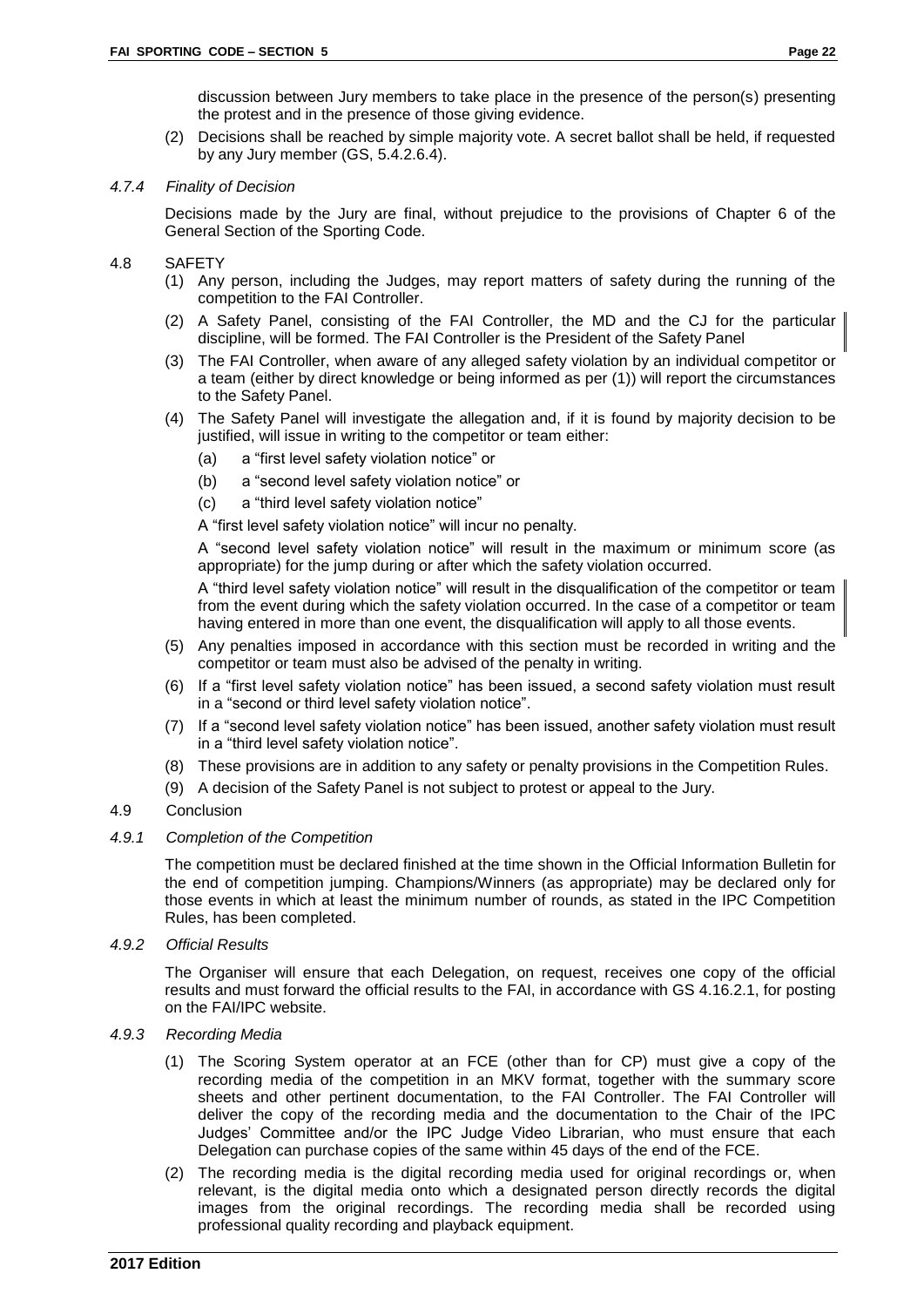#### *4.9.4 Documents*

The Organiser must make available to the CJ and Chairman of the Judges' Committee such documents that are necessary for the proper completion of any reports.

#### <span id="page-26-0"></span>4.10 MINIMUM PARTICIPATION

Where less than 4 NACs are entered in an event (see Competition Rules – SC5 4.2) at an FCE, the Sporting Code, GS 4.4.3.1 permits the IPC to determine whether the event will take place and whether the title of Champion will be awarded.

- (1) Six months before an FCE, the relevant IPC Committee must determine the number of NACs intending to enter a team or individuals in an event at the FCE. If the relevant IPC Committee determines that less than 4 NACs have this intention, the event will not take place. The Committee will inform the IPC Bureau of this and the IPC Recording Secretary will send out an information notice within seven days to the FCE Organiser, IPC Delegates and NACs that the particular event will not take place and will arrange for its publication on the FAI/IPC website.
- (2) If 4 or more NACs indicate an intention as per (1) to enter a Delegation to a WPC or Continental Regional Championship but less than 4 NACs make an official entry and participate, the event will take place, and the title of Champion (excluding the words World and Continental) will be used. The same provision regarding entries applies to any other FCE, where the title of Winner is always used.
- (3) An event will be removed as a valid event from the IPC Competition Rules, if:
	- (a) The event does not take place at two successive FCEs by reason of (1) above.
	- (b) The event has less than 4 NACs participate at two successive FCEs.
	- (c) In two successive FCEs, the event has less than 4 NACs participate or less than 4 NACs indicate the intention to participate as per (1) above or a combination thereof.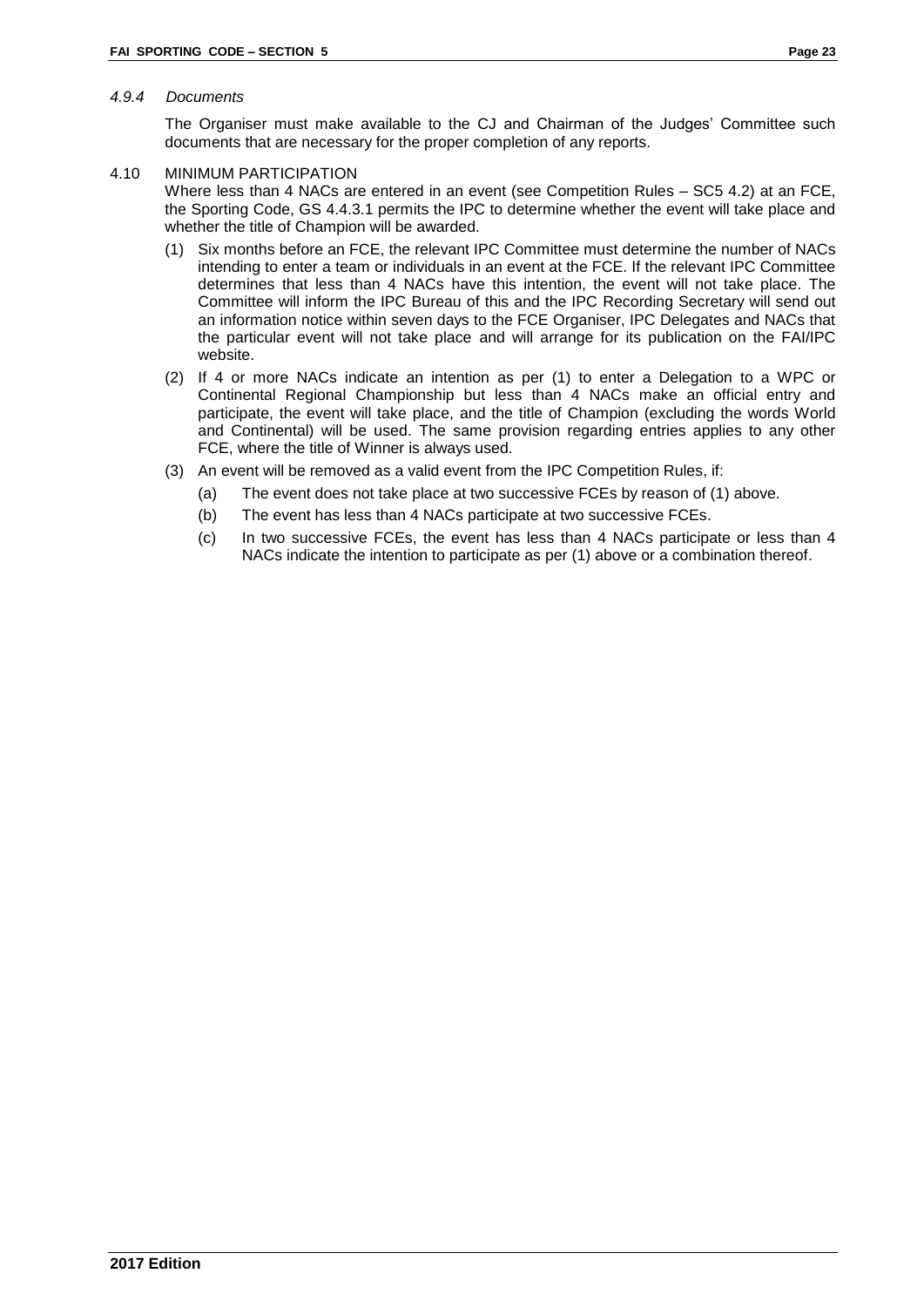## <span id="page-27-0"></span>**5 Chapter 5: General Competition Rules**

#### <span id="page-27-1"></span>5.1 GENERAL PROVISIONS

- *5.1.1 Equipment*
	- (1) Each participant is responsible for the good condition of his/her equipment. A fault in equipment, other than team video and/or recording equipment and/or as provided in the specific CRs, is no grounds for a re-jump. This also applies to the activation of any safety device used to ensure the opening of the parachute.
	- (2) Equipment problems occurring in freefall or during an indoor skydive, such as to make it difficult or impossible for the competitor to perform, are not grounds for a re-jump/reperformance.

#### <span id="page-27-2"></span>5.2 EXECUTION OF JUMPS/PERFORMANCES

#### *5.2.1 Other Jumps or wind tunnel time*

Once the CJ and the Jury give their approval for the competition to begin, until the events in which the competitor is entered have been completed, no competitor is allowed any jump other than competition jumps nor is any indoor skydiving competitor allowed any parachute jump or wind tunnel time performance, other than competition performances (other than as provided for in the specific CRs).

For this purpose an event is considered complete after the official results for the event have been posted by the CJ and the time limit for protests for the event has expired.

However**,** in exceptional circumstances, jumps other than competition jumps or wind tunnel time, other than competition performances, may be authorised by a common agreement between the CJ, the MD and the Jury.

#### *5.2.2 Order of Jumping (parachuting), Order of Performances (indoor skydiving)*

- (1) The jump order/order of performances will be as prescribed in the Competition Rules.
- (2) The MD may change the jump order or order of performances for a round if re-jumps/reperformances or other important organisational needs make this necessary. This can include but is not restricted to: additional time needed by the competitors arising through no fault of their own, such as a landing out, reserve repacking, effects of excessive time at altitude, aircraft incidents, substantial changes in the order of jumping/performance or wind tunnel power, air speed and/or air flow problems.
- (3) Medical treatment does not constitute a reason for a change in the jump order/order of performance.

#### *5.2.3 Order of Events*

- (1) The MD, in close co-operation with the CJ, must take maximum advantage of favourable meteorological conditions.
- (2) The MD decides the order of events at any given time. He must, however, consider the wishes of the Jury, re-jumps, re-performances and any pending protests, which may affect the order.
- (3) In order to ensure completion, or if the weather requires it, the MD can run two or more events simultaneously. For this purpose, events that are open or for men are considered different from those for women.
- (4) The MD is responsible for the control of the flight direction and for observing the wind.

#### *5.2.4 Flight and/or Traffic Patterns*

The basic flight or traffic pattern must be established by joint agreement of the pilots, MD and CJ. The interests of safety must be maintained at all times.

- *5.2.5 Calling the Jumpers/Indoor Skydivers*
	- (1) The Organiser must ensure that a public address system and a notice board are in place such that all competitors at the competition site can be fully informed as to the conduct of the competition. The location and area of the competition site, the public address system therein and the notice board must be approved by the FAI Controller and the Jury. Competitors will be called to the loading area or the standby area/antechamber for wind tunnels approximately 15 minutes before they must board the aircraft or enter the wind tunnel. They will also be given a second call 5 minutes before they must board the aircraft or enter the tunnel chamber to begin their performance.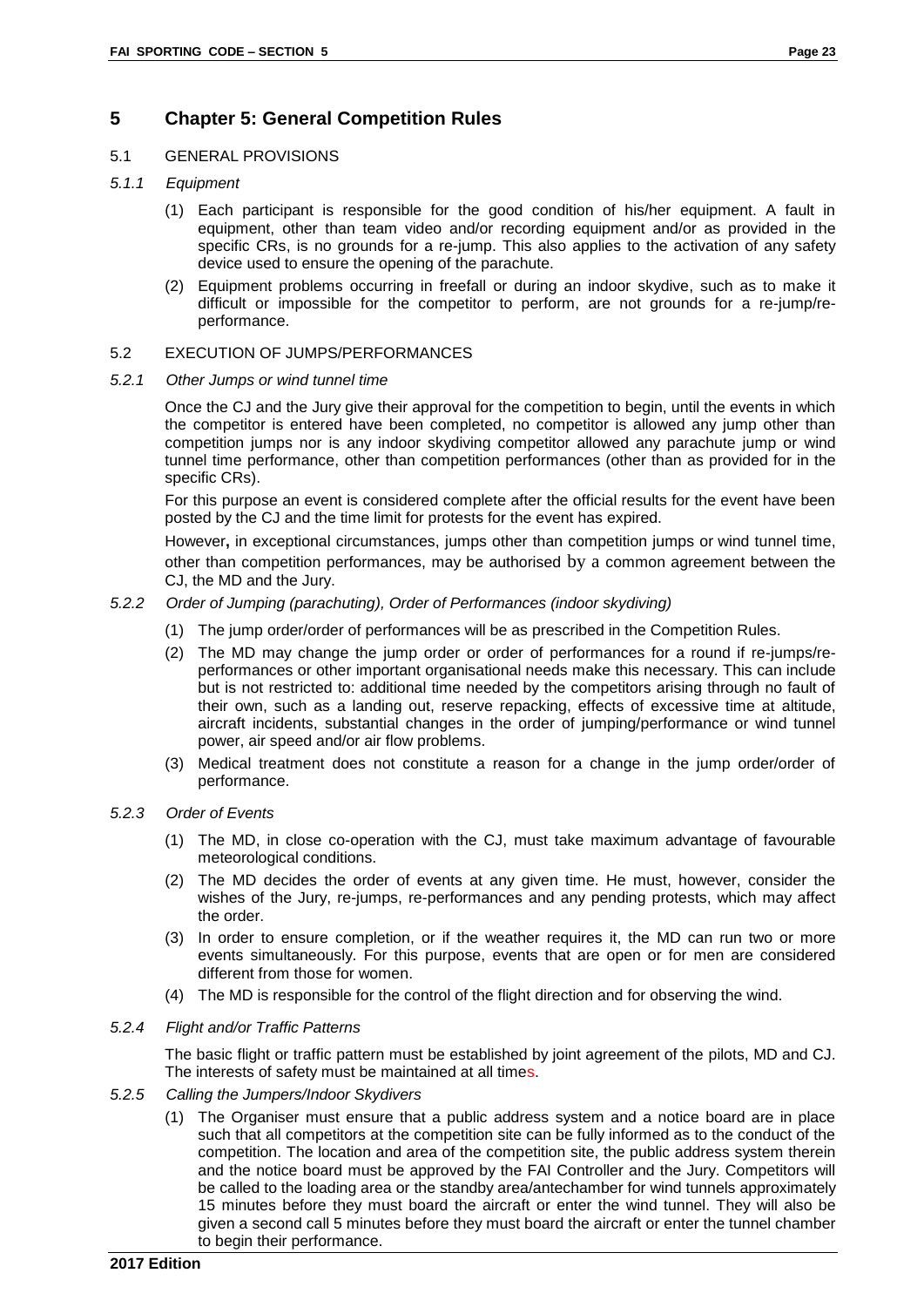- (2) If they do not arrive in time to board the assigned aircraft or enter the wind tunnel chamber, the competitor or team will receive a score for that jump equal to the maximum or minimum score (as appropriate).
- (3) Each competitor is allowed a minimum time from arriving at or returning to (as appropriate) the competition site to the first call for the next jump/performance. The minimum time is:
	- 45 minutes for FS, CF, WS and competitors in AE who have entered one event.
	- 30 minutes for Indoor Freestyle, IFS, AL, ST, CP, PS, SP and competitors in AE who have entered two (2) events.
	- 10 minutes for Indoor Dynamic between battles.
- (4) The minimum time, referred to in (3) above, does not apply to:
	- The competitor's first jump/performance of the day and re-jumps/re-performances.
		- Tie-breaking jumps for AL and ST, which will be made as soon as possible after the previous jump.
		- Indoor Dynamic, for each Team's second flight in the last round of the Tournament and for any tie-break battles.
- (5) The following terms will be used by the MD for advising and controlling the movement of competitors during the competition:

STANDBY. Competitors must be present on the competition site and may be called as per 5.2.5 (1) at any time.

RELEASED. Competitors do not have to be on the competition site. This instruction must be accompanied by a time at which STANDBY status will recommence. 5.2.5 (3) will not apply to the STANDBY status in this circumstance.

- *5.2.6 Cameraflyer, interference and objects in the air*
	- (1) A videographer or cameraflyer (other than a videographer who is part of a team) who has been authorised by the MD and the CJ and, for SP only, by the competitor will be permitted to board the aircraft and exit with a team or competitor.
	- (2) If in the opinion of the CJ, the EJs and the Video Review Panel, a videographer or cameraflyer (other than the team's videographer) interferes with the judgeability of a team's performance or through direct body contact adversely affects a team's performance, a rejump may be awarded. In this case the videographer or cameraflyer responsible will not be permitted to participate in further video or camera jumps during the competition.
	- (3) A re-jump may be offered if the CJ, in agreement with the MD and the FAI Controller, concludes that the performance of a team or competitor has been adversely affected by an object in the air (e.g. aircraft, canopies). The CJ's decision is not ground for a protest.
- *5.2.7 Ground to Air Communication*
	- (1) Communication between the MD or the Judges on the ground and the aircraft is by two-way radio.
- *5.2.8 Aircraft Jump Run*
	- (1) The competitor or team is not obliged to jump if the altitude differs +/- 50 metres or more from that stipulated for the event.
	- (2) In order to avoid interference between competitors and teams, the MD, in conjunction with the CJ and the Chief Pilot, shall stipulate the minimum interval of time between passes (jump runs) of the aircraft over the exit point and between the exit of different teams or competitors during the same pass (jump run) of the aircraft.
	- (3) If a competitor or team does not jump on their first assigned jump run, they may make no more than one additional jump run, unless authorised by the pilot to do so or where it is apparent that the competitor or team is exhibiting good safety practice or common sense in making additional passes.
	- (4) The competitor or team may choose to abort a jump for any pertinent reason and may descend with the aircraft. While the length of time elapsed since take-off of the aircraft is not considered a pertinent reason to abort a jump, if the aircraft spends more than fifteen (15) minutes above 3000 m (10,000 ft) msl or ten (10) minutes above 3650 m (12,000 ft) msl and there is no supplementary oxygen provided, that will constitute a pertinent reason. If a jump run is aborted and the MD decides that the reason is pertinent, the jump must then be made at the earliest opportunity.
	- (5) If a competitor or team fails to follow the provisions of paragraph (3) above or aborts a jump without a pertinent reason (as determined by the MD) they will receive the maximum or minimum score (as appropriate) for the jump.

*5.2.9 Meteorological Conditions*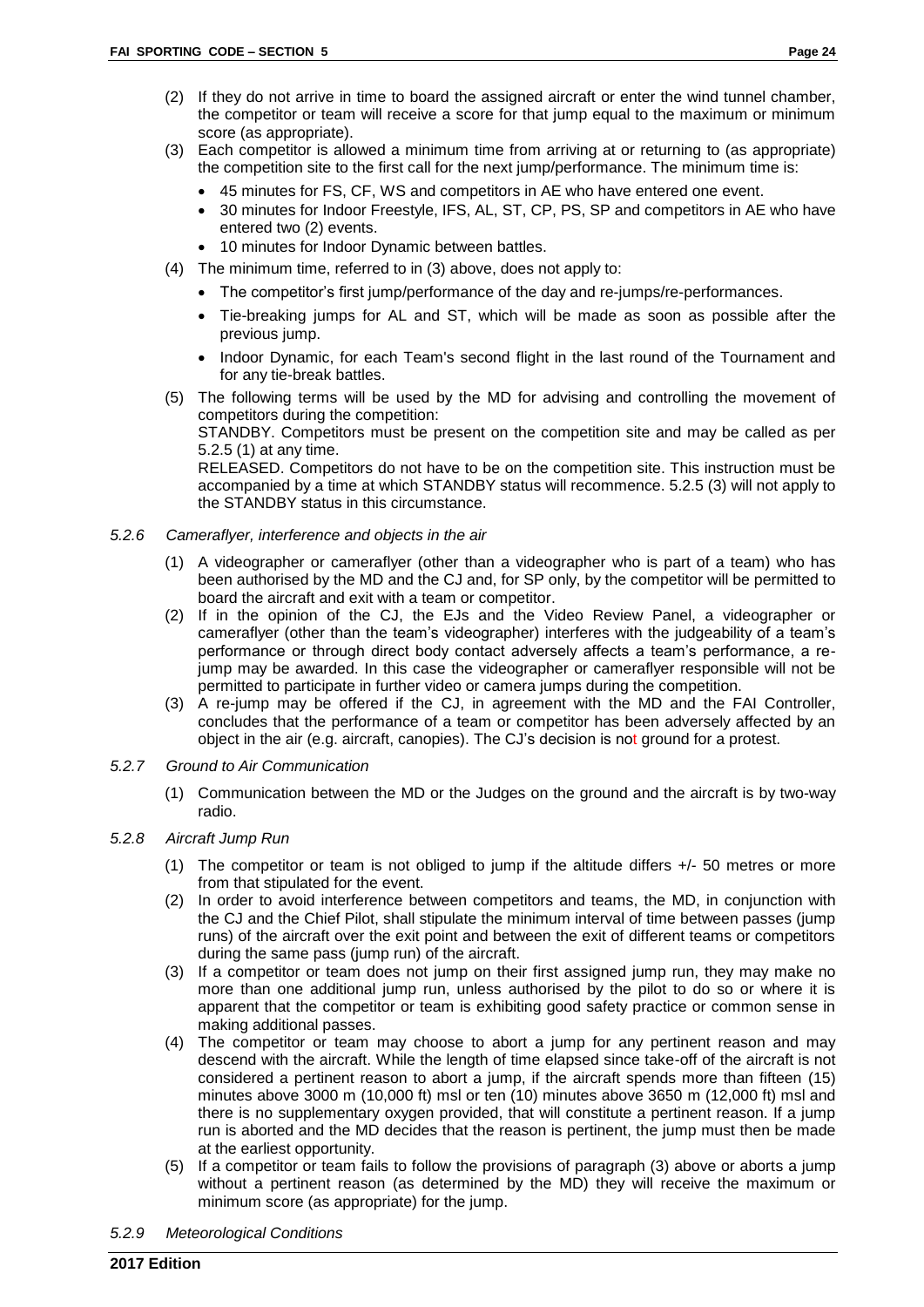- (1) Jumping will continue as long as there is, in the opinion of the MD and the CJ, satisfactory weather conditions for both jumping and judging purposes.
- (2) No further exits will be made following the interruption of an event by reason of weather conditions until the conditions are again satisfactory. The performance of jumpers or teams that have already exited the aircraft will, if possible, be evaluated.

#### *5.2.10 Scoring*

- (1) Once any competitor, team member or team videographer has left the aircraft or entered the wind tunnel chamber, the jump/performance will be evaluated, unless the Competition Rules provide otherwise, in which case the Competition Rules will take precedence.
- (2) The official scoreboard will be designated by the CJ and must be approved by the Jury.
- (3) All scores and results must be posted on the official scoreboard. The unofficial results must be posted as soon as they are collated. The official results must be posted as soon as possible. If available electronically the official results must be posted as soon as possible on the FAI/IPC website. The CJ will ensure that the official results are available in time for the award ceremonies.

#### *5.2.11 Re-jumps, Re-performances*

- (1) Re-jumps/re-performances will be made as soon as possible after the incident giving rise to the re-jump/re-performance.
- (2) If a re-jump/re-performance is granted to a competitor/team who has formally requested it by way of protest or other means, the re-jump/re-performance must be made. If the re-jump/reperformance is not made, the maximum/minimum score for that jump/performance is given.
- (3) If jumps/performances are made in conditions which are evidently within the limits of the Sporting Code and Competition Rules, though some of the technical conditions stated in the rules are not strictly complied with, there are no grounds for a re-jump/re-performance.
- *5.2.12 Jumps/Performances Per Day*

There is no limit to the number of jumps or performances per day.

#### <span id="page-29-0"></span>5.3 PROTESTS

- *5.3.1 Procedure, Time Limitation and Content*
	- (1) A protest (Sporting Code, GS 6.3) whether arising as the result of a complaint (GS 6.1) or not must be made in writing, in English, and must be handed to the MD, together with the protest fee of 50 Euros, no later than two hours after results for the particular event or round have been posted on the official scoreboard. For this purpose, the timing of the two hours will only be done during the time that the competitors in the event are required to be at the competition site in a STANDBY situation or when RELEASED for more than two hours.

The protest may be presented by the Team Manager but must be signed by the competitor or Team Captain on whose behalf he acts. The MD must give the protest to the Jury President without delay and advise the CJ of its contents as soon as possible. A Jury meeting must be called by the Jury President at the earliest possible opportunity.

- (2) For the purposes of 5.2.10(2) and 5.3.1(1), results for a particular event or round are considered official, when posted on the official scoreboard, with the signature of the CJ thereon. No results are considered official until countersigned by the CJ.
- 3) In order not to delay award ceremonies or other activities, the two hour period after the official results for a particular event have been posted may be waived by unanimous consent of all the Team Managers of teams that are entitled to submit a protest within the two hour period to be waived. This waiver consent will be indicated by the signature of each Team Manager on a form prepared by the MD and will be effective at the moment all necessary signatures have been obtained, after which time no protests may be made for that event.
- (4) Each protest must state the particular rule or rules about which the protest is being made.
- (5) No protest may be made nor shall one be accepted by the Jury that deals with the evaluation of a jump or a score given by the Judges.
- (6) A protest may be withdrawn at any time before the final vote by the Jury, in which case the protest fee will be refunded.
- (7) The protest fee will be refunded if the protest is upheld.

#### <span id="page-29-1"></span>5.4 PENALTIES

Except as specifically provided in 5.2.5 and 5.2.8, a competitor or team may be penalised by the MD, with the consent of the Jury, in accordance with the principles set out in the Sporting Code, General Section, 6.2. The procedure and penalties are as follows: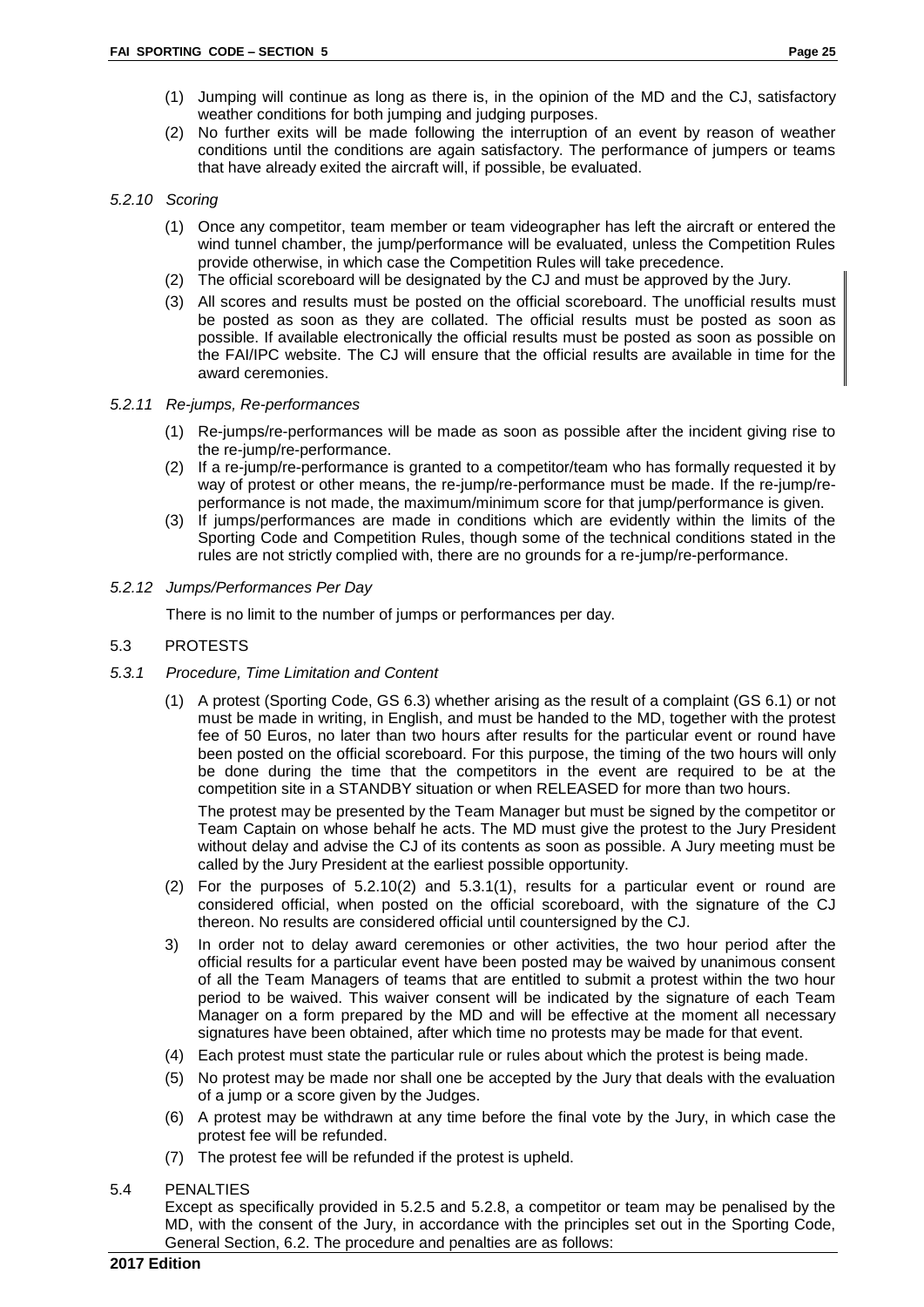- (1) The MD will determine whether the infringement is Technical, Serious or Unsporting Behaviour.
- A Technical Infringement is an infringement of the rules or a failure to comply with requirements, caused by mistake or inadvertence where no advantage has accrued or could have accrued to the competitor or team concerned.
- A Serious Infringement includes dangerous or hazardous actions and any repetition of a Technical Infringement.
- Unsporting Behaviour includes cheating or unsporting behaviour, including deliberate attempts to deceive or mislead officials, bringing FAI into disrepute, wilful interference with other competitors, falsification of documents, use of forbidden equipment or prohibited drugs, tampering with (camera) equipment, violations of airspace, or repeated Serious Infringements.
- (2) When the severity of the infringement has been established and confirmed by the Jury, penalties will apply as follows:
	- (a) Technical Infringement
		- $(1)$  (a) AL and ST

For each technical infringement by a competitor, a penalty equal to 20% (rounded down) of the maximum score for a jump, will be added in determining the actual event score achieved by each such competitor.

(b) AL

For each technical infringement by a team, a penalty equal to 80% (rounded down) of the maximum score for a jump, will be added in determining the actual event score achieved by each such team.

- (2) FS, VFS, IFS, IVFS**,** CF, AE, IAE, CP Distance and Zone Accuracy, SP and WS For each technical infringement by a competitor or team, a penalty equal to 20% (rounded down) of the highest score of the team, to which the competitor belongs, or of the individual competitor for a competition round up to the time of the infringement will be deducted in determining the aggregate score of the team or the competitor for the event.
- (3) CP Speed

For each technical infringement by a competitor a penalty equal to 20% (rounded down) of the highest score of the individual competitor for a competition round up to the time of the infringement will be added in determining the aggregate score of the competitor for the event.

- (b) Serious Infringement
	- (1) (a) AL and ST

For each serious infringement by a competitor, a penalty equal to 50% (rounded down) of the maximum score for a jump will be added in determining the actual event score achieved by each such competitor.

(b) AL

For each serious infringement by a team a penalty equal to 200% (rounded down) of the maximum score for a jump will be added in determining the actual event score achieved by each such team.

- (2) FS, VFS, IFS, IVFS**,** CF, AE, IAE, CP Distance and Zone Accuracy, SP and WS For each serious infringement by a competitor or team, a penalty equal to 50% (rounded down) of the highest score of the team, to which the competitor belongs, or of the individual competitor for a competition round up to the time of the infringement will be deducted in determining the aggregate score of the team or the competitor for the event.
- (3) CP Speed

For each serious infringement by a competitor a penalty equal to 50% (rounded down) of the highest score of the individual competitor for a competition round up to the time of the infringement will be added in determining the aggregate score of the competitor for the event.

(c) Unsporting Behaviour

 The competitor or team will be disqualified from participation in any competition activity.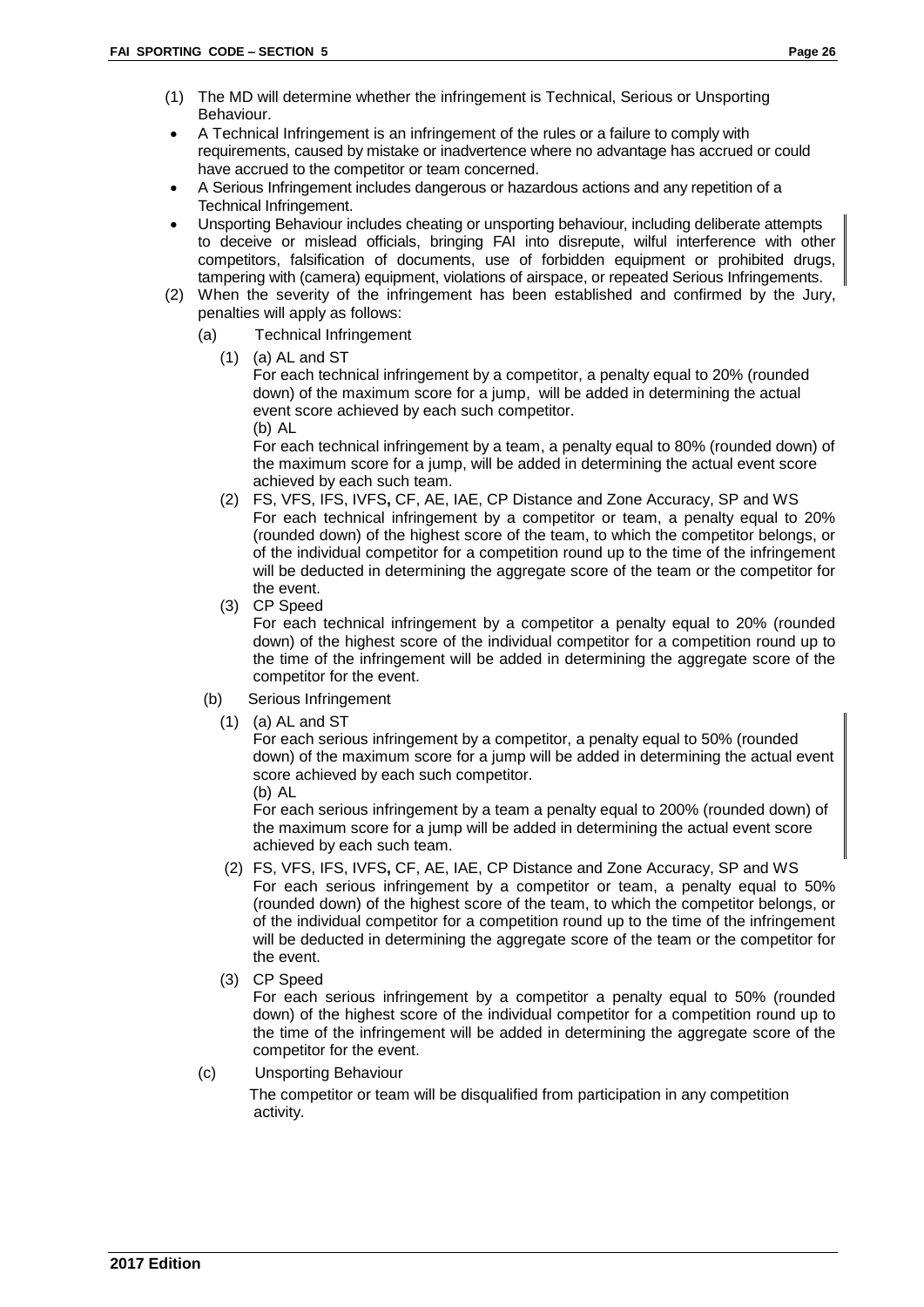## <span id="page-31-0"></span>**6 Chapter 6: FAI Judges**

<span id="page-31-1"></span>6.1 JUDGE TRAINING AND EVALUATION

Parachuting Judge Ratings are issued for the following disciplines:

- (1) AL
- (2) ST
- (3) FS
- (4) CF
- (5) AE
- (6) IAE
- (7) CP
- 
- (8) SP (9) WS
- *6.1.1 Requirements for all FAI Parachuting Judge Ratings*

The IPC establishes the minimum requirements for an FAI Parachuting Judge Rating.

NACs are encouraged to enhance the IPC's minimum requirements in order to ensure experienced and technically competent FAI Parachuting Judges for FAI/IPC sanctioned competitions.

(1) Knowledge of Rules

For a rating to be valid, an FAI Parachuting Judge must have a detailed knowledge of the Sporting Code, General Section and Section 5 with its annexes and the Competition Rules for the particular category for which he is qualified.

(2) Language

An FAI Parachuting Judge or a Judge in Training must have the ability to understand and communicate in English, the working language of the IPC (Internal Regulations 1.5) and the language in which Competition Rules are written (SC5 4.2.2) and consequently the language used for all judging matters.

(3) Record of Judging Activity

a) All FAI Parachuting Judges must maintain a judging logbook which contains a record of all judging activity and certain required personal data.

Each entry recording competition judging activity must contain at least the following information: date of competition, name of competition, name of CJ, location, function, discipline(s) judged, and the number of jumps/performances actually judged in each discipline. All such entries must be in English and must be signed by the CJ of that competition.

The results (including written and practical test scores achieved) together with the location, discipline(s) and the number of all jumps/performances judged for all re-evaluations and/or training courses taken must be recorded in English in the same logbook and must be signed by the CJT.

The required personal data includes, at a minimum: full name, a passport sized photograph, country of residence and NAC.

If an entry does not contain the minimum information as outlined above the entry will not be considered valid.

b) The IPC Judges' Committee will keep a record of all judging at FCEs, and at any competition that meets the criteria for judge requalification, as stated in 6.2.3, and of the final results of any formal evaluation of a Judge.

#### *6.1.2 Criteria for Judge Training and Evaluation*

- (1) All FAI IPC Judge Training will be coordinated by an IPC Judge Training Course Coordinator who is appointed by the IPC Judges Committee.
- (2) The IPC Judge Training Course Coordinator will provide guidelines for training and evaluating judges. These guidelines will include a schedule, training tips, interpretations of the rules and where applicable, the current interpretations of the manoeuvres.
- (3) Any evaluation will be carried out by the CJT, designated by the IPC Judges Committee. He must use material provided by the IPC Judge Training Course Coordinator.
- (4) On-line training On-line training is available to any judge for practice. See (http://ipc-judging.org.uk/general.html).
- (5) IPC Evaluation on the Sporting Code and the Competition Rules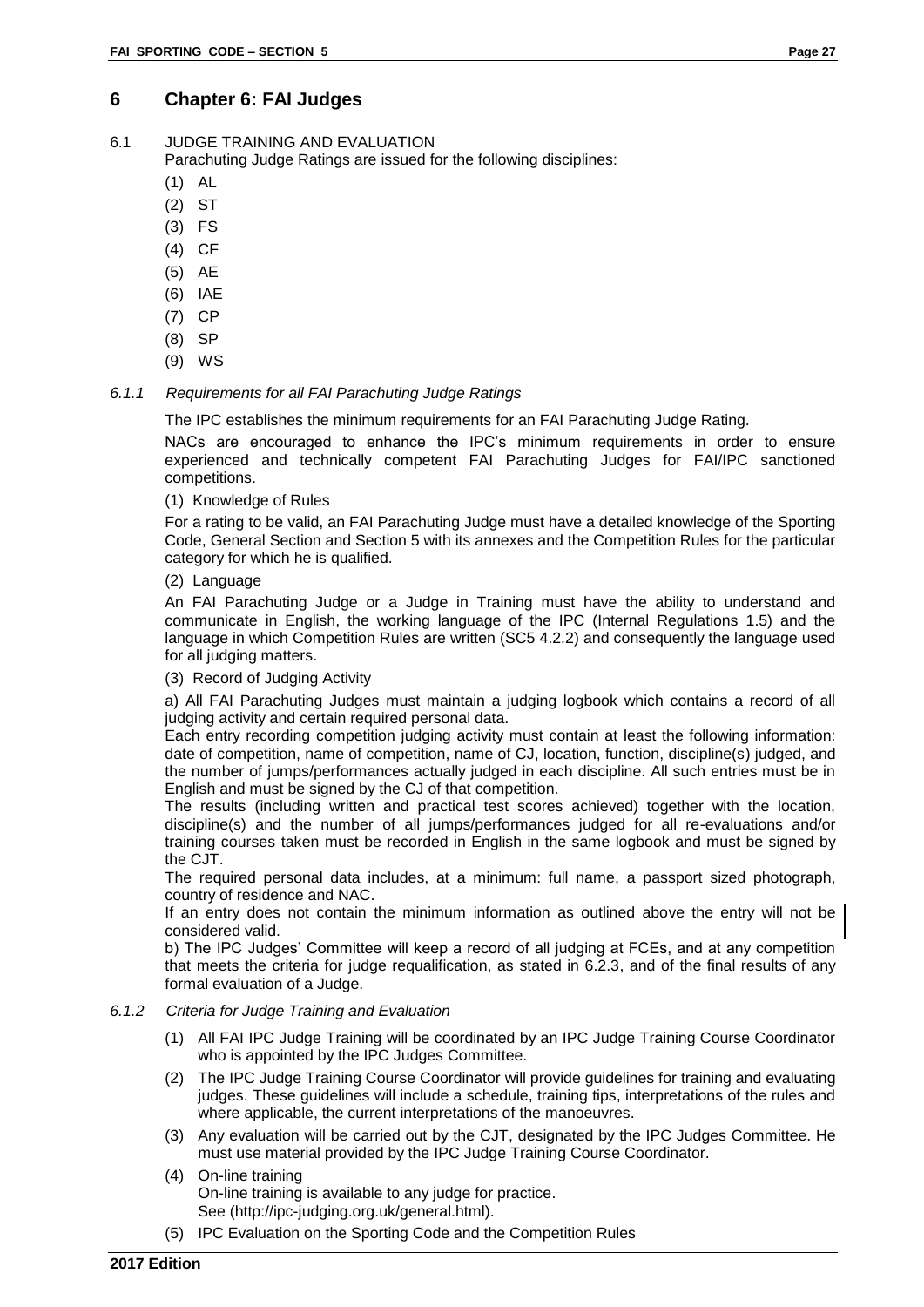The evaluation in all disciplines will include an open-book exam on the content of the Sporting Code and relevant Competition Rules. The evaluation will take place under the supervision of the CJT, will be limited to two hours and a least 90% of the questions must be answered correctly in order to achieve a passing grade.

- (6) Evaluation in ST, FS, CF, AE and WS(A)
	- (a) Evaluation Method

The evaluation will be made using recording media and must include a minimum of 30 jumps/performances from recent competitions in the specific discipline and approved by the Judges Committee. Where applicable, copies of the relevant supporting paperwork must also be provided by the Judge Video Librarian.

A definitive result/score for each jump will be established by the CJT and FAI Judges appointed by the Judges Committee including assessments and penalties and will be considered the "approved score". The defining panel (CJT and FAI Judges appointed by the Judges Committee) will make allowances for judgement decisions relevant to the particular discipline. For example, in ST a range of angles, which may include zero, as a penalty; in FS and CF these may include the case where correct or incorrect would be considered a valid assessment of a point score. Details of evaluation calculations can be found in the CJT Handbook.

(b) Minimum Evaluation Standard

The evaluation of each judge will be made against the definitive result/score as defined in 6.1.2(6)(a).

To achieve a pass on their evaluation skills in FS or CF each judge's evaluation must agree with 80% of the approved score penalties.

For FS and CF: The total points awarded by each judge may not differ from the approved score total points by more than plus or minus 10%.

For ST: At least 90% of the assessments must agree with the approved score. For AE and WS(A): the judges under evaluation must score each jump within one point of the definitive results/score in at least 80% of the jumps evaluated.

(7) Evaluation in AL, CP, SP and WS(P)

a) AL, CP and SP: The Evaluation will be carried out during a competition under the control of the CJT.

b) WS(P) The Evaluation may be carried out during a competition under the control of the CJT or at another time using data from a previous competition.

- (8) Qualification as an FAI rated judge. Any judge under evaluation who achieves passing grades in both written (6.1.2(5) and practical (6.1.2(6) and/or 6.1.2(7)) at the same course, will be awarded his rating as an FAI Judge.
- *6.1.3 NAC Equivalent*

For the purpose of 1.1.2(9) and for the purposes of this Chapter 6, ASIANIA and COLPAR will be considered to be a NAC in respect of a Judge, who is a resident of a country that is affiliated with ASIANIA or COLPAR but has no NAC that is an Active or Associate Member of FAI, provided that ASIANIA or COLPAR maintain International Affiliate Membership in FAI.

#### <span id="page-32-0"></span>6.2 JUDGE REQUIREMENTS

#### *6.2.1 Initial Qualification*

In order to participate in an IPC sanctioned FAI Judge Training Course; a candidate must:

- (1) be a current national judge in the relevant discipline, as defined in 1.1.2 (9) and have the approval of their NAC or the NAC's nominated authority, to attend the course, and
- (2) satisfy the language requirements outlined in 6.1.1(2), and
- (3) present to the CJT, when requested, his/her judging logbook, which must meet the requirements of 6.1.1(3) for each entry recording judging activity and for the required personal data. If in the opinion of the CJT the judging logbook does not meet these requirements, the candidate will not be allowed to take the course. The CJT may request the candidate to provide his/her logbook for examination at any time before the start of the Training Course.

A NAC may provide the name of any newly qualified FAI Parachuting Judge, immediately after satisfactory completion of an IPC Judge Training Course, directly to the Chair of the IPC Judges Committee, who will then add them to the current IPC list of FAI Parachuting Judges.

*6.2.2 Training Course for a new IPC Competition discipline (1.1.1(4) and (5))*

A candidate for any IPC sanctioned FAI Judge Training Course in a new IPC Competition discipline held in the twelve months following the discipline acceptance and approval by IPC must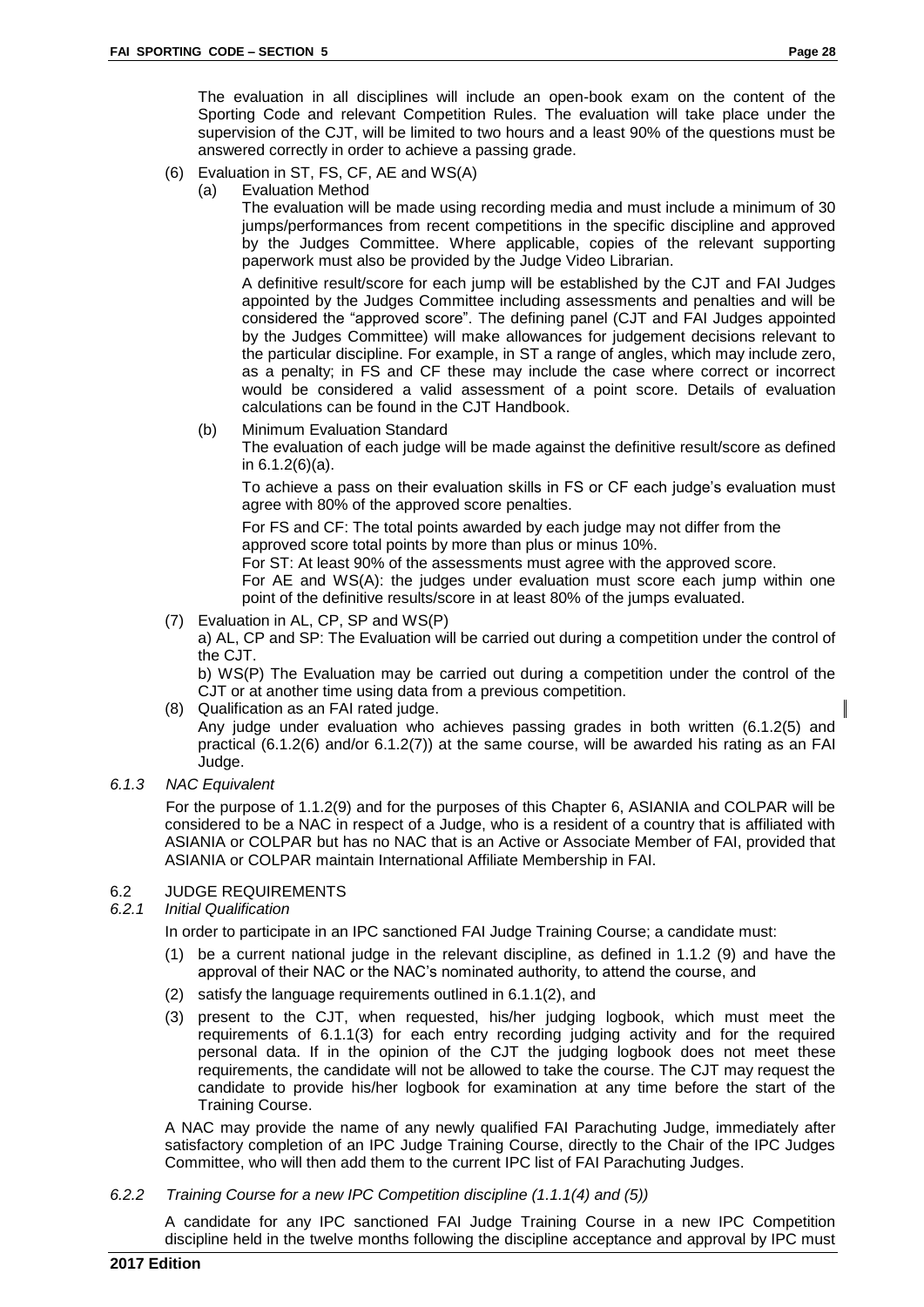be:

- (1) either a current National judge (1.1.2 (9)) in that discipline or a Category 1 FAI Judge in any discipline and
- (2) have the approval of their NAC or the NAC's nominated authority to attend the course.

#### *6.2.3 Annual Renewal, Reinstatement and Requalification*

(1) Annual Renewal

In order to qualify for annual renewal, an FAI Parachuting Judge must, in the two preceding calendar years, have either:

- (a) maintained current validity as a fully qualified National Judge as defined in (1.1.2(9)) or
- (b) successfully passed an IPC approved evaluation (6.1.2).

Any Judge who does not meet the Annual Renewal requirements will be removed from the list of FAI Parachuting Judges.

#### (2) Reinstatement

Any Judge that has been removed from the list of FAI Parachuting Judges by reason of not meeting the Annual Renewal requirements may be reinstated as an FAI Judge by, in the two calendar years following removal from the list;

- (a) regaining current validity as a fully qualified National Judge as defined in (1.1.2(9)) and
- (b) successfully passing an IPC approved evaluation (6.1.2).
- (3) Requalification

Any Judge not being reinstated to the list by reason of not meeting the requirements for a Reinstated Judge (i.e. being off the list for more than two years) must meet the Initial Qualification requirements in 6.2.1 in order to be placed on the list again.

#### (4) IPC Control

The IPC has the right to require detailed information about an FAI Parachuting Judge's performance at any time and to check if a Judge has achieved or maintained the evaluation standards. If a Judge has not achieved or maintained the evaluation standards, the Judge will immediately be removed from the Judges list and be required to requalify as per 6.2.3(3).

#### <span id="page-33-0"></span>6.3 LIST OF FAI PARACHUTING JUDGES

- 6.3.1 The IPC will maintain a list of all rated FAI Parachuting Judges (new, annual renewal, reinstated and requalified) which will be posted on FAI/IPC website.
- 6.3.2 Each NAC must provide an updated list of its FAI Parachuting Judges to the Chair of the IPC Judges Committee no later than December 31 of the calendar year preceding the annual IPC meeting. This list will be updated on an annual basis and approved by the IPC Plenary*.*
- 6.3.3 Each NAC will certify to the IPC Judges Committee that the Judges from its country are current national judges and have met the FAI Parachuting Judge Qualification requirements, as stated in 6.2.1 and 6.2.3.
- 6.3.4 For the ST and AL categories, current CISM International Judges are considered to have met all the requirements necessary for inclusion in the IPC list of FAI Parachuting Judges and a NAC may include their names on the nomination list 6.3.2.
- 6.3.5 Potential Judges in Training

Each NAC shall submit the names of all potential Training Judges or those FAI Judges wishing to be re-evaluated or reinstated to the Chair of the IPC Judges Committee no later than December 31 of the year prior to the next IPC Plenary Meeting so as to determine Judge Training and evaluation requirements for the coming year.

#### <span id="page-33-1"></span>6.4 QUALIFICATIONS TO JUDGE AT FIRST CATEGORY EVENTS

Judges qualified to judge at FCEs (GS 4.4.1.) are designated in the list of FAI Parachuting Judges as being Category 1. Other Judges will be designated as Category 2. In order to qualify for nomination/selection to judge at an FCE, an FAI Parachuting Judge must for:

#### *6.4.1 AL*

In the two calendar years preceding the calendar year in which the event is being held;

- (1) successfully passed an IPC approved evaluation (as defined in 6.1.2(5)) on the content of the Sporting Code and relevant Competition Rules, or
- (2) have served as a Judge in the relevant discipline in any capacity (other than Assistant to the CJ) at an FCE..
- *6.4.2 ST, FS, IFS, CF, AE, IAE, CP, SP and WS*

In the two calendar years preceding the calendar year in which the event is being held;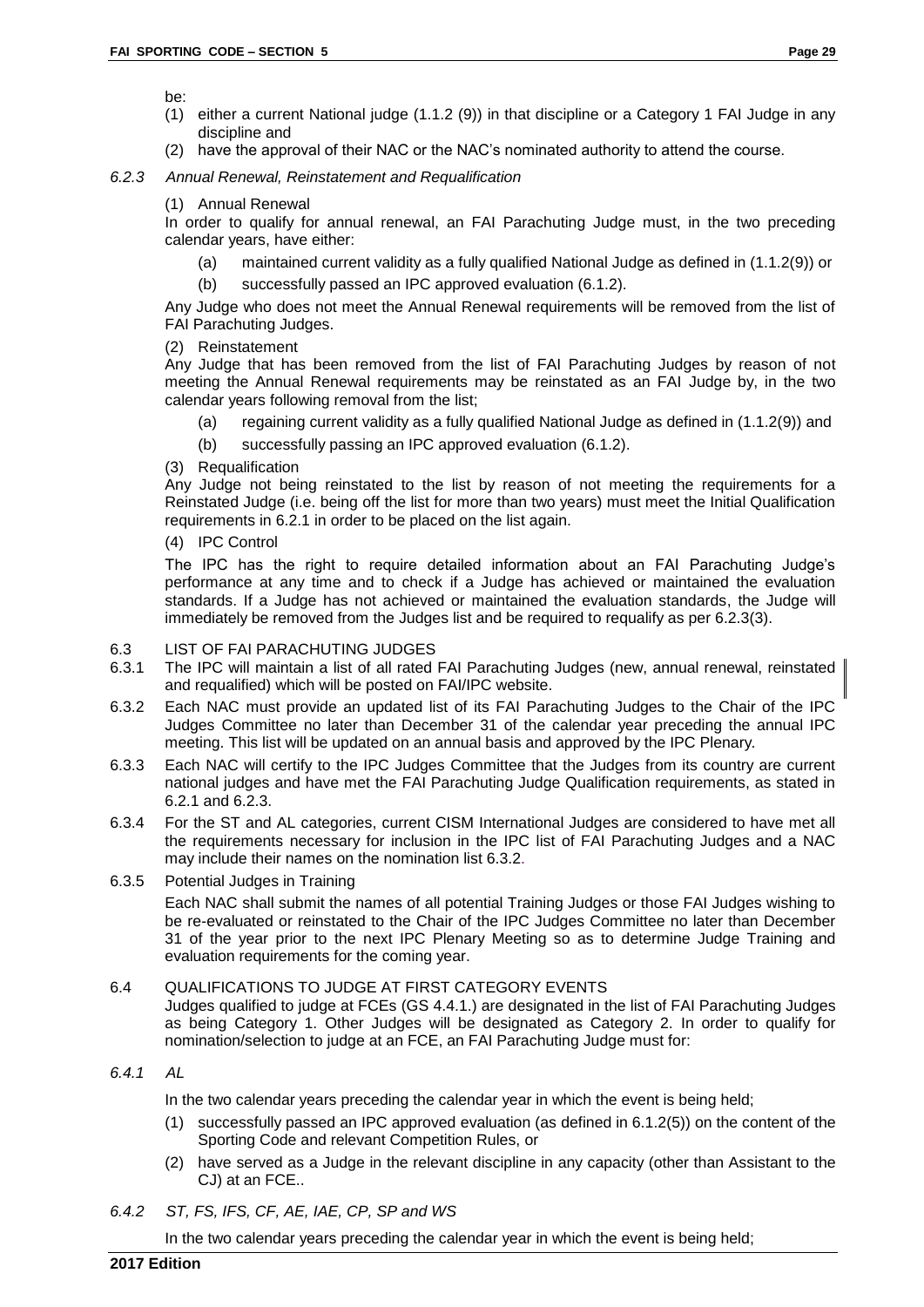- (1) successfully passed an IPC approved evaluation (as defined in 6.1.2.(6) and (7)) in the relevant discipline, or
- (2) have served as a Judge in the relevant discipline in any capacity (other than Assistant to the CJ) at an FCE

#### <span id="page-34-0"></span>6.5 ANNUAL NOMINATIONS

The names of all Judges available from each NAC for the FCE (other than PS) to take place in the following year and who must be on the current IPC list of FAI Parachuting Judges before being nominated, must be supplied, on the official nomination form(s), by the NAC to the Chair of the IPC Judges' Committee no later than December 31 of the calendar year preceding the IPC meeting preceding the FCE. The Judges Committee will then draw up an annual nomination list from which Judges will be selected for the forthcoming FAI sanctioned events.

For PS, the official nomination form must be sent by the NAC to the Chair of the IPC Judges Committee no later than July 31<sup>st</sup> of the calendar year preceding the IPC meeting preceding the event.

In order to be nominated as a Judge for an FCE in a new Competition discipline, the nominee must have attended and successfully passed the training course referred to in 6.2.2.

#### <span id="page-34-1"></span>6.6. JUDGE SELECTION PROCESS FOR FIRST CATEGORY EVENTS

The Panel of Judges at an FCE shall consist of CJ, CJT (if necessary), EJs, Judges selected as per 6.6.3

#### *6.6.1. Chief Judge*

The CJ for an FCE is nominated by the Judges' Committee from the annual nomination list. This nomination will be made in consultation with the relevant Discipline Committee, who may consult the Organiser. The nomination must be approved by the IPC Plenary. A CJ may only be nominated once per discipline per calendar year. The CJ must have served as an EJ at a minimum of 2 FCE's (1 for CF) or as a CJ at some time prior to the current nomination and must not be from the organising country.

The CJ must have a thorough working knowledge of the General Section and Section 5 of the Sporting Code and the Competition Rules, including the latest changes made at the IPC meeting preceding the competition concerned and the philosophy behind these changes. He must also be familiar with all aspects of the conduct and operation of an international competition and will serve as administrative head of the Panel of Judges.

#### *6.6.2 Event Judges*

EJs will be selected by the approved CJ and the Judges' Committee from the annual nomination list and must have performed as a Judge at a minimum of 2 FCEs (1 for CF) in the 4 years preceding the nomination.

The EJ must have a thorough working knowledge of the General Section and Section 5 of the Sporting Code and the Competition Rules, including the latest changes made at the IPC meeting preceding the competition concerned and the philosophy behind these changes. He must also be familiar with all aspects of the conduct and operation of an international competition and will be responsible for the technical direction of the Judges assigned to the event. The EJ will brief the Judges appointed for the event and detail the duties of these judges.

#### *6.6.3 Other FAI Judges*

The other FAI Judges required will be selected from the annual nomination list (6.5 above) of available FAI Parachuting Judges by the CJ. The CJ must select 1 judge not previously been selected for an FCE, for a panel of up to 10 judges, and 2 judges not previously selected if the panel is greater than 10.

#### *6.6.4 Assistant to the Chief Judge*

An Assistant to the Chief Judge, who should be an FAI Parachuting Judge and must be approved by the CJ, will be nominated by, and normally be from the country of the Organiser, unless the IPC Judges Committee decides otherwise.

#### *6.6.5 Chief of Judge Training*

The CJT, who must be completely familiar with current development in the discipline and the IPC training methods, will be appointed by the IPC Judge Training Course Coordinator (6.1.2) and approved by the Judges' Committee.

#### *6.6.6 Replacements*

(1) Failure to respond

#### **2017 Edition**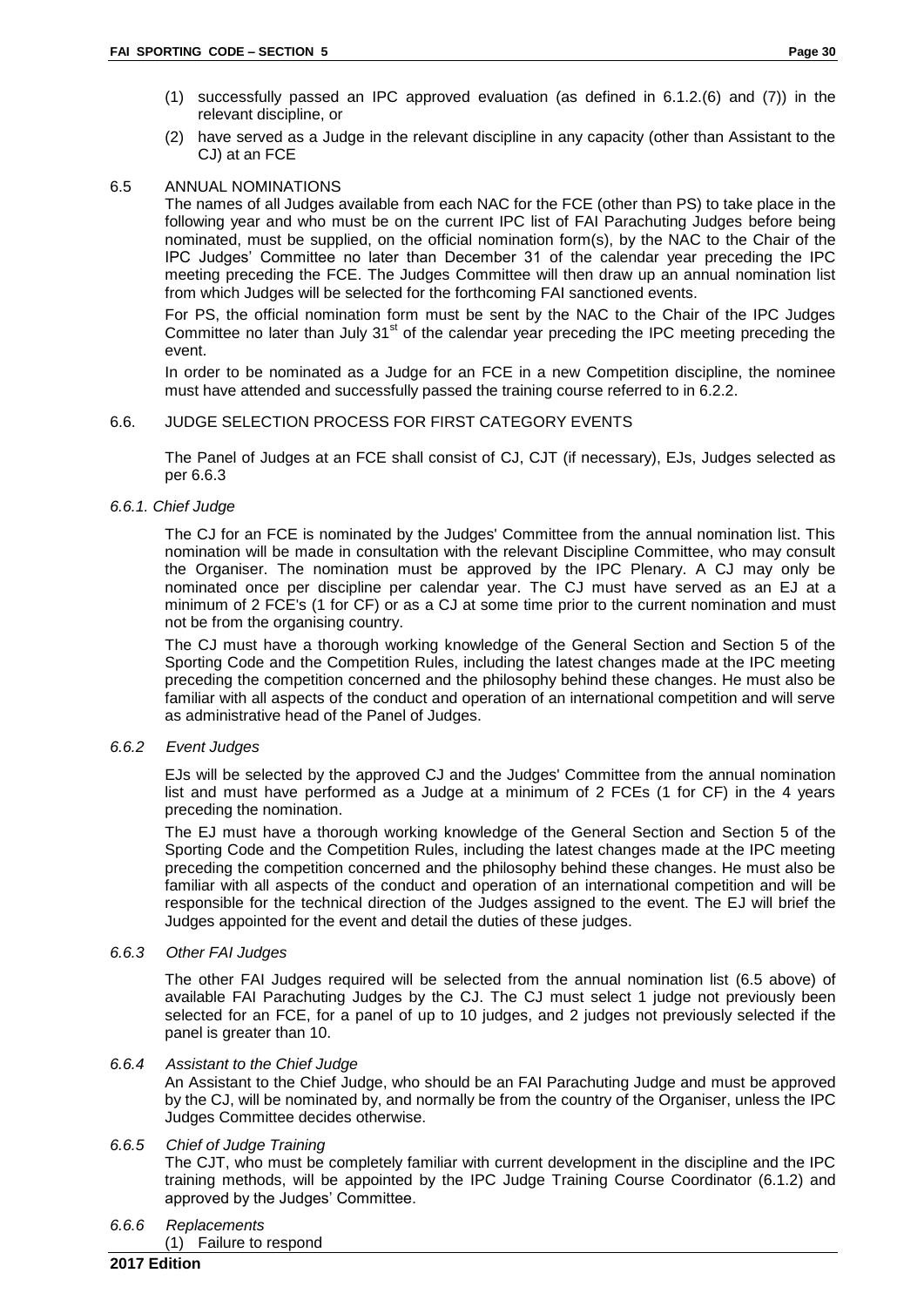#### (2) Inability to attend

If a Judge has accepted his selection to the Panel of Judges and is unable to attend, he must immediately notify the CJ who will then select another available Judge. If the Judge does not so notify the CJ, that Judge will be found unacceptable and 6.6.7 will apply.

#### (3) Absence

If Judges from the selected Panel are not present at the required time or an insufficient number of Judges are present; the CJ may choose replacements from any FAI Parachuting Judges present. The Jury must approve such replacements.

#### *6.6.7 Unacceptability*

The CJ has the right to dismiss a Judge from the Panel of Judges if his work and/or behaviour is incompetent or unacceptable or if his ability to communicate is insufficient or inadequate and cannot therefore comply with paragraph 6.1.1.2. The decision requires Jury approval following which the Organiser is no longer responsible for food and living costs for that Judge, as provided in Section 5 (4.1.4(2)) and who will no longer be reimbursed for travel expenses in accordance with Section 5 (4.1.4 (3)).

The CJ must file a report with the Judges' Committee containing specific details of the circumstances in which the Judge was found unacceptable. The judge will lose the status of FAI Judge and will be required to re-qualify as per 6.2.3(3).

#### <span id="page-35-0"></span>6.7 DUTIES OF JUDGES

#### *6.7.1 Chief Judge*

The CJ will serve as administrative head of the Panel of Judges.

the Organiser and the relevant NAC's of this replacement.

(1) Judge Panel selection

The CJ, within 14 days of having received official approval of appointment, must contact each Judge on the annual nomination list to inform those selected to the Official Panel of Judges and those not selected*.* The selected judges must then confirm their availability to the CJ within 14 days of receipt of notification of their selection. The final official Panel of Judges will then be posted on the FAI/IPC web site.

(2) Liaison with the organiser

The CJ will, upon nomination, communicate with the nominated Assistant to the CJ of the FCE for which he has been appointed to confirm:

- (a) Official arrival date of Judges (CJ, EJ and Panel of Judges).
- (b) Date and duration of Judges' conference.
- (c) Any specific requirements for that FCE.
- (3) Arrival at the Competition site

The CJ must be at the competition site in sufficient time to fulfil all the duties required of a CJ.

(4) Responsibilities prior to the start of the competition

Review all Official Information Bulletins, ensure that they are correct and in accordance with the requirements of the FCEAD (3.1) and, if so, advise the IPC Bureau that they are satisfactory.

The CJ must conduct a Conference for the Panel of Judges before the start of the events. The CJ shall be responsible for ensuring that the Panel of Judges meets the qualification standard. The CJ has the right to dismiss a Judge who does not meet these requirements (6.6.7)

Prior to the start of the competition the CJ must confirm to the organiser and the Jury that all the equipment required by the Sporting Code and the Competition Rules is on site and in working order.

The CJ will conduct the draw of sequences and/or jump/performance order, required by the Competition Rules.

The CJ will designate the official scoreboard.

The CJ will examine each Judge's logbook to ensure that the logbook meets the requirements of 6.1.1(3) for each entry recording judging activity and for the required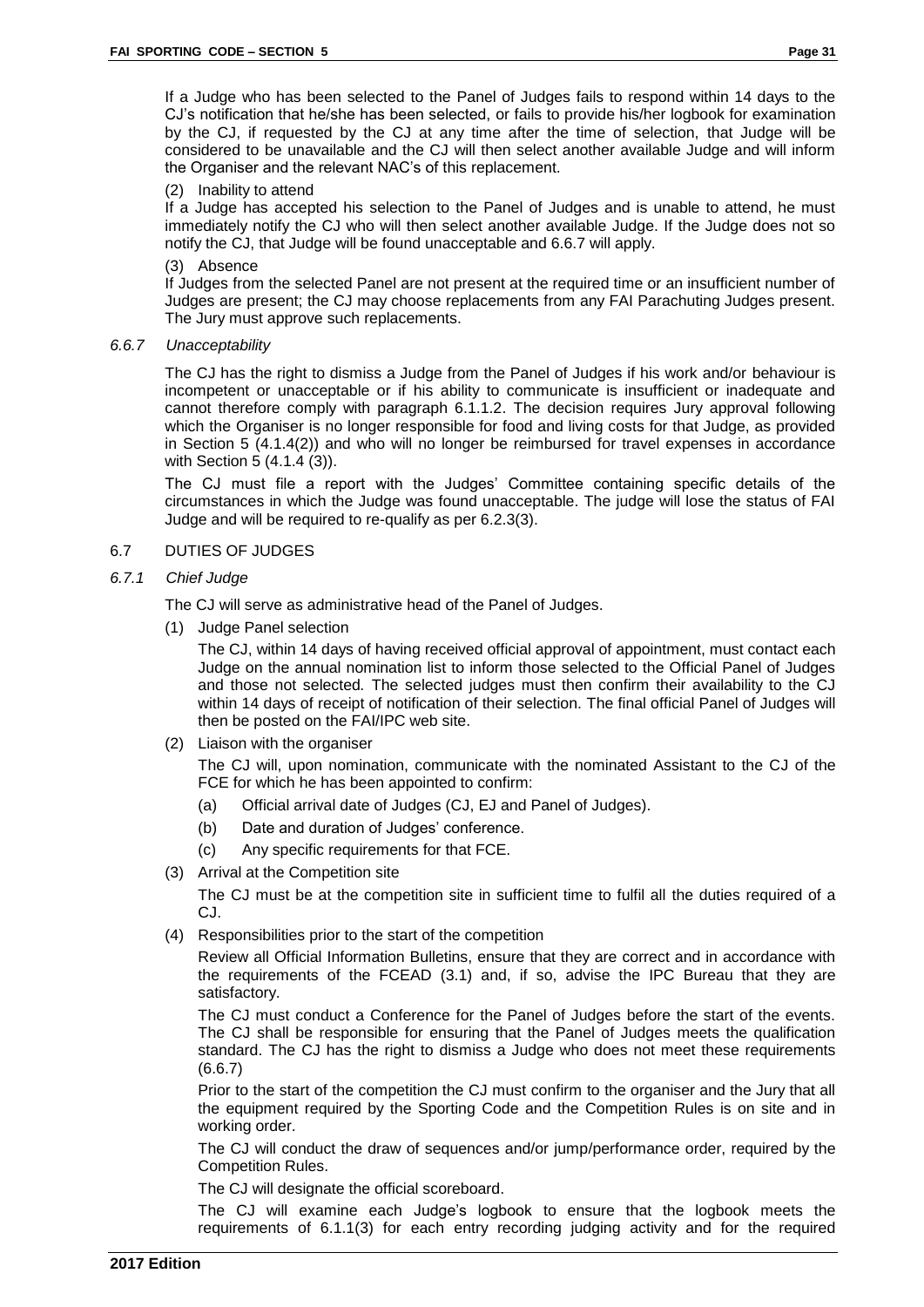personal data. If in the opinion of the CJ the judging logbook does not meet these requirements, the Judge will not be allowed to judge at the FCE. The CJ may request the Judge to provide his/her logbook (6.1.1(3)) for examination at any time after the time of selection to the Panel (6.6.3).

(5) Responsibilities during the competition

The CJ will conduct all Judges' meetings.

The CJ will ensure compliance with the FAI Sporting Code and the Competition Rules during the competition working as necessary with the MD and other competent personnel.

The CJ will control the evaluation of score sheets and will ensure prompt publication of the results on the official scoreboard.

If a potential World or Continental record is established during a competition, the CJ will provide the relevant NAC with the appropriate documentation concerning the record (description of the record, certified copies of the score sheets etc.).

The CJ will review the travel expense claim forms for the Judges and will confirm attendance of the Judge at the event by signing the claim form.

(6) Responsibilities (after) at the end of the competition

During or after an FCE, the CJ will conduct a meeting of the Judges in order to discuss issues that may have arisen during the FCE. Recommendations from this meeting shall be forwarded to the Chair of the IPC Judges Committee.

The CJ will provide feedback to each member of the Judging Panel regarding their performance.

The CJ must submit a report to the Chair of the IPC Judges Committee, the Chair of the relevant discipline Committee and the IPC Recording Secretary within 30 days of the completion of the competition so that, if possible, it can be distributed to all Delegates and be posted on the FAI/IPC web site. The standard report form must be used.

Copies of all summary score sheets will be submitted to the IPC Judges Committee.

- *6.7.2 Event Judge*
	- (1) Arrival at the Competition site

The EJ must arrive at the competition site in sufficient time to fulfil all his duties as determined by the CJ.

(2) Responsibilities during the competition

The EJ is responsible for the interruption of his event when necessary, either alone or where possible, after consultation with the CJ.

The EJ is responsible for prompt transmission of the scoring sheets to the CJ.

The EJ, in conjunction with the CJ, will handle queries from Team Managers concerning their competitors' performance.

#### *6.7.3 The Judges*

- (1) Arrival at the Competition site The Judges must arrive on site in time to attend any conference scheduled to be held before the competition starts.
- (2) Responsibilities prior to or during the competition
	- (a) The Judges will present to the CJ, when requested, their judging logbook, which must meet the requirements of 6.1.1(3) for each entry recording judging activity and for the required personal data. If in the opinion of the CJ a judging logbook does not meet these requirements, the particular Judge will not be allowed to judge at the FCE.
	- (b) The Judges will work as directed by the CJ and EJ.
- (3) Judges may not discuss competitors or teams performance until either all Judges have completed their assessment of the jump or the EJ requests it.
- (4) The Judges must not provide any person with result information until that information has been declared official and may not discuss the judging process with anyone other than the other judges on their panel.
- *6.7.4 Assistant to the Chief Judge(s)*
	- (1) Responsibilities prior to the start of the competition

The duties of the Assistant to the CJ commence upon appointment and include:

Liaise between the Organiser and the CJ(s).

Obtain from CJ(s) specific requirements for the FCE.